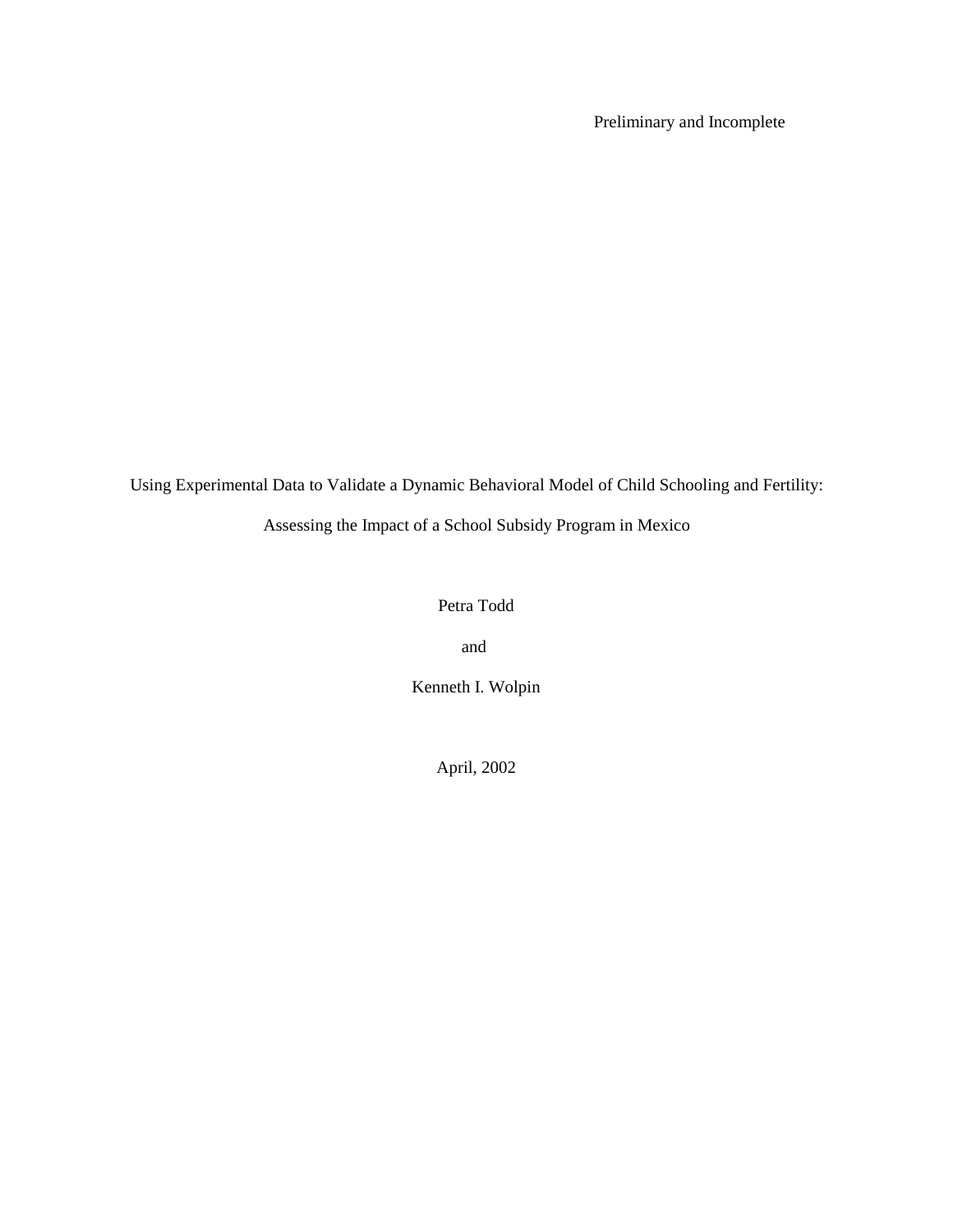I. Introduction:

This paper has two goals. The first is to assess the validity of a dynamic behavioral model of parental decision-making about child schooling and fertility by exploiting data from a controlled social experiment. The experiment is designed to augment completed schooling levels of children in rural Mexico by providing subsidies to parents conditional on school attendance. The validity of the model will be assessed according to how well structural estimates of the model, based on data from the randomized-out control group and from the treatment group prior to the intervention, predict the experimental impact of the program. The second goal is to use the structural estimates of the behavioral model to perform an evaluation of policy interventions that are not part of the original experimental design, such as variations in the subsidy schedule, and to assess the longerterm impact of the program on behaviors related to child schooling decisions that extend beyond the life of the program, such as completed family size.

It is well known that the structural estimation of dynamic behavioral models requires auxiliary assumptions about the functional forms of structural relationships, i.e., preferences, technology and other constraints, and the distributions of unobservable random elements. Assessing the validity of such models by relying on tests of model fit to sample elements of the data used in estimation provides useful, but far from compelling, evidence on the validity of the model. Such models are often subjected to a form of "pre-test" estimation in that the final formulation of the model is based on the fit of prior formulations to certain aspects of the data. This practice reduces the value of within-sample fit tests as a method of validating the model.

To mitigate the effect of pre-test estimation, there have been a number of attempts to assess model validity through out-of-sample forecasts. However, such applications are sparse and have been limited by the nature of the data. Keane and Wolpin (1997), for example, used the estimates of their model of occupational choice, based on a cohort of young men between the ages of 16 and 26 (over the years 1978 to1988), to forecast occupational choices for other nearby cohorts between the ages of 27 and 44 (over the years 1989-

1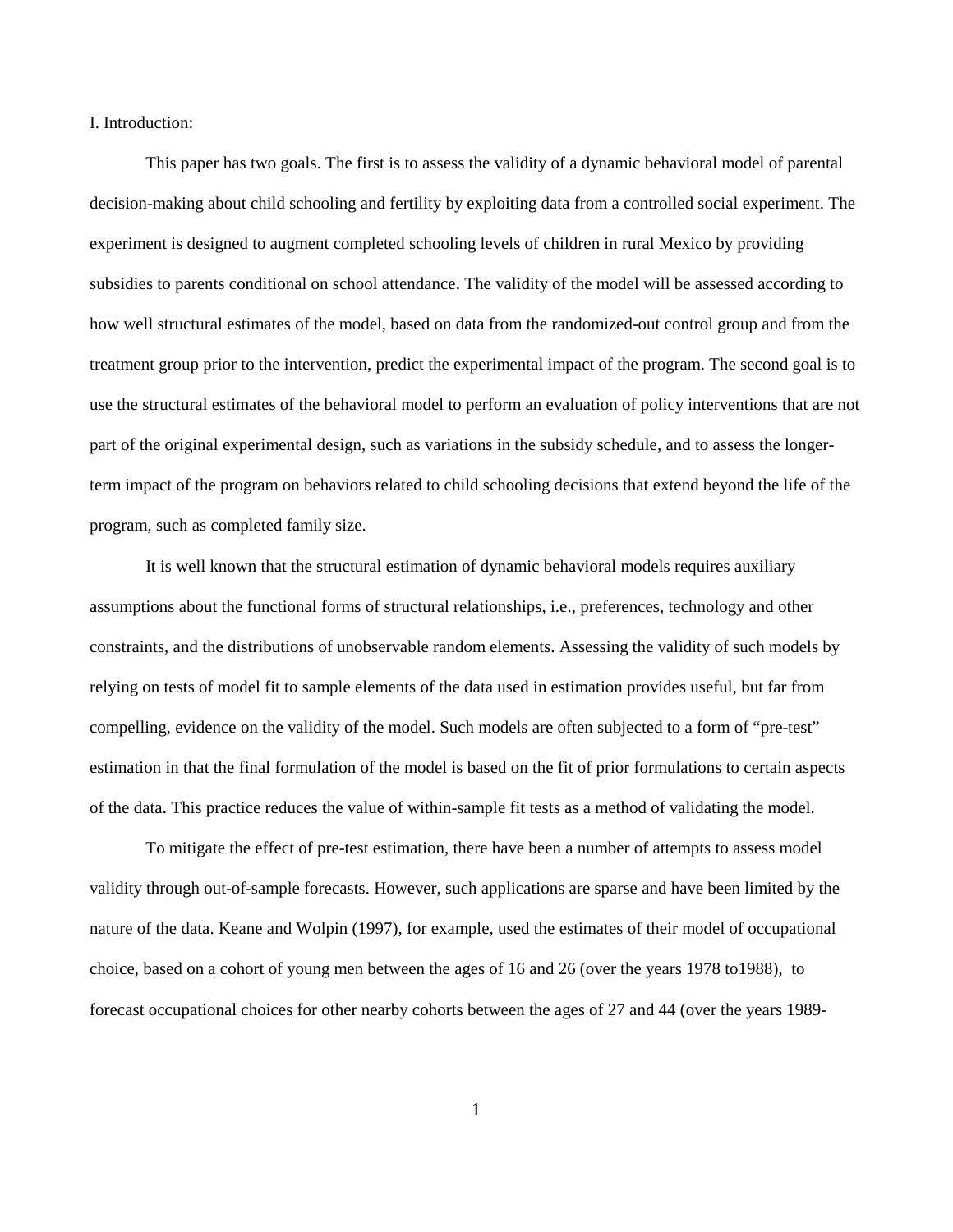1995). Although clearly informative, because the data are highly age-trended and the model builds in such <sup>1</sup> trends, tests based on this kind of out-of-sample data may not be able to discriminate finely among alternative models.<sup>2</sup>

Another type of test makes use of regime shifts. For example, Lumsdaine, Stock and Wise (1992) compared the ability of structurally and non-structurally estimated models to forecast the impact of a pension "window plan" on the departure rates of workers from a single Fortune 500 firm. The workers were subject to a defined benefit plan which provided a significant incentive to remain with the firm until age 55, but to leave before 65. However, in 1982, vested workers over the age of 55 were offered a bonus of 3 to 12 months salary to retire. Forecasts of the models' predictions about the impact of the bonus on retirements, based on pre-1982 data, were compared to actual retirements. The forecast is of a large change in the pension rules, and thus provides an arguably more convincing test of the validity of the model than do within-sample tests. However, the estimates do make use of within-sample pension benefit variation as a source of model identification, the same kind of variation represented by the window plan.<sup>3</sup>

In this paper, we similarly use out-of-sample forecasts to assess the validity of a structurally estimated model, but the comparison is to a completely new program rather than a change in an existing program. We study the Mexican school subsidy program PROGRESA which provides monetary transfers to parents for their

 $1$ <sup>1</sup> The model is estimated on data from the 1979 youth cohort of the National Longitudinal Surveys of Labor Market Experience and the forecasts are compared to data from the March Current Population Surveys.

 $\mu^2$  Keane and Wolpin found that the structurally estimated model forecasts white-collar employment better than a non-structurally estimated model, but that the situation is reversed in forecasting blue-collar employment. However, they also found that a model in which individuals behave myopically provided incredible out-of-sample forecasts of occupational choices and wages.

<sup>&</sup>lt;sup>3</sup> They found that the structural dynamic programming model forecasts the impact of the window plan better than a "reduced form" probit specification.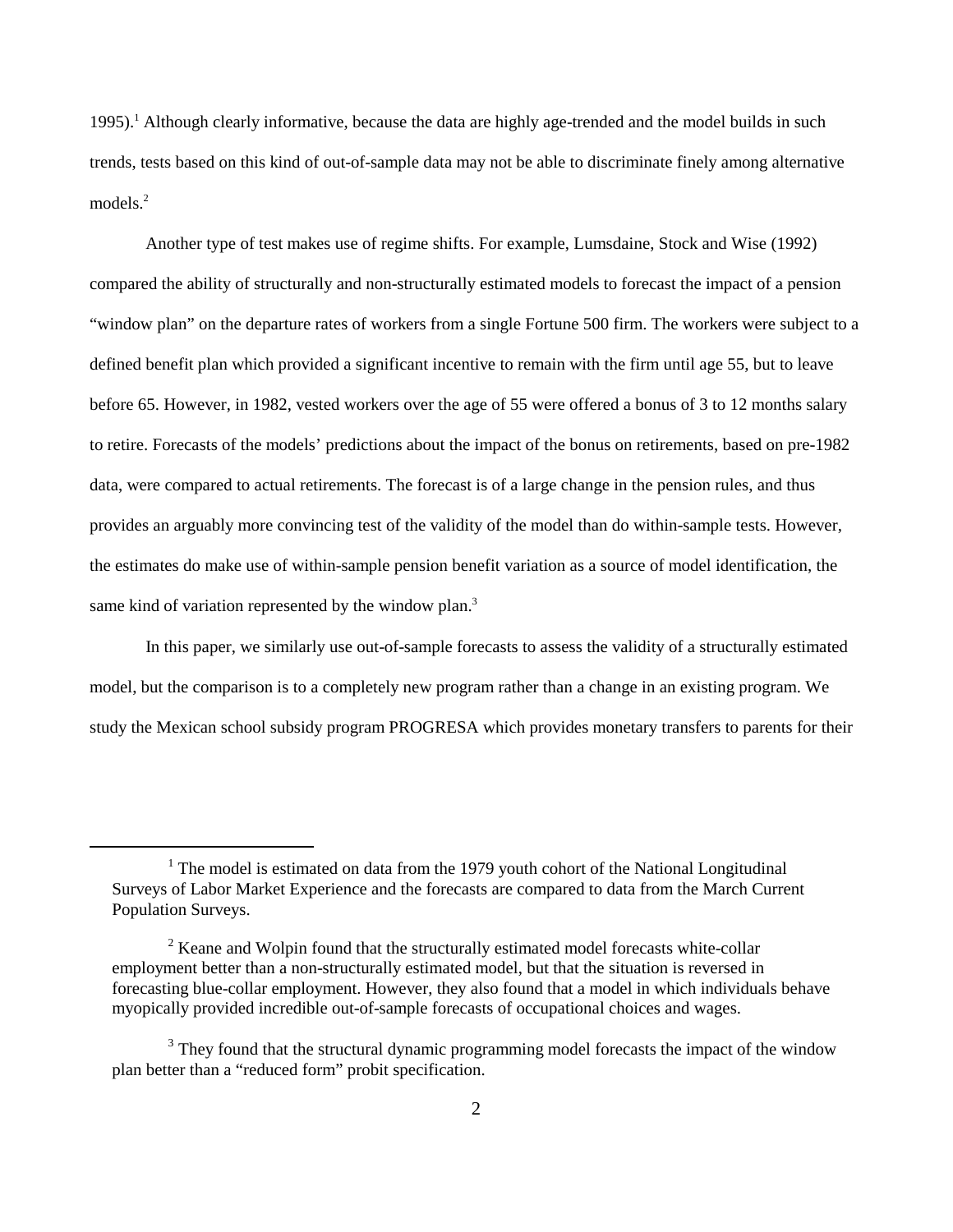children's school attendance. PROGRESA was implemented as a social experiment beginning in 1997.<sup>4</sup> We obtain structural estimates of a model of household fertility and child schooling decisions using data on the randomly selected control group and on the treatment group prior to the experiment, for whom there are longitudinal data over three survey years. We assess the performance of the model by comparing the impact of the program predicted by the model to the experimental impact on the treatment group. By design, the control and treatment groups are identical (up to sampling error) so that the behavioral model relevant to the control group should be the same as the model relevant to the treatment group. This experiment therefore represents a unique opportunity to assess the validity of a structurally estimated model that is fit to observational data.<sup>5</sup>

The program evaluation literature also makes use of experimental data, where the goal is to evaluate the performance of estimators of program effects that are based on observational data of program participants and non-participants. Lalonde (1986) compared estimates of the impact of a job training program based on a variety of non-experimental estimators to an experimental benchmark. He concluded that non-experimental estimators are unreliable because they deviate substantially from experimental effects and because there is no criterion for choosing among competing estimators. Heckman and Hotz (1989) proposed a variety of specification tests aimed at narrowing the range of the non-experimental estimates. In the more recent literature, Heckman, Ichimura,Smith and Todd (1998) used experimental data from a job training social experiment to nonparametrically characterize the nature of selection bias in observed wages. Heckman, Ichimura and Todd (1997) used the same data to study the performance of a class of matching estimators. In both papers, data from a randomized-out control group are combined with observational data to assess the validity of different nonexperimental estimators.

<sup>&</sup>lt;sup>4</sup> PROGRESA stands for Programa de Eduacacion, Salud, y Alimentacion (Program of Education, Health and Nutrition).

 $<sup>5</sup>$  It is also possible, however, given the experimental design, to account for the possibility that</sup> treatment and control groups, or at least the subsamples we use in our analysis, are not identical given data on the treatment group prior to the selection process, i.e., data from the pre-program year (1997).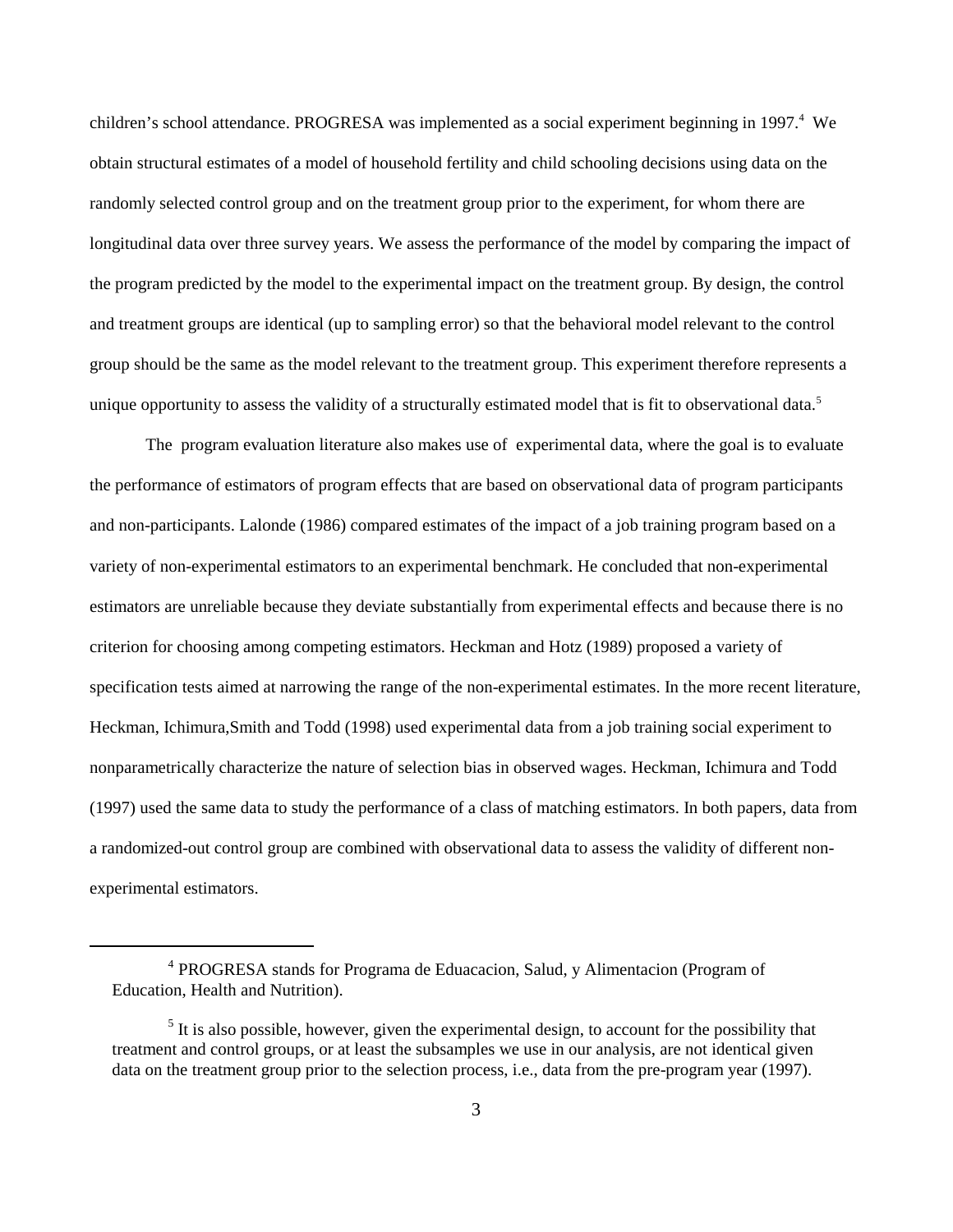The estimators studied in the program evaluation literature would not be suitable for evaluating the effect of programs that have not been implemented, an important goal of this paper, because they require data on program participants. In this paper we forecast the effect of treatment (the school subsidy) using data only on non-participants, for whom direct schooling costs (e.g., tuition) are zero. We show that the existence of an active child labor market and variation in child wages, a component of the opportunity cost of school attendance, can be used to identify our schooling model, which enables us to forecast the effect of a school subsidy program without variation in the direct cost of schooling.

 A structurally estimated model that is a valid representation of behavior allows the evaluation of the impact of a variety of counterfactual policies.<sup>6</sup> In contrast, social experiments provide information only about the impact of the program as it was implemented. They do not allow the evaluation of variations in the program or longer run effects that extend beyond the life of the experiment and cannot be used to evaluate radically different programs.

Using the model's estimates, we determine the impact of the program for alternative subsidy schedules. In particular, we estimate the (minimum) cost of achieving targeted gains in school completion levels. Second, we assess the impact of extending the program to ineligible families, i.e., those that did not meet the income and assets requirement. Third, we estimate longer-term impacts of the program. Because the program has been in effect for only two years, it is not possible by simply comparing the treated to the untreated households to evaluate the longer run impact of the program. For example, even if the program is viewed by the experimental group as permanent, the impact of the program on the existing families is conditioned on their current circumstances, e.g., the number of children they have and their grade completion levels at that time. However, the longer-run impact of the program may be to affect those circumstances. One obvious longer-run effect of a schooling subsidy may be to alter the number of children families have. In that case, directly evaluating the

 $6$  Wolpin (1996) reviews a number of examples in the context of discrete choice dynamic programming models.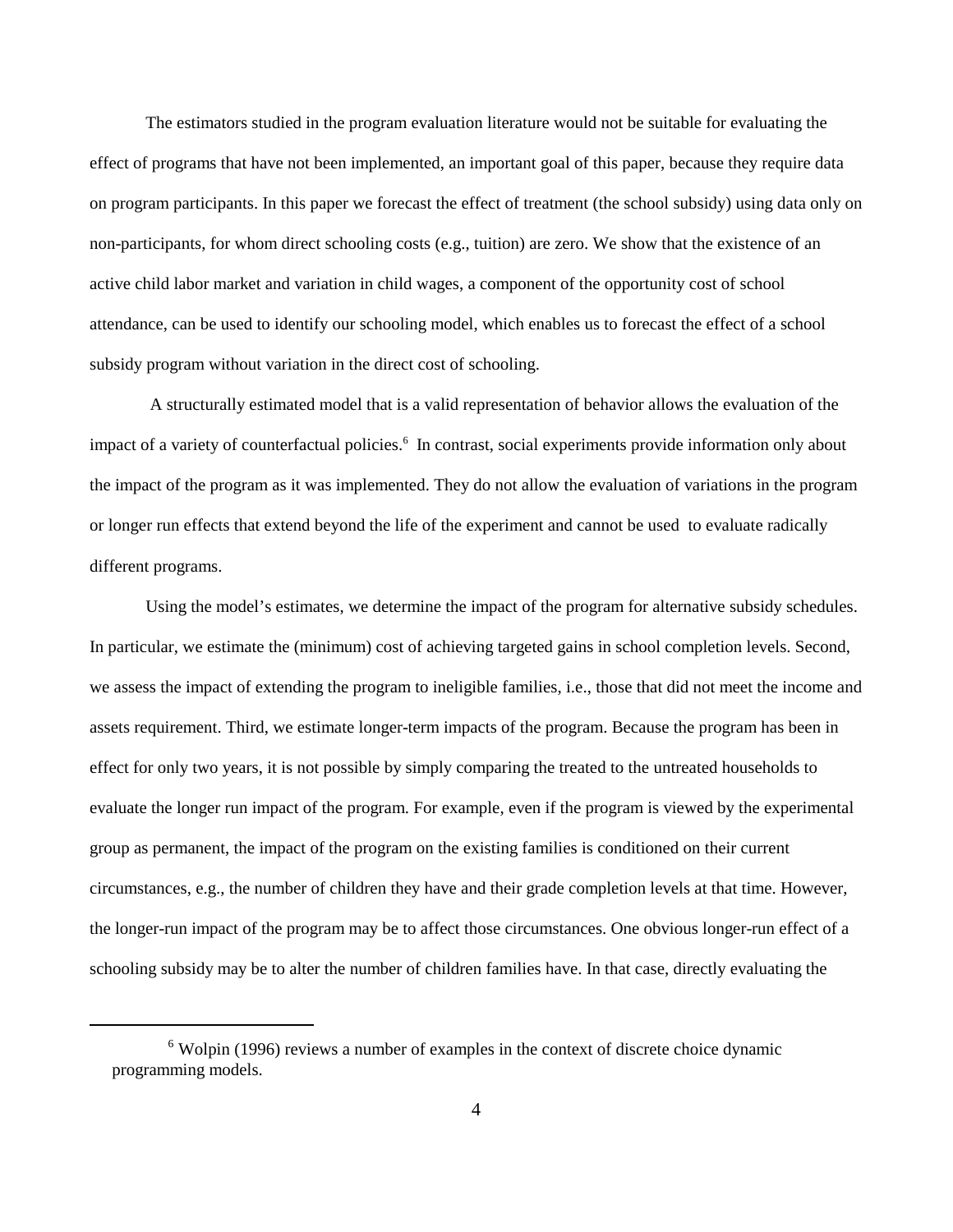long-term effect of the program would require that the experimental program be continued long enough to observe these changes, which is costly and sometimes politically infeasible. The model we adopt incorporates decision-making about both child schooling and fertility and, thus, allows an assessment of the longer-run impact of the program. Fourth, we compare the impact of the subsidy program on schooling to radically different policies, e.g., that of enforcing legal restrictions on the use of child labor and mandatory school attendance laws.

The model developed in this paper assumes that a married couple makes sequential decisions about the timing and spacing of births and about the time allocation of children, including their school attendance and market participation. Parents receive utility contemporaneously from their children's current schooling levels and from their leisure time (home production). Parental consumption, which also yields contemporaneous utility, is enhanced by their children's earnings (for children under the age of 16) and parents bear a cost of rearing children. The decision to bear a child (for a woman to become pregnant) is made over a finite horizon beginning at the woman's age at marriage and ending when the woman is no longer fecund (assumed to be age 43). Parent's income (market earnings plus home produced goods that are sold) is an exogenous function of the husband's age. Parental preferences and income and children's earnings are subject to time-varying stochastic shocks, and also differ permanently among households according their type. To reduce the complexity of the behavioral model, we focus on landless households for whom wage earnings account for almost all of household income.

### II. A Description of the PROGRESA Program:

We begin with a description of the PROGRESA program and the evaluation research that has already been performed. PROGRESA is a new, large-scale anti-poverty and human resource program begun in Mexico in 1997 that provides aid to approximately 2.6 million poor families living in rural areas.<sup>7</sup> The program's major

These households account for 40 percent of all rural households and 10 percent of all households in Mexico (See Gomez de Leon and Parker (2000))..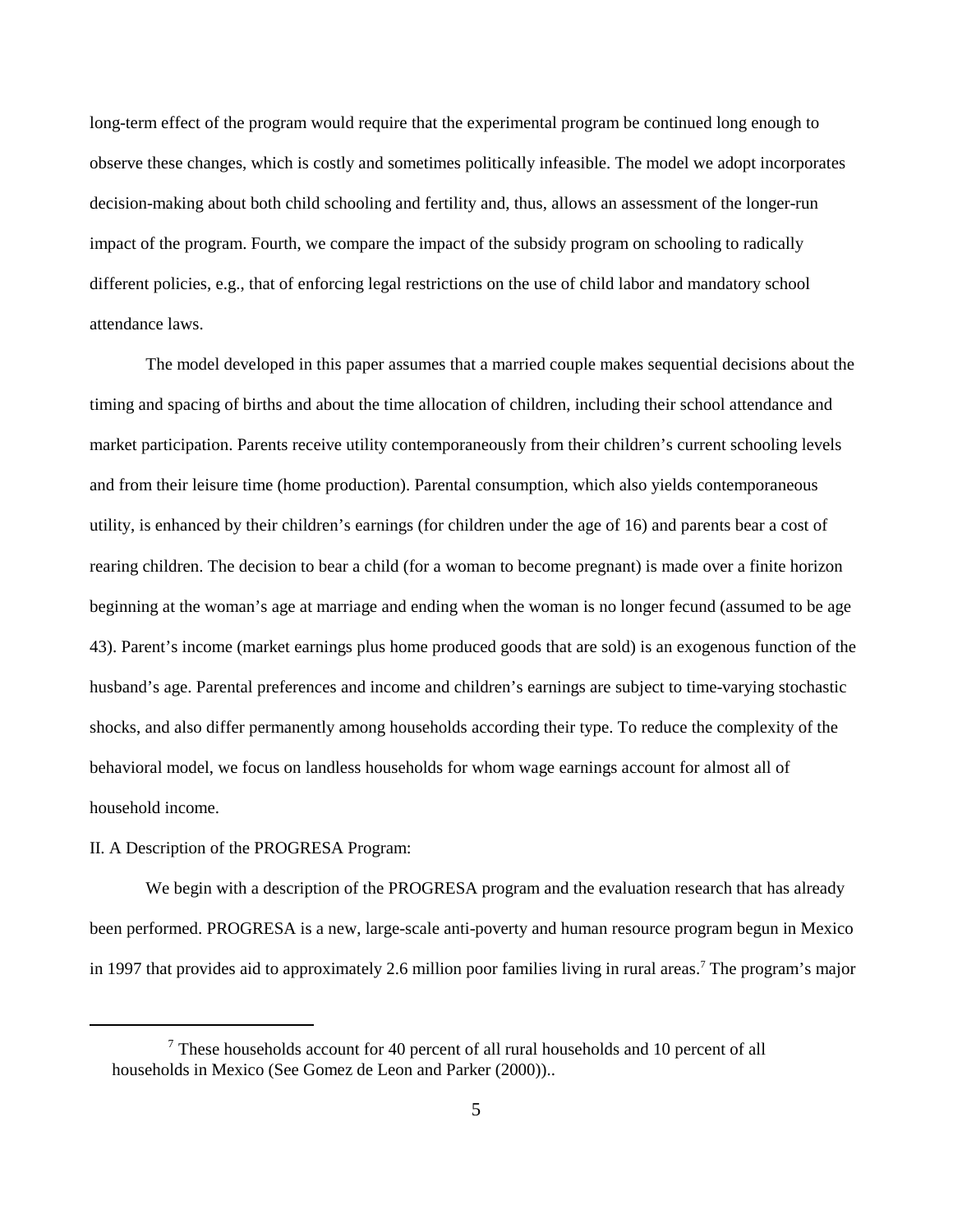goal is to stimulate investments in children's human capital. The program attempts to align household incentives with program goals by providing transfer payments that are contingent on children's regular attendance at school.<sup>8</sup> Programs with features very similar to those of PROGRESA have been initiated in many other Latin American and Asian countries. 9

In recognition of the fact that older children are more likely to engage in family or outside work, the transfer amount provided under the PROGRESA program varies with the child's grade level. It is greatest for children in junior secondary grades (grades 7 through 9) and is also slightly higher for female children, who traditionally have lower secondary school enrollment levels (see table A.1).<sup>10</sup> In addition to the educational subsidies, the program also provides some monetary aid and nutritional supplements for infants and small children that are not contingent on schooling.<sup>11</sup> In total, the benefit levels that families receive are substantial relative to their income levels. The monthly average total cash transfer is US \$55 (more than 75% is due to the educational subsidy), which represents about one-fourth of average family income (Gomez de Leon and Parker, 2000).

For purposes of evaluation, the second phase of the PROGRESA program was implemented as a randomized social experiment, in which 506 rural villages (in 7 states) were randomly assigned to either participate in the program or serve as controls.<sup>12</sup> Randomization, under ideal conditions, allows mean program

<sup>&</sup>lt;sup>8</sup> Children are required to attend at least 85% of days as verified by principals and teachers.

<sup>&</sup>lt;sup>9</sup> For example, such programs exist in Bangladesh, Pakistan, Chile, Colombia, Brazil, Guatemala, and Nicaragua.

 $10$  Prior to 1992, Mexico had compulsory schooling that required that children complete at least 6 years of schooling. In 1992, the law was changed to require the completion of 9 years of schooling. However, as our data show, the law is not strictly enforced. Although a large proportion of children complete 6 years of schooling, the vast majority complete less than 9.

 $11$  Some of this aid is contingent on visiting a health clinic.

 $12$  The 506 localities were selected in a stratified random sampling procedure from localities identified by PROGRESA to be eligible to participate in the program, because of a "high degree of marginality" (determined mainly on the basis of analysis of data in the 1990 and 1995 population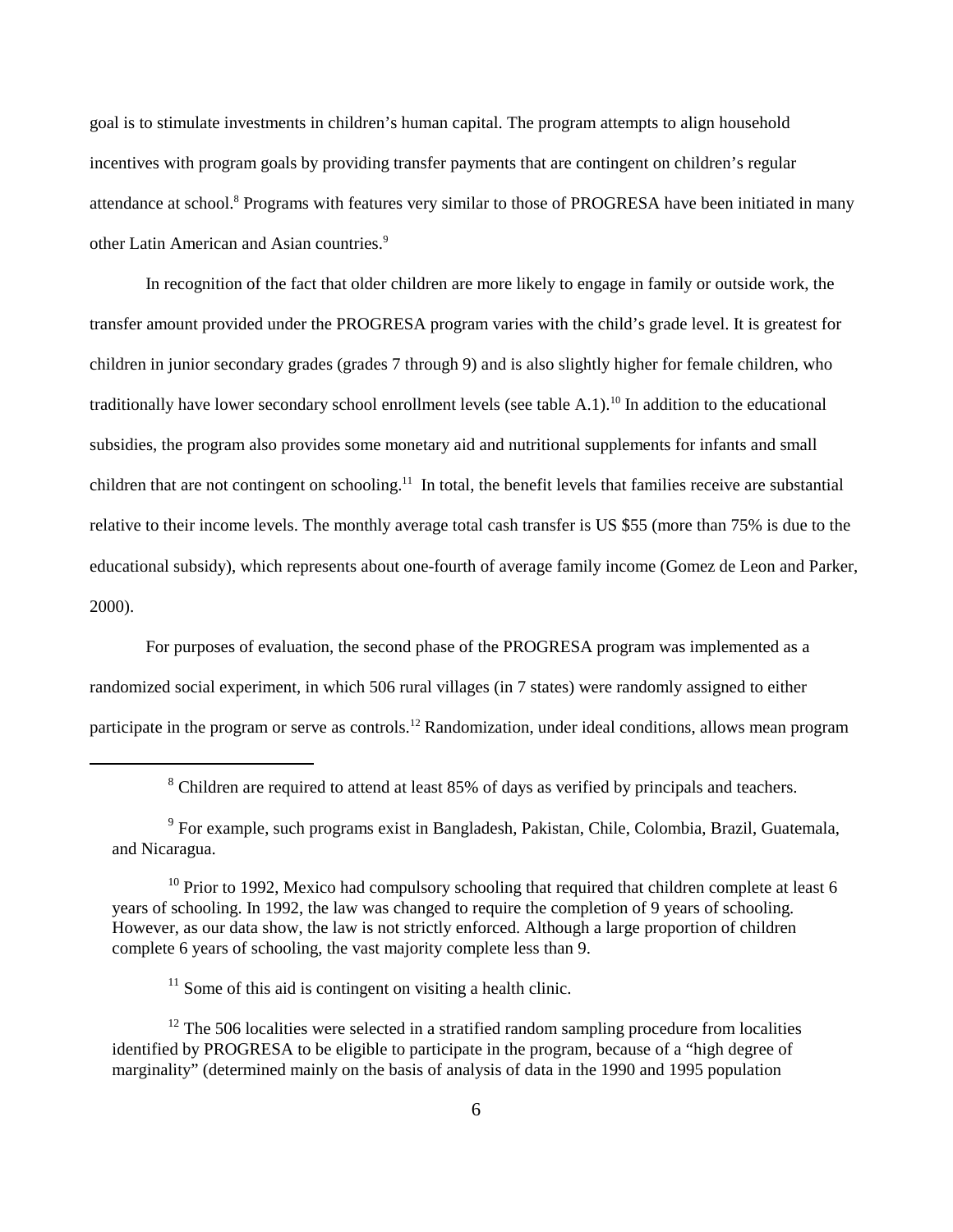impacts to be assessed in a simple way through comparisons of outcomes for treatments and controls. Behrman and Todd (2000) provide evidence that is consistent with the randomization having been carefully implemented. They document that the treatment and control groups are highly comparable prior to the initiation of the program. Over the time period covered by our data, the households living in the control villages did not receive program benefits.<sup>13</sup>

The data sets gathered as part of the PROGRESA experiment provide rich information at the individual and household levels, including information on school attendance and achievement, employment and wages of children and the income of the household. Data are available for all households located in 320 villages randomly assigned to the treatment group and for all households located in 186 villages assigned to the control group. The data that we analyze were gathered through two baseline surveys administered in October, 1997 and March, 1998 and through three follow-up surveys administered October, 1998, May, 1999, and November, 1999. Households residing in treatment localities began receiving subsidy checks in the fall of 1998. In addition to the household survey data sets, supplemental data gathered at the village level and at the school level are also available, most importantly for our purpose, the travel distance to the nearest secondary school.

Within treatment localities, only households that satisfy program eligibility criteria receive the school subsidies, where eligibility is determined on the basis of a marginality index designed to identify the poorest families within each community.<sup>14</sup> Because program benefits are generous relative to families' incomes, most families deemed eligible for the program decide to participate in it, although not all families are induced by the

censuses (1990 Censo, 1995 Conteo)). There are 31 states in Mexico.

 $^{13}$  However, the program has recently been expanded to include many of the control localities, so that it is possible that the behavior of the controls groups over the time period we observe them could have been influenced by their expectation of eventually receiving benefits. We will return to this important issue below.

 $14$  Program eligibility is based in part on discriminant analysis applied to the October 1997 household survey data. The discriminant analysis uses information on household income, assets, and child status in determining program eligibility.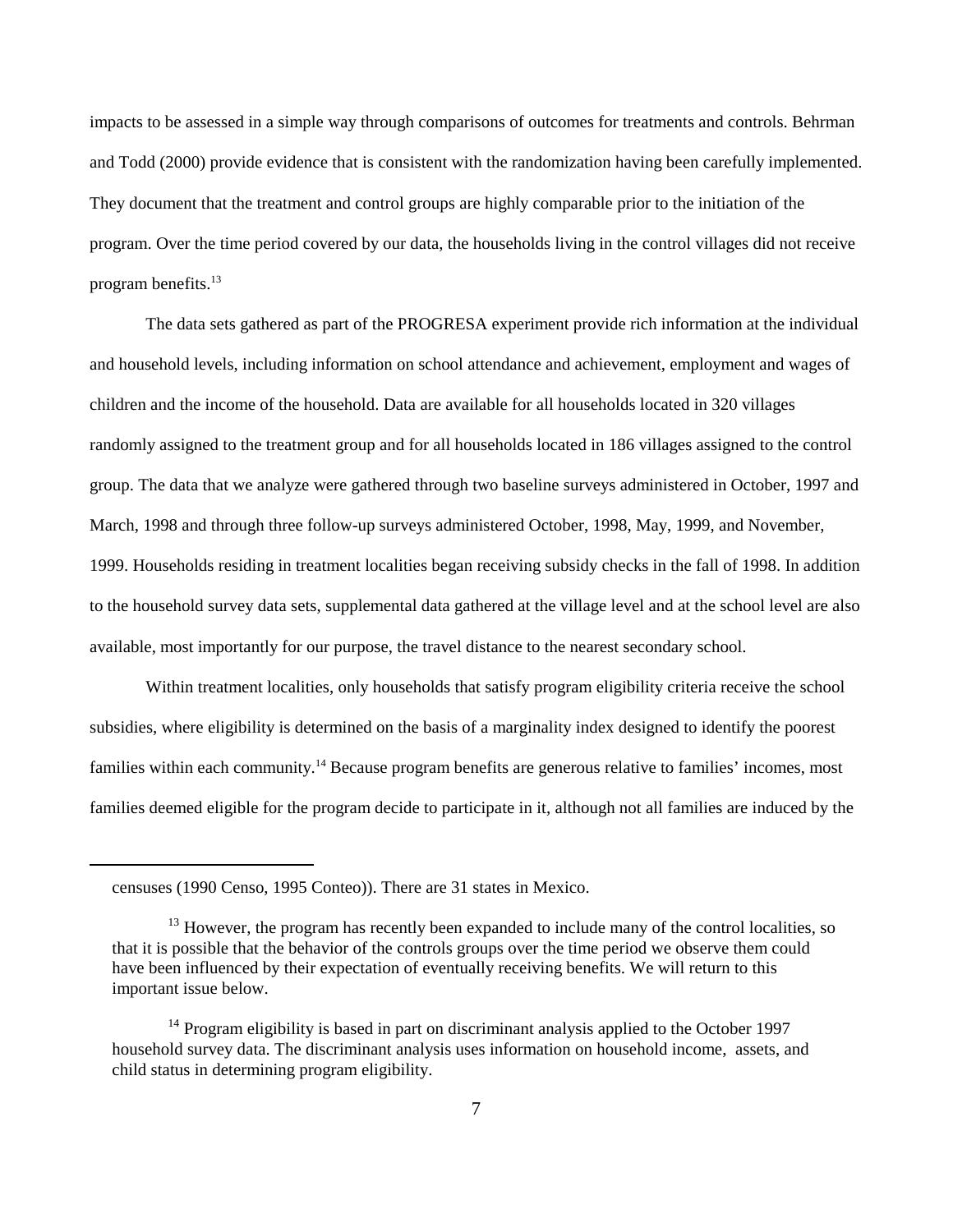transfers to send their children to school.<sup>15</sup> There are over 30,000 eligible children residing in the experimental (control plus treatment) villages. The data actually pertain to over 75,000 children, because data collection was exhaustive within each village and included children from ineligible families. There are 9,221 separate households in the control villages and 14,856 in the treatment villages.

Most of the existing research on the PROGRESA social experiment focuses on estimating the experimental impacts through mean comparisons of various outcome measures for treatment and control children. Gomez de Leon and Parker (2000) and Parker and Skoufias (2000) examine how children's time use, e.g., time spent working for pay, differs for children participating in the program. Shultz (2000a,b,c), Behrman and Todd (2000), and Behrman, Sengupta, and Todd (2000a,b) analyze the effect of the program on school enrollment rates, grade advancement rates, and student test scores. These papers document significant effects of the program on school enrollment and grade progression rates.

Behrman, Sengupta, and Todd (2000a) present empirical evidence that shows the existence of substantial experimental effects of the program on the process by which children complete their schooling. They estimate a Markov schooling transition model to illustrate the effects of the program along different dimensions, including (a) ages of school matriculation, (b) grade repetition rates, (c) dropout rates, and (d) school reentry rates among dropouts. These are the kind of effects that the behavioral model will forecast using data on the randomized-out control households combined with pre-program data on the treatment households.

Behrman, Sengupta and Todd find that for 12 year old children the grade progression rate is 11% higher for the treatment group than for the control group for the grade 6 to 7 transition, and 9% higher for the grade 5 to 6 transition. The differences are statistically significant as indicated by the p-values. The dropping out rate is lower for the treatment group across all grade levels and the school reentry rate (among dropouts) is about 18% higher. A substantial fraction of treatment group children reentering school reenter at grade 7, which may be

 $15$  A family could participate in the health component of the program, but not in the school subsidy component.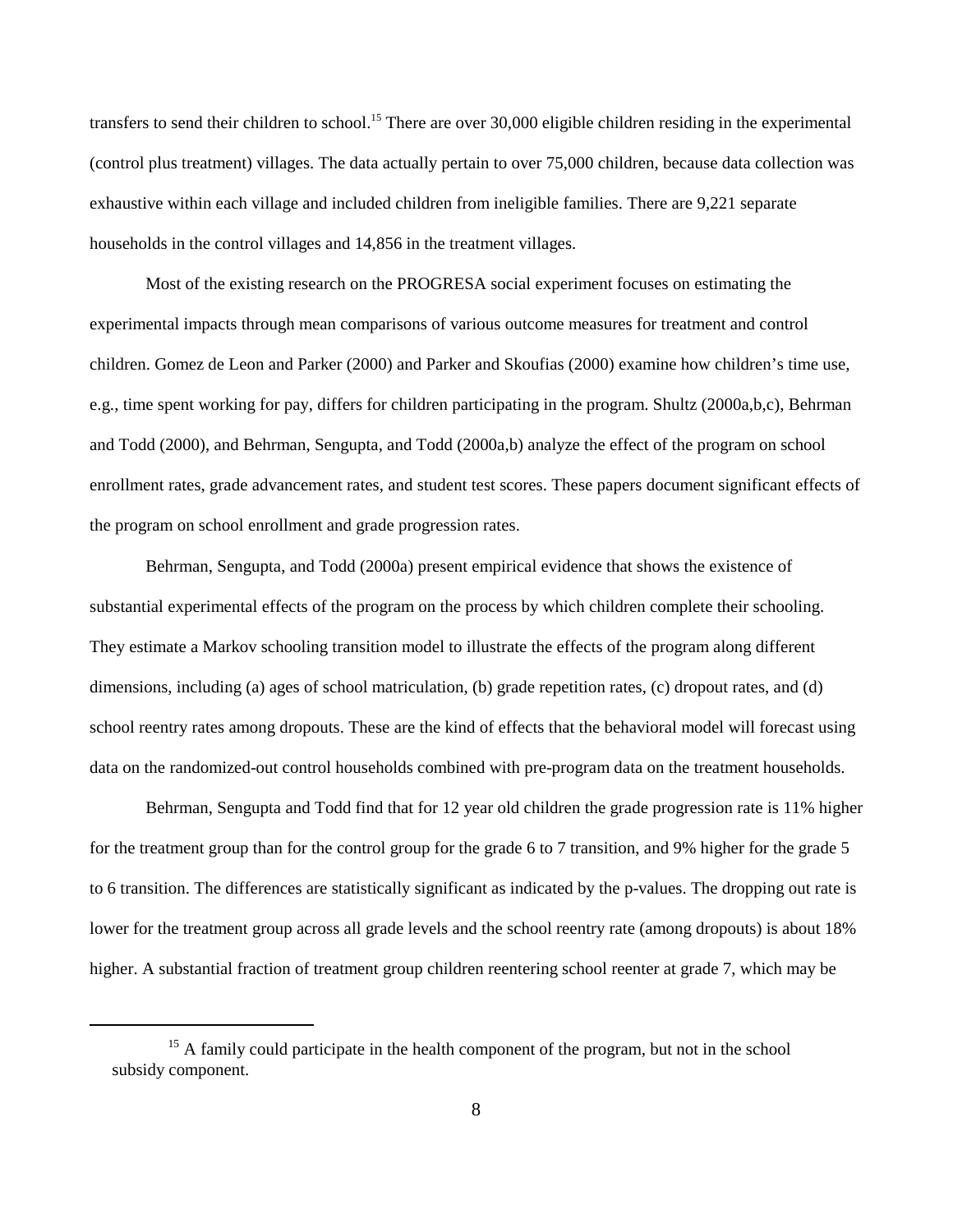related to the fact that there is a large marginal increase in the school subsidy levels that occurs between grades 6 and 7.

For children age 6 to10, program participation is associated with earlier ages of school matriculation, less grade repetition and better grade progression. Notably, there are significant program effects for young children at ages when they do not yet receive program subsidies, which suggests forward-looking behavior on the part of the parents as assumed in our dynamic behavioral model. For children in the age range 11 to 14, the program significantly decreases the dropout rate, particularly during the transition from primary to secondary school, and encourages school reentry among those who dropped out prior to the initiation of the program. Overall tests of the equality of the treatment and control estimated transition matrices (Pearson chi-squared tests) reject equality at almost all ages, which indicates a significant effect of the program.

III. Variable Definitions and Descriptive Statistics:

### *Variable Definitions*

Our estimation sample consists of landless households in which there was a woman under the age of 50 reported to be the spouse of the household head. This restriction reduced the sample to 1,531 households located in the control villages in 1997 and 2,162 households located in the treatment villages in 1997. Additional exclusions based on missing or otherwise inconsistent data reduced the sample to 1,362 households in the control villages (of which 1,355 are also observed in 1998) and 1,949 households in the treatment households. As of 1997, there were 4,501children born to the control households and 6,219 to the treatment villages, on average 3.3 and 3.2 children per household respectively. Of these, 2,096 children in the control village and 2,845 in the treatment villages are between the ages of 6 to 15 as of the October, 1997 survey. In contrast to the entire sample, landless households tend to be poorer and, therefore, have a higher proportion of eligible households. As of the 1997 survey, about 52 percent of the all households were eligible to participate in the program, while 66 percent of the landless households were eligible to participate.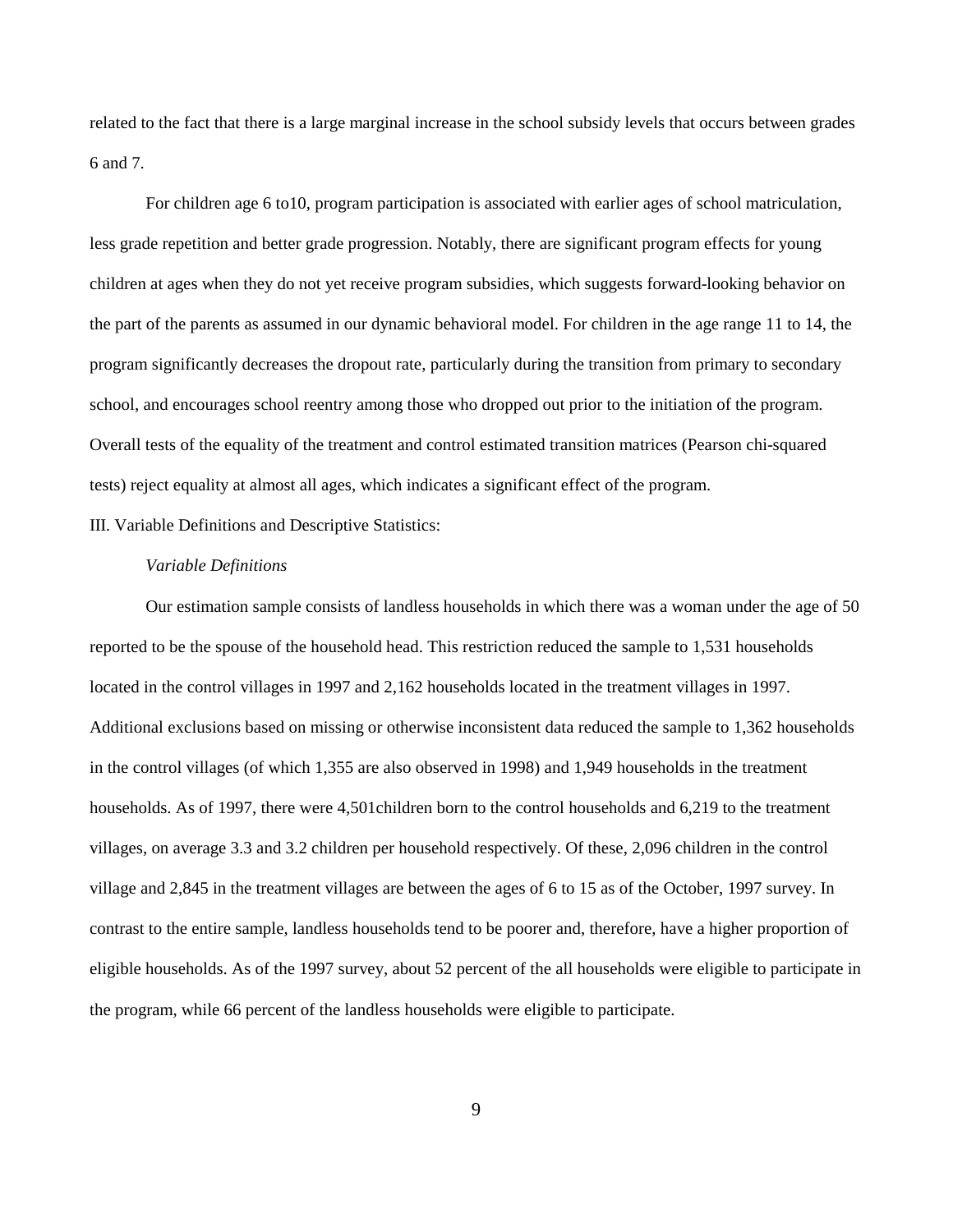Unfortunately, the data provide information concerning school attendance and work essentially only at the survey dates. Therefore, allocating children to the school-work-at home categories that pertain to an entire school year requires additional assumptions. In defining school attendance, we use the data on school enrollment in the week prior to the survey and data on highest grade completed at the time of the survey. Specifically, we followed the following rule in determining school attendance during each of the two school years, 1997-98 and 1998-99, covered by the surveys: (1) A child was considered as having attended school for the entire year if a child that was reported as enrolled in at least one of the two surveys during each school year and was reported as completing at least one grade level. (2) A child was considered as having not attended if the child was reported as not enrolled in both surveys during each school year and did not complete a grade level. (3) Essentially, all other cases were hand-edited to provide a consistent sequence of attendance and grade completion. A child who was determined to have attended school, but did not complete a grade level, was assumed to have failed that school year. School attendance information was obtained for children between the ages of 6 and 15. Highest grade completed was obtained for all children born to the woman.

A child was defined as working during the school year if the child did not attend school using the criteria above and had been reported as working for salary (for 1997, in the October 1997 survey and for 1998, in the October 1998 survey). The weekly wage was provided in the surveys for those who were reported working in the week previous to the survey. A child was defined as being at home if the child was neither attending school nor working.

Parents' weekly income was obtained from the October surveys and includes market earnings of both parents as well as their self-employment income.<sup>16</sup> Both the children's weekly wage and the parents' weekly income were multiplied by 52 to obtain an annual equivalent.

### *Descriptive Statistics*

 $16$  It is extremely rare for children to have contributed to the self-employment income of the household.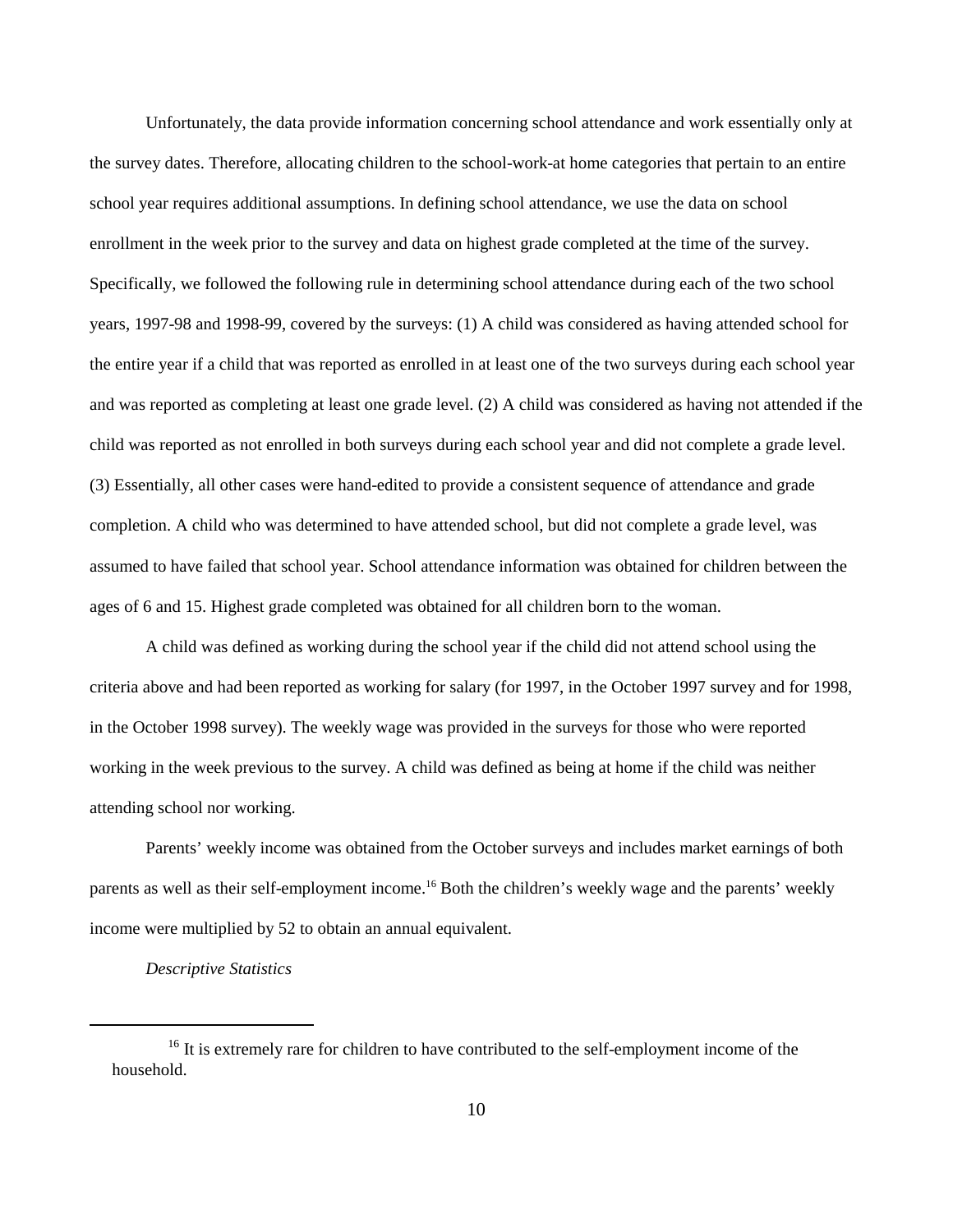Table 1 presents basic sample statistics. The mean age of the wives in the sample as of 1997 is 30.5, and that of their husbands 34.4. The mean age of marriage of the women is 18.1. On average, the families had 3 children as of 1997 and added another .2 children by 1998.The highest grade completed of children age 7 to 11 is 2.4 years of schooling, while children who were between the ages of 12 and 15 had completed 5.8 years, and those age 16 and over, 6.6 years. As also shown, there is almost no difference in the completed schooling of this latter group by sex. Parent's income in 1997 was, on average, about 12,000 pesos (approximately 1,100 U.S. dollars). Approximately 9 percent of children between the ages of 12 and 15 were working as of the 1997 interview. Among those that worked their average income ranged from about 6,000 pesos for those 12 and 13 years of age to over 8,000 pesos for those who were 15 years of age.

Data were also collected about the households' villages. Two "distance" variables are of particular relevance: the distance from the village to a secondary school and the distance from the village to the nearest city. As seen in table 1, about one-quarter of the villages have a secondary school located in the village, and among those villages that do not, the average distance to a village with a secondary school is approximately three kilometers. The villages are also generally quite distant from major cities. The average distance of the households from a city is 135 kilometers.<sup>17</sup>

Table 2 provides more detail concerning the time allocation of children. The first two columns contrast the reported school attendance rates (in percent) of children by sex from ages 6 through 15 based on the raw data, whether or not the child was enrolled as of the October 1997 interview date (in column one), and the revised rates based on the rules described above (in column 2). The third column shows the percentage of children working for pay and the last column the percentage at home (100 - (2) - (3)).

As is apparent from comparing the first two columns, the revised attendance rates are slightly higher than the raw attendance rates. Based on the revised rates, school attendance appears to be almost universal from ages 7 to 11 for both boys and girls. Attendance at age 6 is lower, particularly for boys, although over 90

 $17$  We thank T. Paul Schultz for making this data available to us.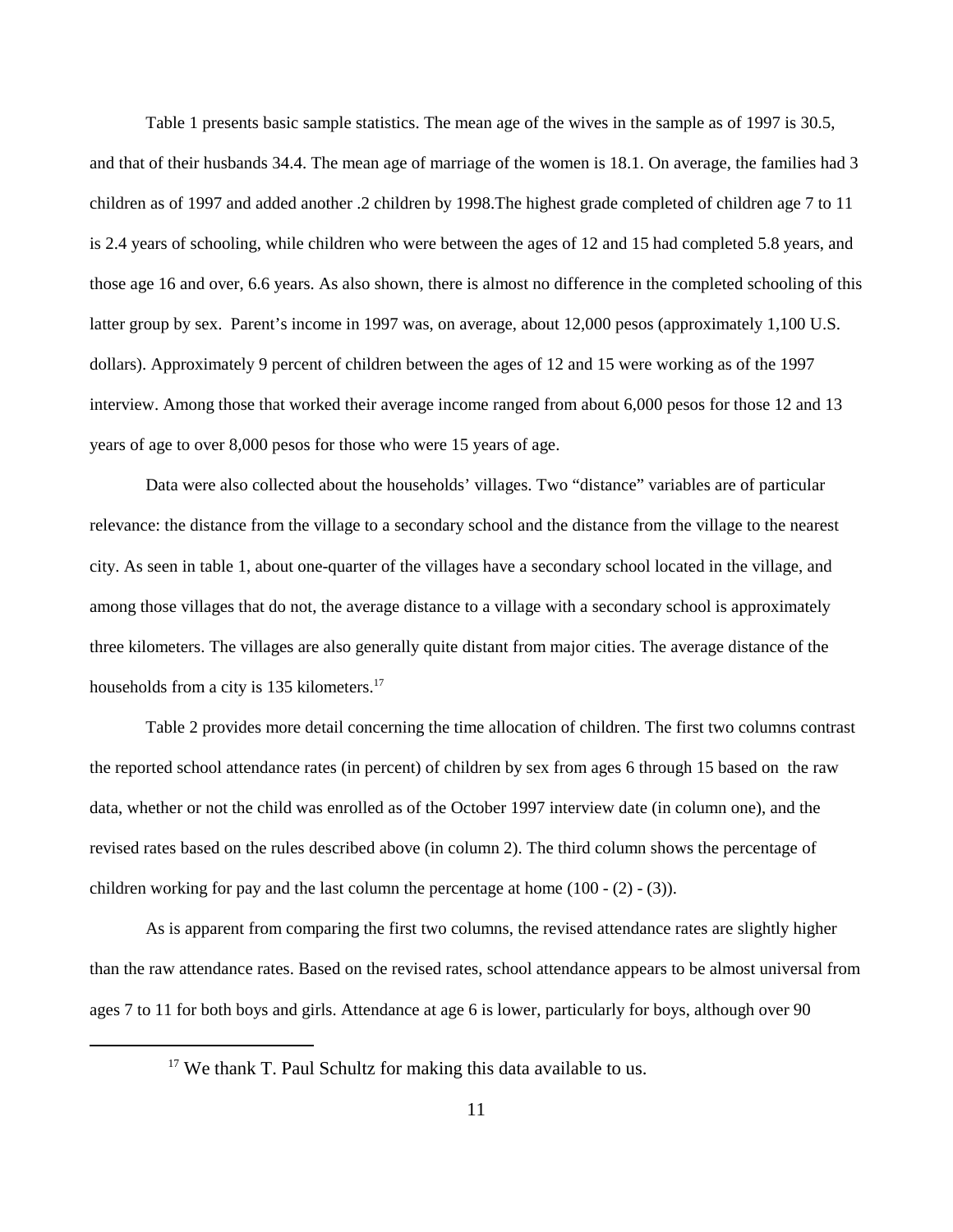percent. Attendance rates fall to 89 percent for males and to 90 percent for females at age 12, an age by which many children have completed primary school (grade 6). After age 12, attendance rates continue to decline for both sexes, but more rapidly for girls. By age 15, attendance rates are only 48 percent for boys and 40 percent for girls. The percentage of children estimated to be working for pay is under one percent for boys and zero for girls at each age under 12. At age 12, the percentage of children working for pay begins to rise and to diverge by sex. By age 13, 8.6 percent of boys are working for pay and by age 15, 28 percent are working. In contrast, only 16 percent of females are working for pay at age 15.18

Girls progress through the early grades somewhat faster than boys, but ultimately complete about the same amount of schooling. As of October 1997, girls who are 12 years of age have completed about .3 more years of schooling on average than have boys of the same age. At age 16, that difference has completely disappeared, with both sexes having completed, on average, 6.6 years of schooling. Girls are more likely to complete sixth grade, but are also more likely drop out of school after completing it. As seen in table 3, among the children in our sample who are age 15 or 16 in 1997, 22 percent of the boys and 17 percent of the girls have less than 6 years of schooling, 32 percent of the boys and 39 percent of the girls have exactly 6 years of schooling and 46 percent of the boys and 44 percent of the girls have more than 6 years of schooling. Failure rates are slightly higher for boys than for girls, 15.2 percent for boys and 14.5 percent for girls over all grades, but considerably higher at the primary grades, 15.7 percent vs. 13.9 percent.<sup>19</sup>

Table 4 provides information about fertility patterns. In particular, it shows the duration distribution from the date of marriage to the birth of each of the first three children. Fertility occurs rapidly after marriage.

 $^{18}$  Child labor laws prohibit children under the age of 14 from working and also limit the kinds of employment and the length of the work day. Our model assumes that these restrictions are not binding, which is consistent with the fact that we observe children under the age of 14 who are working.

 $19$  National examinations are given at each primary grade level and adequate performance determines grade progression, although compliance is left to teachers. A certificate is awarded after the completion of primary school and junior secondary school.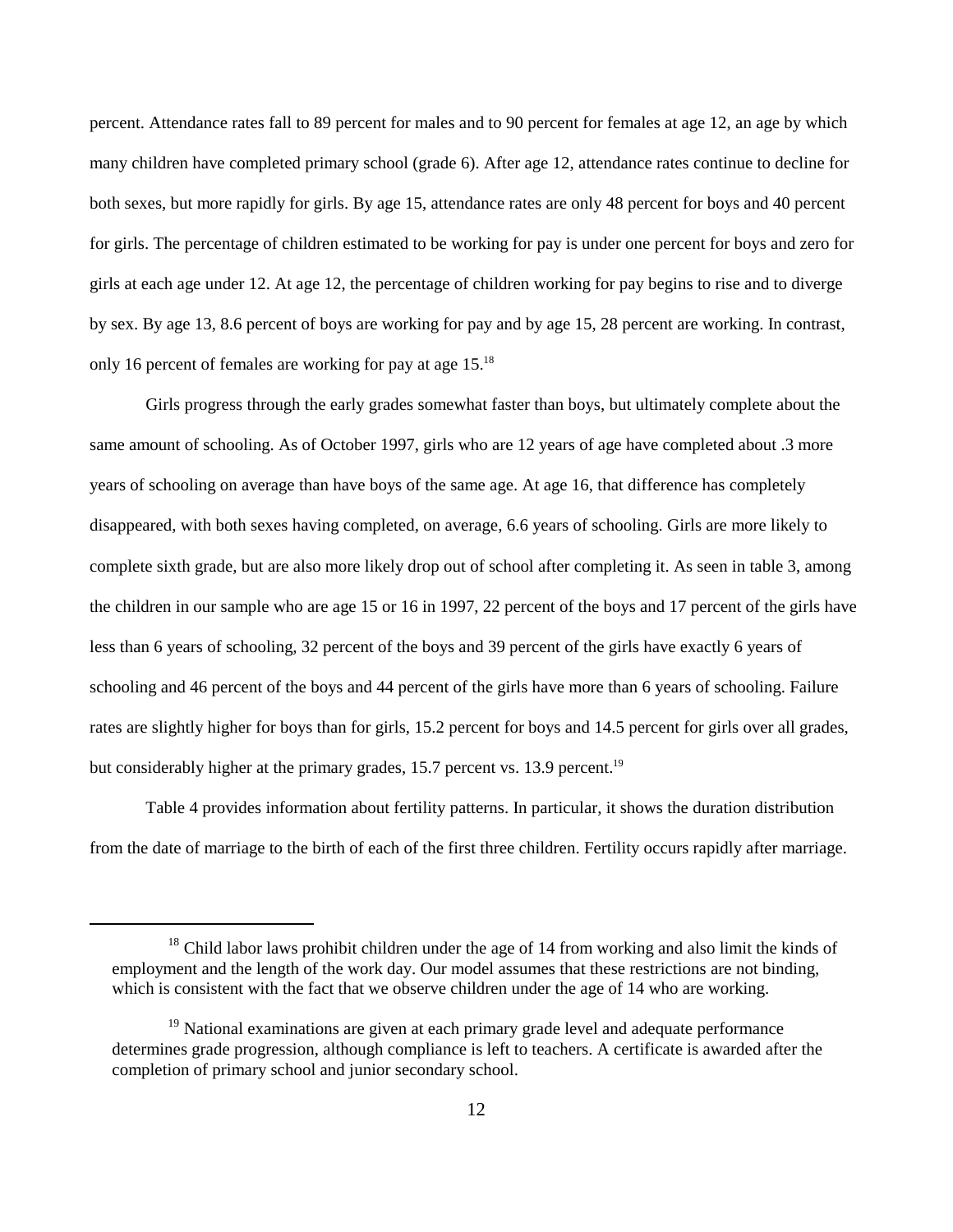A little more than 50 percent of the women had their first birth within a year of marriage.<sup>20</sup> First births occurred within two years for seventy percent of the women. As the second column shows, of the women who had at least two children, only 11 percent of the women had two births in two years, but 35 percent had their second birth within 3 years of marriage and two-thirds within 5 years. About 10 percent did not have their second birth until after 10 years of marriage. Less than 2 percent of the women, among those with at least three children, had three births in three years and about one-quarter had three births in 5 years. Over 20 percent of these women had their third birth after 10 years of marriage. Thus, most women have their births quickly after marriage, although some delay for a significant period.

Once children leave school, they only rarely return. As seen in Table 5, only 13 percent of males age 13 to 15 who worked in one year attended school in the next year. Similarly of those who were home in one year, only 15 percent attended school in the next year. Comparable figures for females are 20 percent (although the sample size is only 5) and zero percent. The school-to-school transition over these ages exhibits substantial permanence for both males and females, with 86.2 percent of the males and 76.9 percent of the females who attended school in one year also attending in the next year. The home-to- home transition for females and the work-to-work transition for males also exhibit such permanence. Among females in this age group 92.5 percent of those who were home in one year were also home in the next year, and among males 62.5 percent of those who worked in one year were also working the next year.

IV. The Model:

*Model Description*

 $20$  The duration to the first birth is calculated as the age of the woman in 1997 minus the age of the child in 1997 minus the age of the woman at marriage. Ten percent of first births were reported to have occurred at an age prior to the woman's age at marriage and 14 percent coincident with the woman's age at marriage. For the cases where the birth occurred at or before the age at marriage, the marriage was assumed to have occurred one year prior to the birth of the first child. An additional 26 percent of first births occurred at an age one year post-marriage. The sum of these is about equal to the 52 percent of first births occurring in the first year of marriage reported in the table.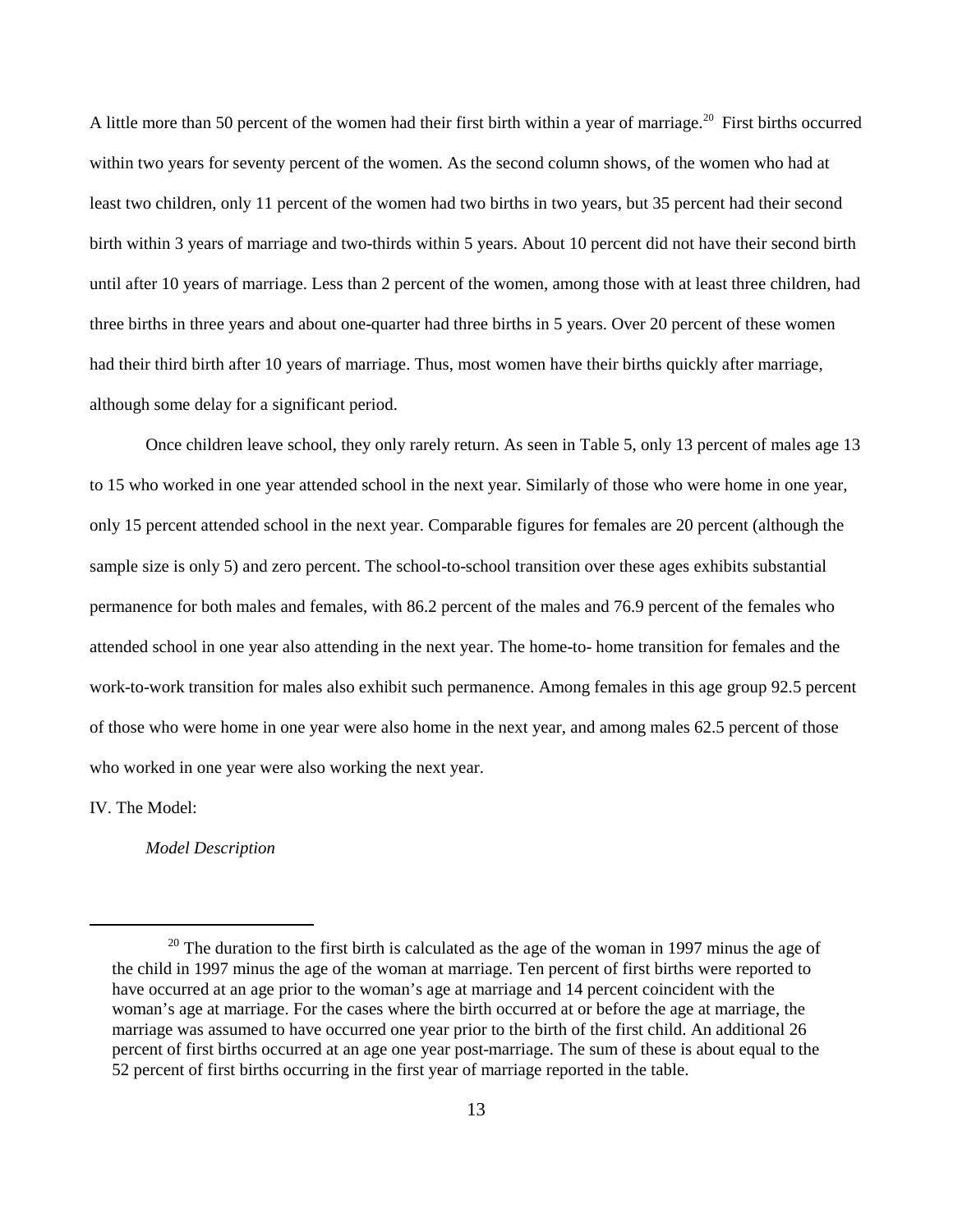beginning with marriage (at age  $t = t_m$ ) and ending at some exogenous age (at  $t = T-1$ ) when she becomes In each discrete time period, a married couple makes fertility and child time allocation decisions. Specifically, a decision is made about whether or not to have the woman become pregnant, and have a child in the next period, and, for each child between the ages of 6 and 15, whether or not to send the child to school, have the child work in the labor market (after reaching age 12) or have the child remain at home.<sup>21</sup> At ages older than 15, children are assumed to make their own schooling and work decisions. Women can become pregnant infecund. The contribution of the husband and wife to household income is exogenous (there are no parental labor supply decisions) and stochastic, and the household cannot save or borrow.<sup>22</sup> The contributions to household income from working children (under the age of 16) are pooled with parental income in determining household consumption.

Children who neither attend school nor work for pay are assumed to contribute to household production (parental utility) with the level of their contribution depending on their age and sex (and possibly on the age composition of other children in the household). Thus, the cost of sending a child to school consists of the opportunity loss in either home production or household income, each of which may differ by the child's age and sex. Parents are also assumed to derive utility in each period from the current average level of schooling that their children have completed, from the current number of children who have graduated from elementary school (grade 6) and from the current number who have graduated from junior secondary school (grade 9). Schooling is publicly provided and therefore parents bear no direct costs. All of the villages have their own primary schools (grades 1 through 6), but not all villages have junior secondary schools (grades 7 through 9). We allow for a psychic cost of attending a secondary school (grades beyond 6) that varies with the distance

 $21$  Although some information on contraceptive use is available, it is not detailed enough to allow modeling contraceptive decisions.

 $22$  Labor force participation rates of married women are quite low, between 10-20% at most ages.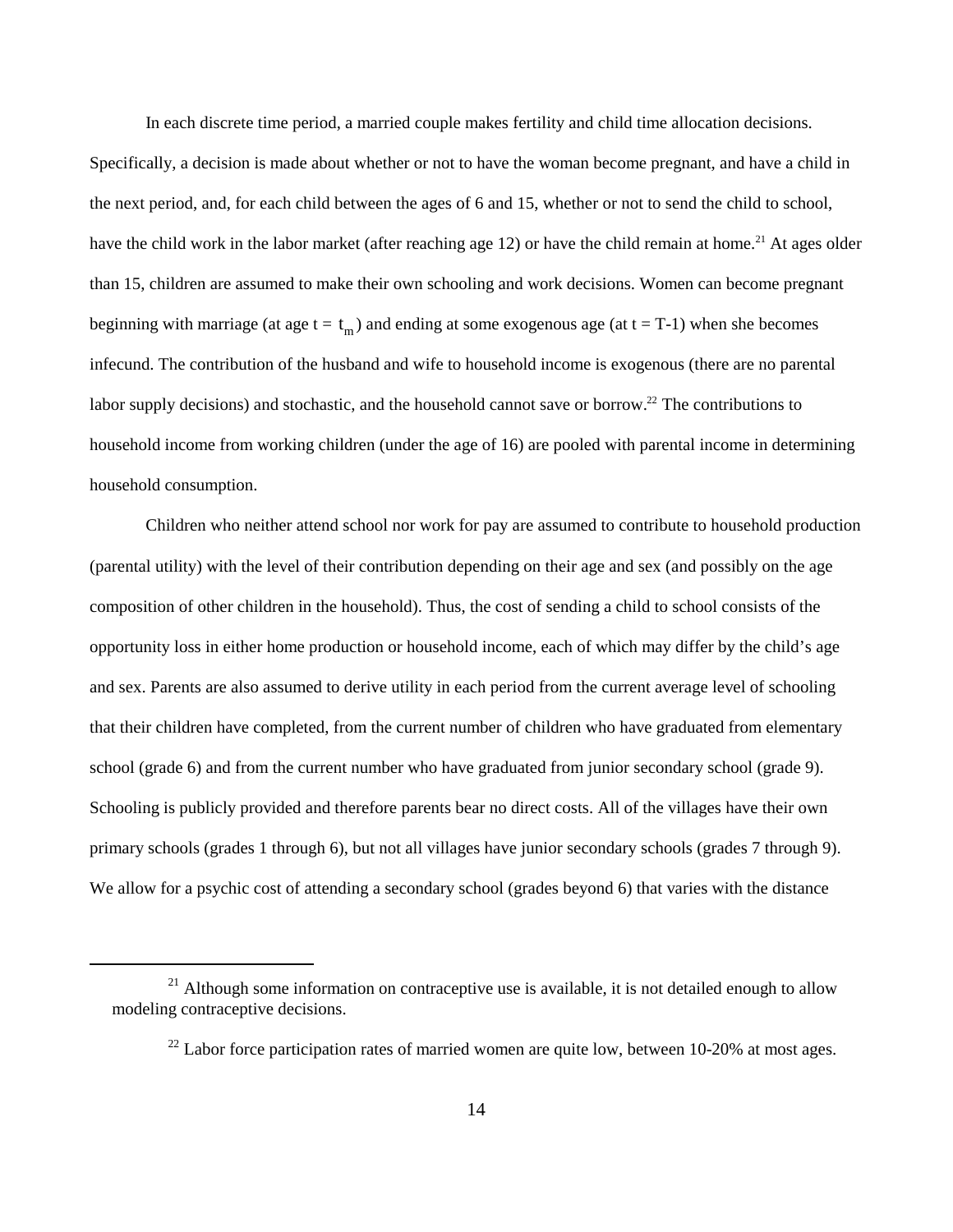from the village to the nearest village with a secondary school. We allow for an additional psychic cost if a child attends grade 10, which often involves living away from home.<sup>23</sup>

the woman's age  $\tau$  is zero years old at  $\tau$  and, thus,  $t - \tau$  years old at t. A child of birth order n is born at the woman's age  $\tau_n$ . More formally, let  $p(t) = 1$  if a woman becomes pregnant at age t (and 0 otherwise) in which case a child is born at t+1,  $n(t+1)=1$ . Further let  $b(t+1)=1$  if the child that is born is male (and 0 otherwise) and  $g(t+1)$  $= 1$  if the child is female. Also, let  $p(t)$  be the vector of pregnancies up to age t, and  $n(t+1)$  be the corresponding vector of births that occur up to age  $t+1$ ,  $\mathbf{b}(t+1)$  the corresponding vector of male births and  $\mathbf{g}(t+1)$  the vector of female births.<sup>24</sup> The stock of children through t (the sum of pregnancies through t -1) is denoted by N(t) = N(t- $1$ ) + n(t), and analogously the stock of male children by B(t) and that of female children by G(t). A child born at

Let s(t,  $\tau$ ) = 1 if a child of age t -  $\tau$ , between the ages of 6, the minimum age of school eligibility, and  $\tau$  is given by S(t,  $\tau$ ) = S(t-1,  $\tau$ ) + c(t-1,  $\tau$ ) s(t-1,  $\tau$ ), where c(t-1,  $\tau$ ) =1 if a year of schooling is successfully is given by  $\pi^c(t,\tau,S(t-1),\mu_c|s(t-1)=1)$ , where  $\mu_c$  is a permanent family-specific component of the success at t over all children is  $S(t)$  and the mean schooling level of those children at t,  $\overline{S}(t)$ . Sex-specific schooling 15, the last age at which parents are assumed to make a schooling decision, attends school at t and zero otherwise. The corresponding vector of school attendance decisions for school age children at t is **s(t)**, where an element is zero when there does not exist a child of a given age. Cumulative schooling at t for a child born at completed and zero otherwise and the corresponding vector over all children attending school in that period is **c(t-1)**. The completion of a grade level conditional on attendance is probabilistic. The probability of completion probability. The completion probability also may differ by the child's sex. The vector of cumulative schooling variables can be similarly defined and denoted with b or g subscripts.

 $^{23}$  It is more straightforward to treat these costs as utility losses rather than monetary costs, given that full monetary costs associated with school attendance are not observed in the data.

 $^{24}$  Bold type is used to indicate a vector.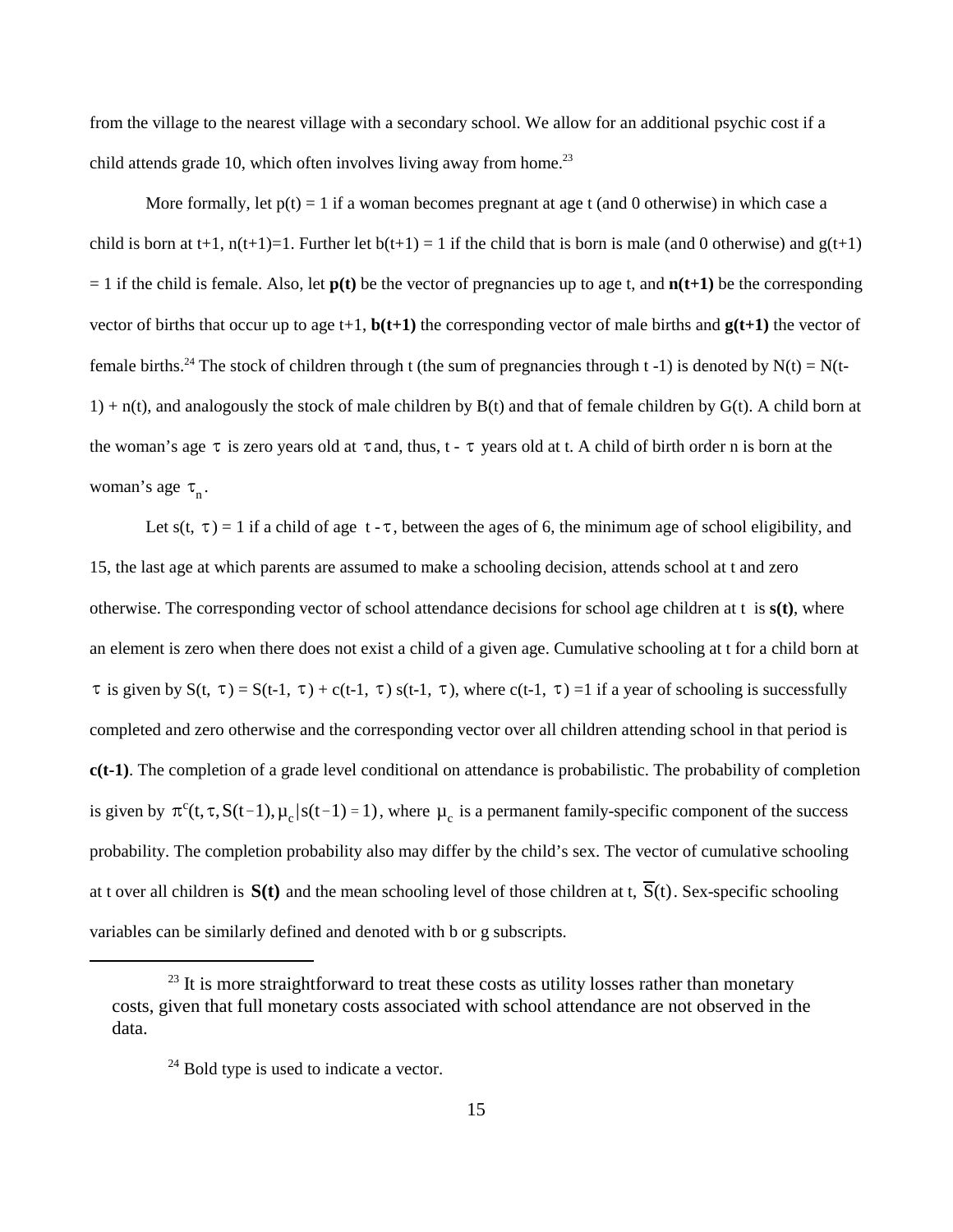Finally, let h(t,  $\tau$ ) = 1 if a child born at  $\tau$  works at t, and zero otherwise, with **h**(t) the corresponding vector over all children at t. Children must be at least twelve years old to be eligible for work, i.e.,  $h(\tau+k, \tau)=0$ denote as  $l(t, \tau) = 1 - h(t, \tau) - s(t, \tau)$ . Sex-specific variables, as before, carry b and g subscripts. for k<8. The residual time allocation for a child who is neither in school nor at work is to be at home, which we

Parental contemporaneous utility at any time t depends on household consumption, the stock of children and their timing and spacing, whether the woman is currently pregnant and her age at pregnancy, the number of children of various ages and sexes that are at home currently (neither in school nor at work) and their schooling levels. Preferences for being pregnant and for having children at home are assumed to be subject to stochastic shocks. In addition, households are assumed to differ permanently in their preferences for the number of children they have and for their children's schooling. The utility function is thus given by

$$
U(t) = U(C(t), p(t), n(t), lb(t), lg(t), S(t);
$$
  
(1)  

$$
zs, \epsilonp(t), \epsilonlb(t), \epsilonlg(t); \muN, \muS, \mulg, \mulb),
$$

where C(t) is household consumption,  $z_s$  is the distance to a secondary school, the  $\epsilon$  's are stochastic shocks to being pregnant and to the value attached to having children of each sex at home and the  $\mu$  's reflect permanent differences across households in their preferences for children, for schooling and for the home time by sex.

The parental utility function (1) is written generally enough to include the possibility, for example, that the value of household production is greater for older female children when there are also very young children in the household. It also allows for a quantity-quality fertility tradeoff if the quantity of children and their average schooling are substitutes in parental utility (Becker and Lewis (1973), Rosenzweig and Wolpin (1980)). The exact representation of the utility function is determined according to model fit criteria.<sup>25</sup>

 $^{25}$  It is the absence of economic theory about the form of the utility function and our inability to directly elicit preferences that makes necessary this kind of pre-testing of the model.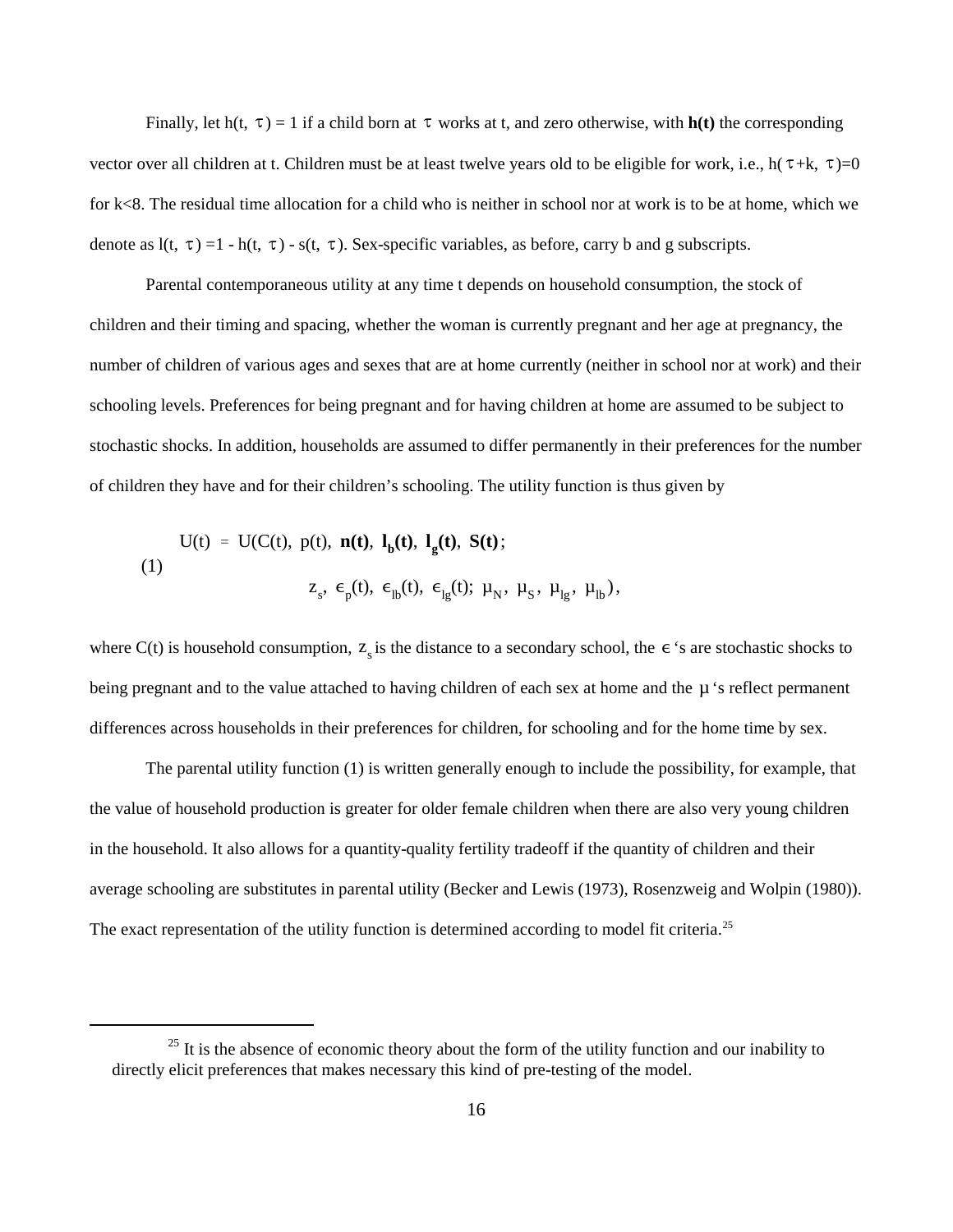$(y_p)$  and the earnings of children  $(y_o)$  who work in the market.<sup>26</sup> Thus, the family's budget constraint is given Family consumption at t is equal to total family income.. Family income is the sum of parental income by

(2) 
$$
C(t) = y_p(t) + \sum_{n} y_o(t, \tau_n) h(t, \tau_n)
$$
.

Income generating functions differ for parents and children. Parental income at t, which includes both earnings and self-employment income, depends on the age of the male parent, on the distance of the household's village from a city, a random shock at t and a permanent parent-specific unobservable component. Similarly, the earnings of a child depends on the child's age and sex, on the distance of the household's village from a city, on a time-varying (but not child-varying) shock and on a permanent unobservable component that is the same for all children (within the same household). The distance from a city affects wage offers due to differences in the skill price reflecting the extent of the labor market to which the household has access. Specifically,

(3)  
\n
$$
y_{p}(t) = y_{p}(a_{p}(t), z_{c}, \epsilon_{y_{p}}(t); \mu_{y_{p}})
$$
\n
$$
y_{o}(t, \tau_{n}) = y_{o}(t-\tau_{n}, I(b(\tau_{n}) = 1), z_{c}, \epsilon_{y_{o}}(t); \mu_{y_{o}}).
$$

The five time-varying  $\epsilon$ -shocks are assumed to be jointly serially uncorrelated. Their joint contemporaneous distribution is denoted by  $f(\epsilon(t))$ .<sup>27</sup> The permanent components of parental preferences and income, of child earnings and grade completion are also assumed to be jointly distributed according to  $g(\mu)$ . In the application, we assume g to be discrete with a fixed number of support points, which we denote as indicating family "type." These permanent components are known to parents from the beginning of the marriage.

 $26$  Child rearing costs are essentially indistinguishable from the psychic value of children of different ages included in parental utility.

 $27$  The implicit time-varying shock to grade completion is assumed to be independent of all other shocks in the model.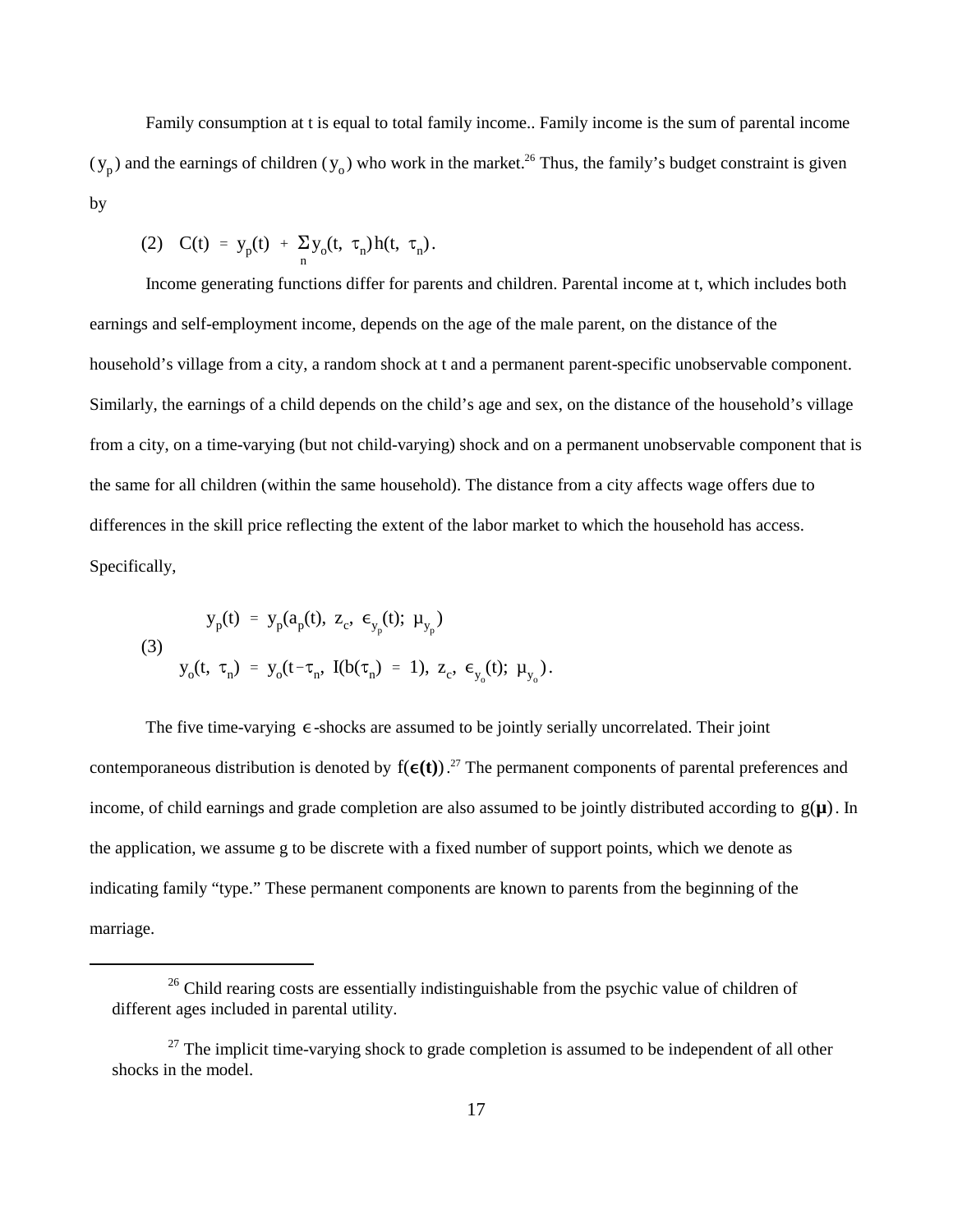number of children eligible to attend school and work and the woman's age. Define  $d_k(t) = 1$  if the kth  $\Omega$ (t) to be the state space at t, namely all of the relevant factors that affect current or future utility or that affect the distributions of future shocks, that is,  $b(t)$ ,  $g(t)$ ,  $S_b(t)$ ,  $S_g(t)$ ,  $a_p(t)$ ,  $\epsilon(t)$ ,  $\mu$ ,  $t_m$ ,  $z_s$ ,  $z_c$ . At any t, the couple is assumed to maximize the present discounted value of remaining lifetime utility. In any period, the family will face  $K(t)$  mutually exclusive alternatives, where K varies over time with the alternative is chosen at t, and  $= 0$  otherwise. (The ordering of the K(t) alternatives is irrelevant.) Further, define

The maximized present discounted value of lifetime utility at t, the value function, is given by

(4) 
$$
V(\Omega(t),t) = \max_{\{d_k(t)\}} E\left\{\sum_{\tau=t}^T \delta^{\tau-t} U(t) | \Omega(t) \right\}
$$

where T is the end of the couple's life and the expectation is taken over the distribution of parental preference written as the maximum over alternative-specific value functions,  $V^k(\Omega(t),t)$ , i.e., the expected discounted value of alternative  $k \in K(t)$ , that satisfy the Bellman equation, namely and income shocks, the children's earnings shock and the implicit shocks to grade completion for choices that involve school attendance for some or all the children.<sup>28</sup> The solution to the optimization problem is a set of decision rules that relate the optimal choice at any t, from among the feasible set of alternatives, to the elements of the state space at t. Recasting the problem in a dynamic programming framework, the value function can be

$$
V(\Omega(t), t) = \max_{k \in K(t)} [V^{k}(\Omega(t), t)]
$$
  
(5) 
$$
V^{k}(\Omega(t), t) = U^{k}(t, \Omega(t)) + \delta E(V(\Omega(t+1), t+1|d_{k}(t)=1), \Omega(t)) \text{ for } t < \overline{T},
$$

$$
= U^{k}(\overline{T}, \Omega(\overline{T})) \qquad \text{for } t = \overline{T}.
$$

*Model Solution*:

 $28$  The integration is also performed over whether a birth outcome is a boy or a girl. We assume the probability of each gender outcome to be .5.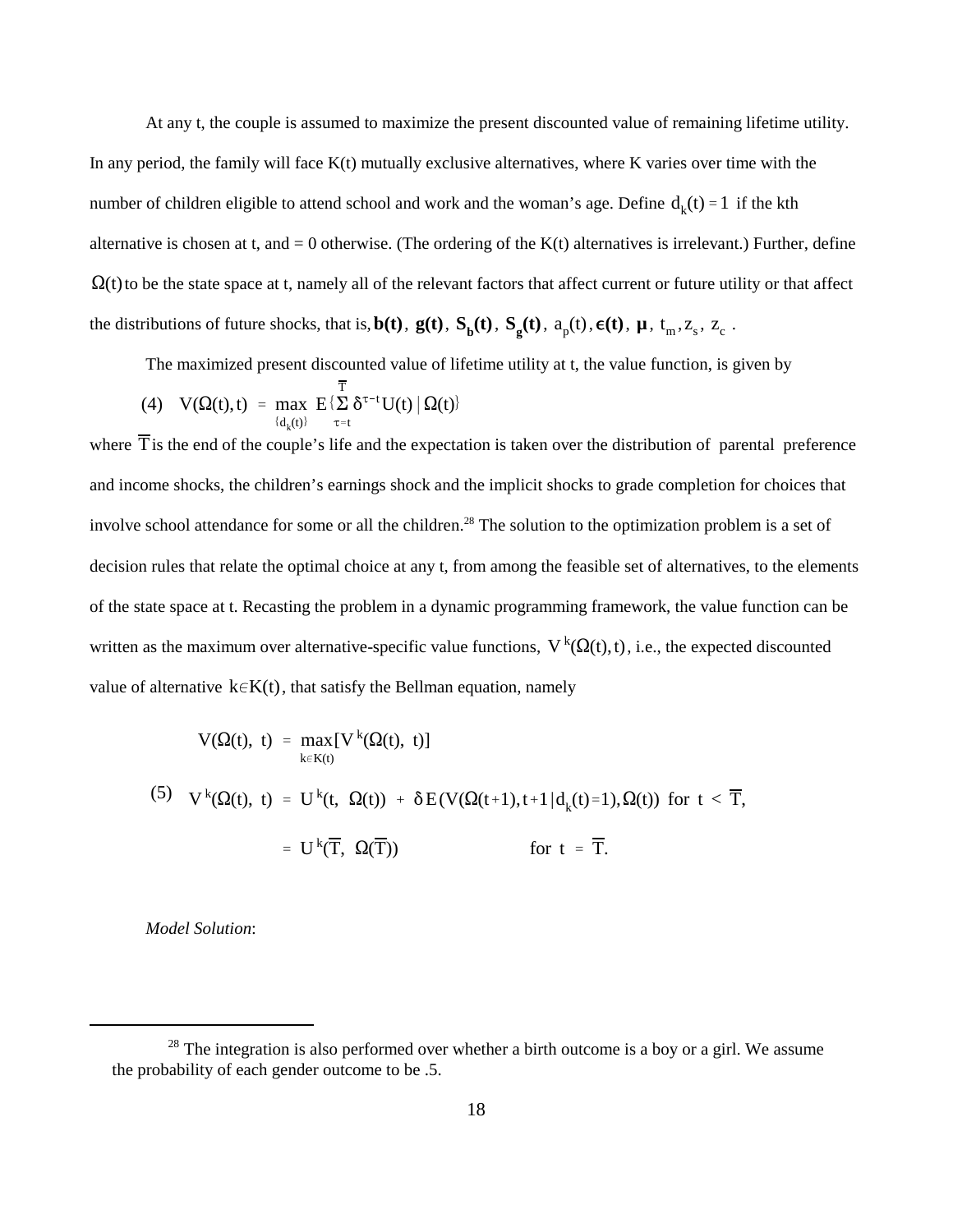its solution consists of the values of  $EV(\Omega(t+1),t+1 \mid d_k(t)=1,\Omega(t))$  for all k and elements of  $\Omega(t)$ . We refer to this function as Emax for convenience. As seen in (5), treating these functions as known scalars for each The solution of the optimization problem is in general not analytic. In solving the model numerically, value of the state space transforms the dynamic optimization problem into the more familiar static multinomial choice structure. The solution method proceeds by backwards recursion beginning with the last decision period.

there are children of school and work age the choice set is of order  $2 \cdot 3^{N_1(t)}$ , where the first term represents the There are two complications in solving the model numerically. First, at any fecund period in which choice of whether or not to have a child and the second reflects the number of joint school attendance - work choices (of which there are 3). For example, if there are three children between the ages of 8 and 15, there are 54 possible choices.<sup>29</sup> One way to reduce the size of the choice set in a way that is (mostly) consistent with the data is to assume that for each sex, a child may attend school only if all younger children attend school and, independent of sex, a child may work for pay only if all older children work for pay.<sup>30</sup> In the case of three school/work age children, if they are of the same sex the number of alternatives is now reduced to 20. We do not impose these restrictions on 6 and 7 year old children to accommodate the fact that school entry is sometimes delayed.

sex-specific) and not simply the stock of children. With 30 fecund periods, there are  $3^{30}$  such sequences. In Second, the size of the state space makes a full solution of the problem computationally intractable. The Emax functions must be calculated for all state values at each t. As long as the ages of children affect lifetime utility, as it does because of the age restrictions on children's eligibility for schooling and work, the state space will include the entire sequence of births (by sex given that the value of having a child remain at home may be addition, even though only the average schooling of children age 16 and over affects utility, at any t the

 $29$  For women under the age of 50 in the 1997 data, the modal number of children of school age is 3 (about 25%) and 98% of households have five or fewer.

 $\frac{30}{30}$  Violations of the assumption in the 1997 survey occur in about 5% of the households in the case of schooling and in about 1% of the households for working.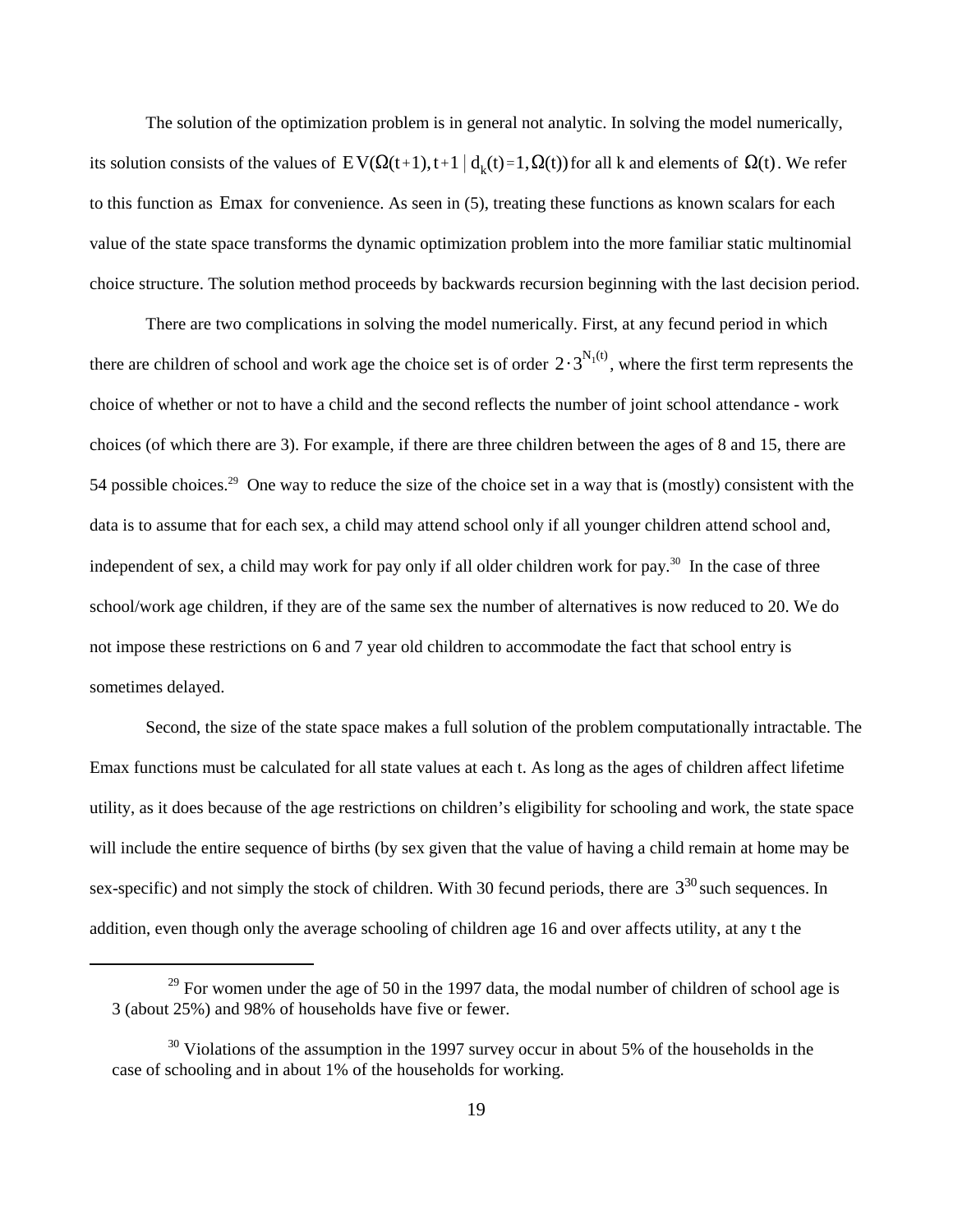integration over the  $\epsilon$ -shocks. schooling level of each child affects expected lifetime utility at t because children are of different ages. To solve the dimensionality problem, we adopt an approximation method in which the Emax functions are expressed as a parametric function of the state variables or composites of the state variables, using methods developed in Keane and Wolpin (1994, 1997, 1999). In particular, the Emax functions are calculated at a subset of the state points and their values are used to fit a polynomial approximation in the state variables.<sup>31</sup> In addition, to limit the size of the state space, we also assume that women can have no more than eight children. $32$ As in Keane and Wolpin, the multivariate integrations necessary to calculate the expected value of the maximum of the alternative-specific value functions at those state points are performed by Monte Carlo

### *Model Estimation*:

The solution to the agents' maximization problem serves as input into estimating the parameters of the model. The numerical solution method described above provides (polynomial approximations to) the Emax functions that appear on the right hand side of (5). The alternative-specific value functions,  $V^k(t)$  for k=1,.., $K(t)$ , are known up to the parental random preference and income shocks and the earnings shock of the children. Thus, conditional on the deterministic part of the state space, the probability that an agent is observed to choose option k takes the form of an integral over the region of a subset of the random shocks such that k is the preferred option.

Specifically, in the decision model presented above the observed outcomes at each period include (i) the choice (from the feasible set) made by the couple, whether or not to initiate a pregnancy, which children to send to school, which to work in the market and which to remain at home, (ii) the wages received by the children who work in the market, (iii) the success or failure of those children who attend school to complete a

 $31$  Stinebrickner (2001) develops a local approximation to the Emax function.

 $32$  Only about 3 percent of women in our sample report having more that eight children. In the empirical implementation, we assume that children of birth order greater than eight were not born.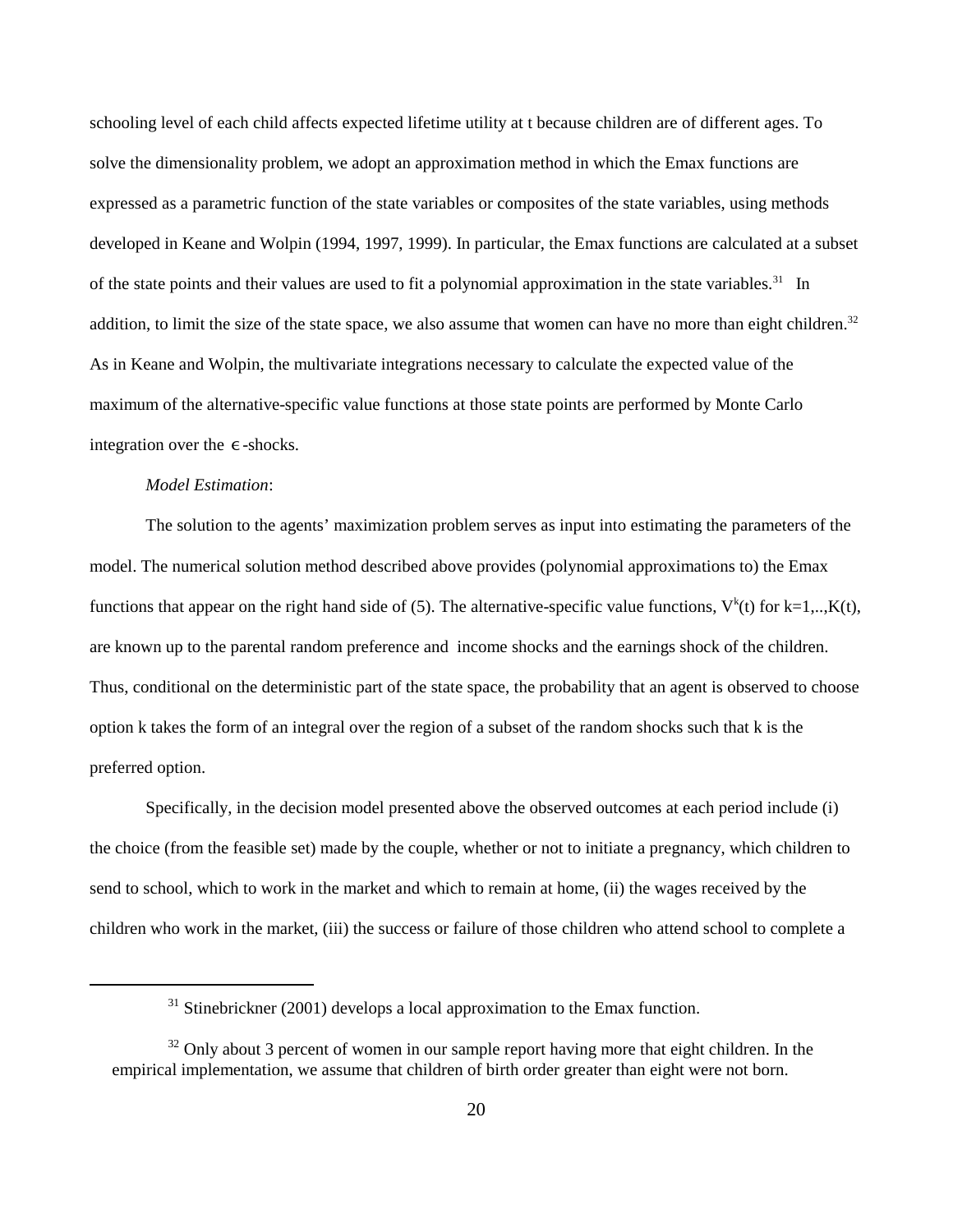grade level and (iv) parental income. Let the outcome vector at t be denoted by  $O(t) = {d^{k}(t), y_0(t), c(t), y_p(t)}$ . Suppose we observe these outcomes for a sample of N households beginning at marriage,  $t = t_{mn}$ , and ending at some  $t = t_n$ . Then, the likelihood for this sample is

(6) 
$$
\prod_{n=1}^{N} Pr(O(\overline{t_n}), \dots, O(t_{m+1,n}), O(t_{mn})) | \overline{\Omega}(t_{mn}), \mu),
$$

where  $\Omega(t_{mn})$  is the observable components of the initial state space at the time of marriage, that is, the state space net of the family's type (the  $\mu$  vector) and stochastic shocks at  $t = t_{mn}$ . The observable part of the state space at marriage consists only of the age of the woman at  $t_{mn}$ , the age of the man at  $t_{mn}$  and distance from a secondary school. Because type is unobserved, it must be integrated out. Thus, the sample likelihood is

(7) 
$$
\sum_{j=1}^{J} \prod_{n=1}^{N} Pr(O(\overline{t}_n), \dots, O(t_{m+1,n}), O(t_{mn})) | \overline{\Omega}(t_{mn}), type=j) Pr(type=j | \overline{\Omega}(t_{mn}))
$$
,

We assume that the initial conditions, the ages of marriage of both parents and the distance from a secondary school, are exogenous conditional on type.

assuming a multiplicative measurement error observed child earnings is given by  $y_0^{obs}(t) = y_0(t) \exp(\eta(t))$ . There are two additional considerations in computing the likelihood. Because we assume that the child wage shock is family-specific, having an observation on the wage for two children in the same family working in the same period who have different wages (conditional on the relevant observable determinants of child earnings, child age and sex as in (3)) will lead to a degenerate likelihood. We therefore assume that the children's wages are measured with error, which seems like a reasonable assumption in any event.<sup>33</sup> Thus,

Another difficulty arises because, for most of the families, we do not observe decisions for consecutive periods. In particular, although we have a complete fertility history for all women, we do not have a complete school attendance and work history for children who are above the school or work eligibility ages at the first

<sup>&</sup>lt;sup>33</sup> We follow this strategy as opposed to allowing for child-specific wage shocks to avoid having to integrate over all of the child shocks in calculating the Emax functions. The problem of degeneracy exists more generally, namely that with family level shocks some choices may not be generated by the model. Restricting the choice set as above reduces the likelihood of this event, but does not eliminate it necessarily. Our estimation procedure smooths over zero likelihood events. After estimation, we will check to see whether any outcomes in the data have zero probability of occurrence.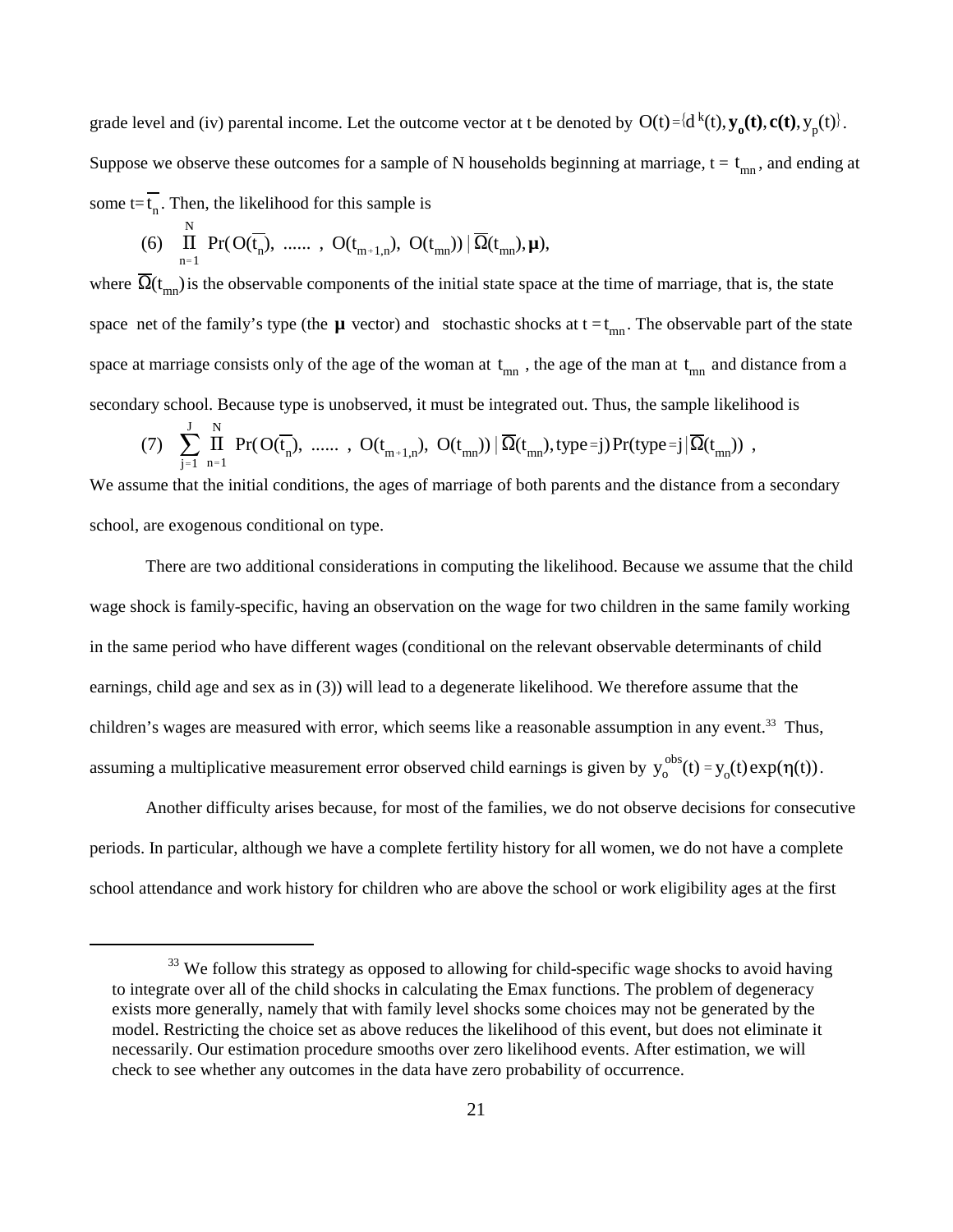survey date and whose marriage occurred in 1980 when the woman was age 19  $(t_m)$ . For this family, we survey. For example, consider a family with 3 children whose ages are 10, 13 and 16 as of the October 1997 observe fertility outcomes at every t between 1980 and 1997, the woman's age 19 through 36. However, the family began to make schooling decisions when the oldest child was 6, in 1987 when the woman was age 26. We are thus missing the full set of outcomes from the woman's age 26 through 35. Although it is conceptually straightforward to accommodate this feature of the data into the likelihood function (7), it is computationally infeasible to perform the integrations over all of the feasible unobserved choice paths as would be required to calculate the likelihood.

In order to avoid missing outcome data, it would be necessary to restrict the sample to marriages that occurred between 1989 and 1997 only. For the earliest marriages in this range, in 1989, the oldest child would turn 6 in 1997, the first age at which a schooling decision is made. Although those families provide useful identifying information, it is obviously not possible to identify all of the parameters of the model solely from those observations because we would not observe schooling decisions beyond the age of 7 and no children work before age 8.

For all families, we do observe the complete set of outcomes in the two survey years, 1997 and 1998. The difficulty in using that data is that the state variables at the time of the surveys, including for instance the birth history and the schooling levels of all children, are not exogenous.<sup>34</sup> The assumption of serial independence in the shocks, however, implies that the state variables at any time t are exogenous with respect to decisions at t conditional on type. Thus, the likelihood for the observations in 1997 and 1998 can be written, analogous to (7),

$$
(8)\quad \sum_{j=1}^J\,\prod_{n=1}^N\,\,Pr(\,O(t_n^{98}),\,\,O(t_n^{97})\,|\,\overline{\Omega}(t_n^{97}),type\,=j)\,Pr(type\,=j\,|\,\overline{\Omega}(t_n^{97}))\ \, ,
$$

 $34$  This is exactly the initial conditions problem in discrete choice models as discussed in Heckman (1981).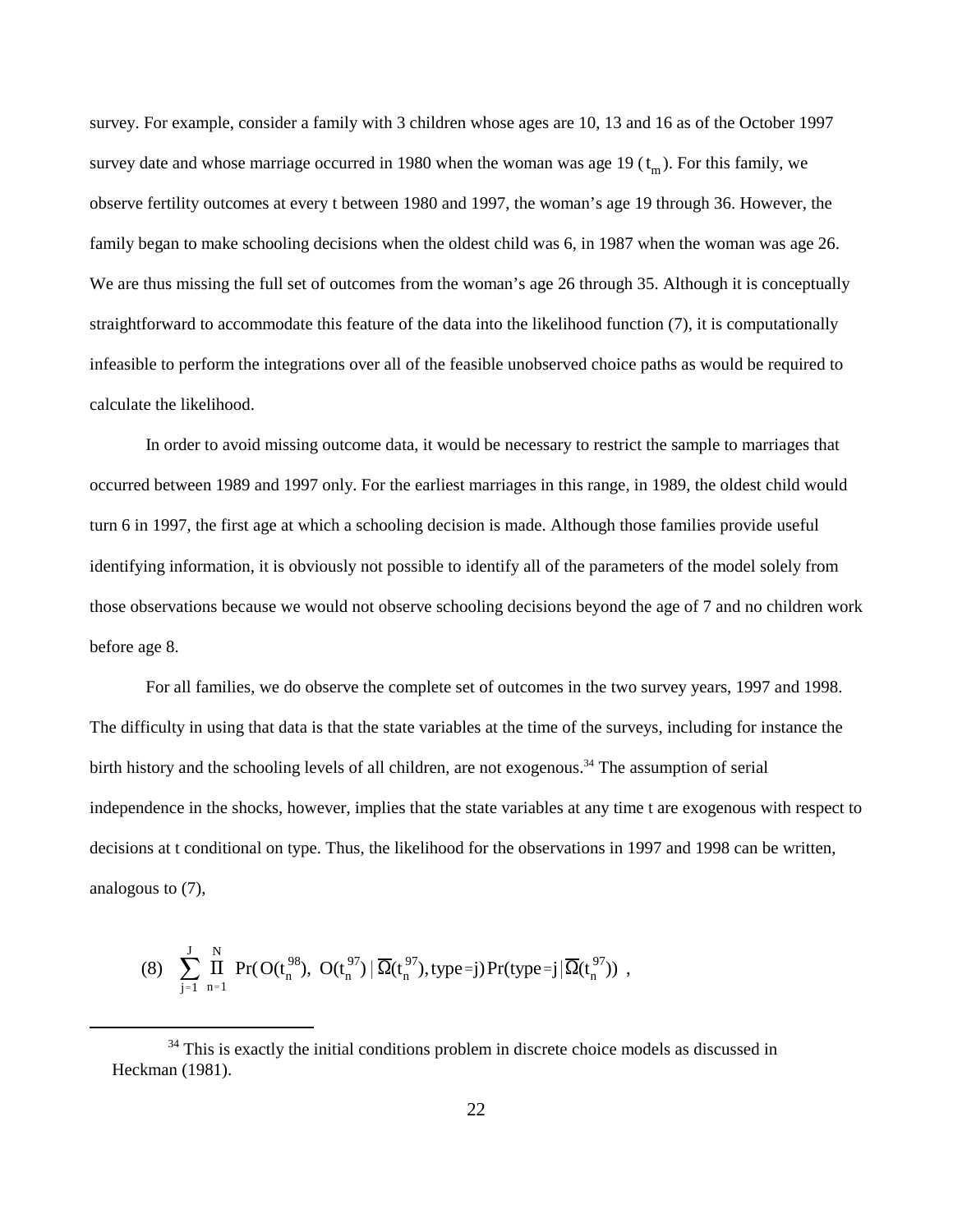$t_n^{97}$  and  $t_n^{98}$ where  $t_n^{37}$  and  $t_n^{36}$  are the ages of the woman in 1997 and 1998. The problem with (8) is that we must specify how the type distribution is related to the state variables. In actuality, the form of this conditional distribution function is given by the structure of the behavioral model together with the relationship between type and the initial state variables, i.e., the second term in (7). There is clearly a trade-off in how one specifies this conditional type distribution. The more flexible the functional form the better the approximation to its true functional form and the closer the exogeneity requirement is met. However, the more flexible the form, the more parameters there are to estimate. Furthermore, these parameters are themselves functions of the structural parameters, and are therefore extraneous.

conditional probabilities are of dimension equal to the number of contemporaneous shocks in  $\epsilon(t)$ . To summarize, in estimating the model we use (7) for the families with complete decision histories as described above (Sample A) and we use (8) for the families with incomplete decision histories (Sample B), ignoring the information about pregnancy decisions made prior to 1997 . Now, given the assumption of joint serial independence of the vector of shocks (conditional on type), both (7) and (8) can be written as the product of within-period outcome probabilities conditional on the corresponding state space and type. Each of these

period. Suppose that the kth alternative,  $d_k(t)$ , that is chosen at period t is to send at least some children to work. The children who work are observed to have wages given by  $y_{oj}(t)^{obs}$ , where j signifies the jth working child and the superscript "obs" distinguishes the observed wage from the true wage,  $y_{oj}(t)$ . Then the likelihood To illustrate the calculation of the likelihood, it is sufficient to consider a specific outcome at some contribution for such an observation is (for a given type)

$$
Pr(d^{k}(t)=1, \tilde{y}_{o}(t)^{obs} | \Omega(t), type) =
$$
\n(9)\n
$$
\int_{\tilde{y}_{o}(t)} Pr(d^{k}_{t}=1 | \tilde{y}_{o}(t), \Omega(t), type) \cdot Pr(\tilde{y}_{o}^{obs}(t), \tilde{y}_{o}(t) | \Omega(t), type),
$$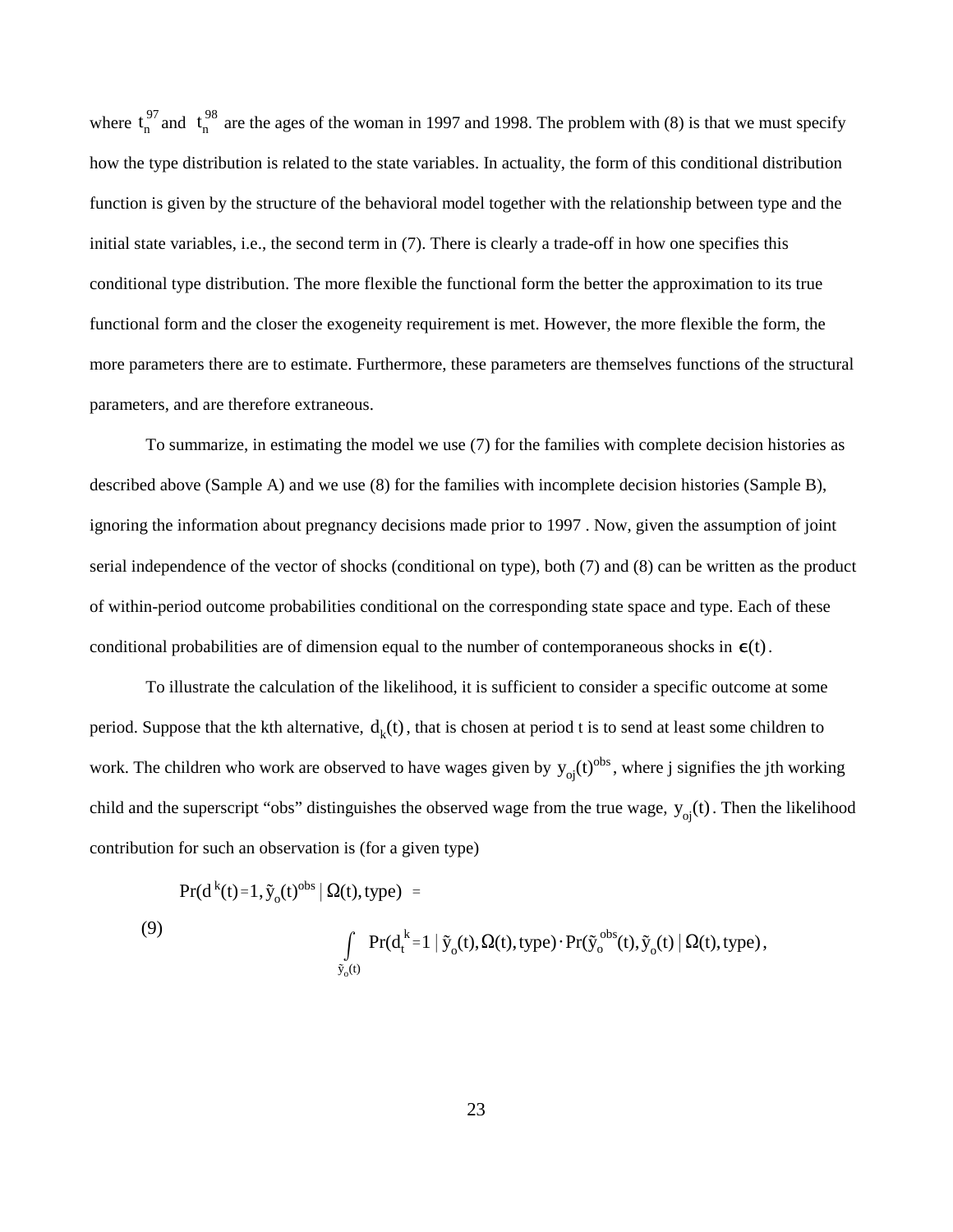where "~" signifies the vector of child wages over j and the integration is of the same order as the number of children who work.<sup>35</sup> Notice that it is necessary to integrate over the vector of true wages in (9) because the choice probability depends on true wages , which we observe only with error. Probability statements for other alternative choices are calculated similarly. We calculate the right hand side of (9) by a smoothed frequency simulator.<sup>36</sup>

The entire set of model parameters enter the likelihood through the choice probabilities that are computed from the solution of the dynamic programming problem. Subsets of parameters enter through other structural relationships as well, e.g., child wage offer functions, the parents' income function and the school failure probability function. The estimation procedure, i.e., the maximization of the likelihood function, iterates between the solution of the dynamic program and the calculation of the likelihood.

### *Approximate Decision Rules*

In this section, we present estimates of approximate decision rules order to investigate relationships among the variables in the state space of our model and the decisions that they are assumed to affect. These approximate decision rules can be used as a guide to the choice of specific state space elements, as discussed below. Approximate decision rules can be motivated in the following way.

 $35$  For convenience, we have ignored parents' income in the formulation of the likelihood function as well as whether the children that were sent to school failed to progress to the next grade level; the modifications of (9) to account for these additional observable variables are straightforward.

 $\epsilon_{\rm p}(t), \epsilon_{\rm lb}(t), \epsilon_{\rm lg}(t), \epsilon_{\rm yp}(t), \eta(t),$  noting that  $\epsilon_{\rm yq}(t)$ is well as whether the embeddent that we<br>ifications of (9) to account for these add<br><sup>36</sup> The kernel smoothed frequency simulk<br>K draws of the error vector,  $\epsilon_p(t)$ ,  $\epsilon_{lb}(t)$ ,<br>erved wage for each child, that is, inclus<br>(t) <sup>36</sup> The kernel smoothed frequency simulator we adopt was proposed in McFadden (1989). For each of K draws of the error vector,  $\epsilon_n(t), \epsilon_n(t), \epsilon_n(t), \epsilon_n(t), \eta(t)$ , noting that  $\epsilon_n(t)$  is chosen to satisfy the observed wage for each child, that is, inclusive of the measurement error. The kernel of the integral is

 $\exp[\frac{\mathbf{V}^{\mathbf{k}}(\mathbf{t}) - \max(\mathbf{V}^{\mathbf{j}}(\mathbf{t}))}{\tau(\mathbf{t})}] / \sum_{i}]$  $\exp[\frac{V^{i}(t)-\max(V^{j}(t))}{\tau(t)}]$  times the joint density of the observed and true

the kernel is the smoothed simulator of the probability that  $d_k(t) = 1$ , with  $\tau(t)$  the smoothing parameter, which is allowed to vary with t. Specifically,  $\tau = \tau_0 \cdot (1 + .25(49 - t))$ , where  $\tau$  declines with age because wage, where the j superscript denotes the vector of value functions over all alternatives. The first term in the magnitude of the value functions also decline with age. See Keane and Wolpin (1997) and Eckstein and Wolpin (1999) for further applications.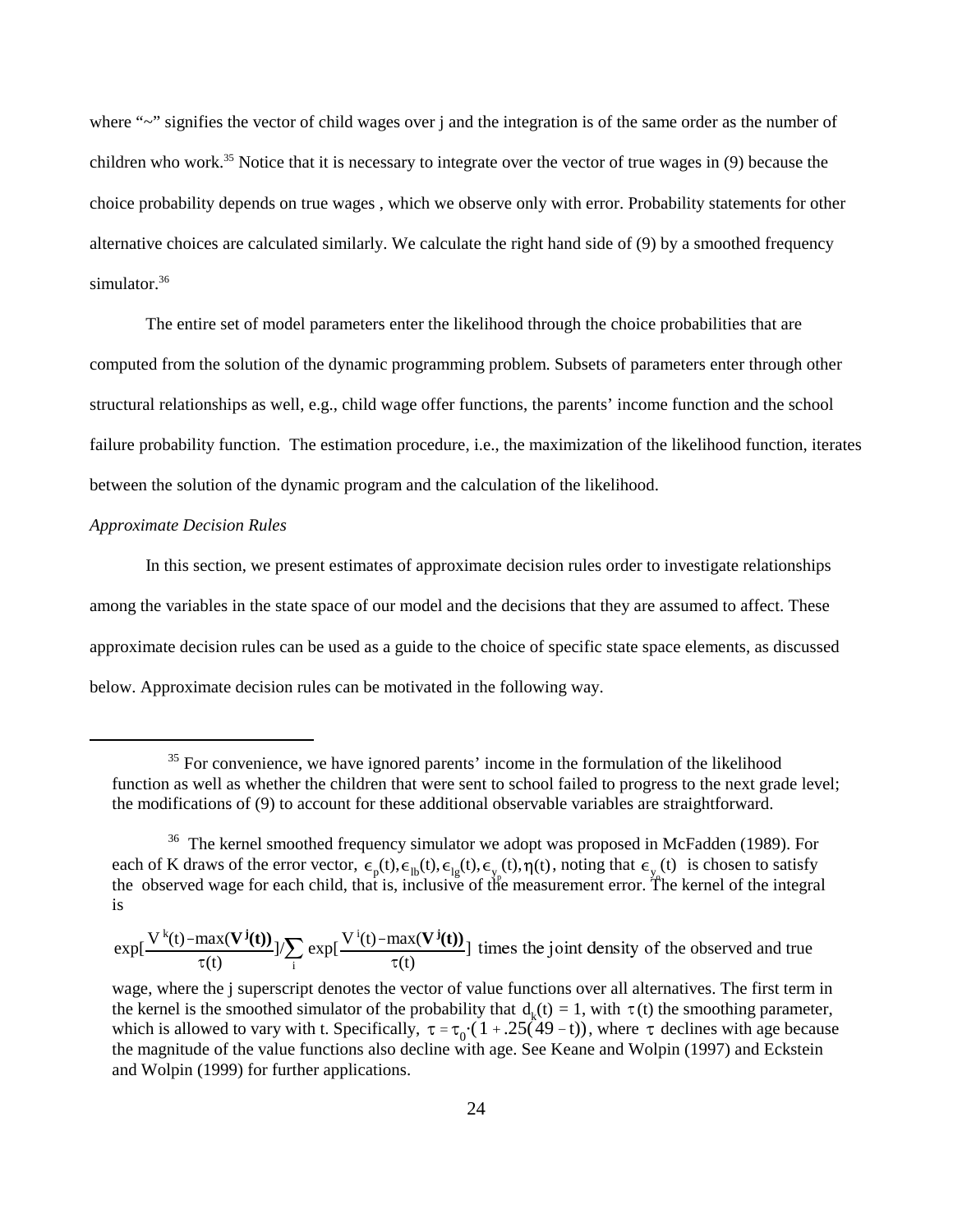Let  $V^{-k}(t, \Omega^{-k}(t))$  denote the maximum of the alternative-specific value functions excluding that of alternative k. Then, the decision rule for the optimal choice takes the form

(10) 
$$
d^{k}(t) = 1 \quad \text{iff} \quad V^{k}(t, \Omega^{k}(t)) - V^{-k}(t, \Omega^{-k}(t)) = F^{k}(t, \Omega(t)) > 0
$$

$$
= 0 \qquad \text{otherwise} .
$$

approximate decision rules, then, requires choosing functions  $F^k$ . Note that although the alternative-specific value functions may depend on specific subsets of the state space, the decision rule depends on the entire state space. Given the state variables that enter the model, to estimate

Table 6 presents logit regressions showing the relationship between the state variables and the probability of becoming pregnant. In the first specification, the only initial conditions included are the woman's age of marriage and the distance of the household from a secondary school; all of the other state variables evolve with time, either exogenously, e.g., the woman's age at the decision period, the parent's income, or as a function of past choices, e.g., the sequence of prior births as represented by the age distribution of children at the decision period. In the second specification, initial conditions are augmented to include the parents' education and the state of residence, incorporated in our structural estimation as unobserved permanent components of preferences and constraints. Although these additional initial conditions are jointly statistically significant, the results do not differ greatly.

As seen in the table, the probability of a pregnancy declines with both the wife's and husband's age and increases with the wife's age at marriage, given her current age, past fertility and the other state variables. The model would not predict the existence of an effect of wife's age at marriage except through its effect on past decisions, which are being held constant (in a regression sense) as is the remaining fecund period given her current age. We allow for such an effect through the correlation between age at marriage and unobserved heterogeneity. As is consistent with table 4, a woman who was pregnant in the previous period (has a current newborn) is considerably less likely to become pregnant, reflecting biological constraints as well as, perhaps, preferences. Overall, the relationship between the probability of becoming pregnant and the age distribution of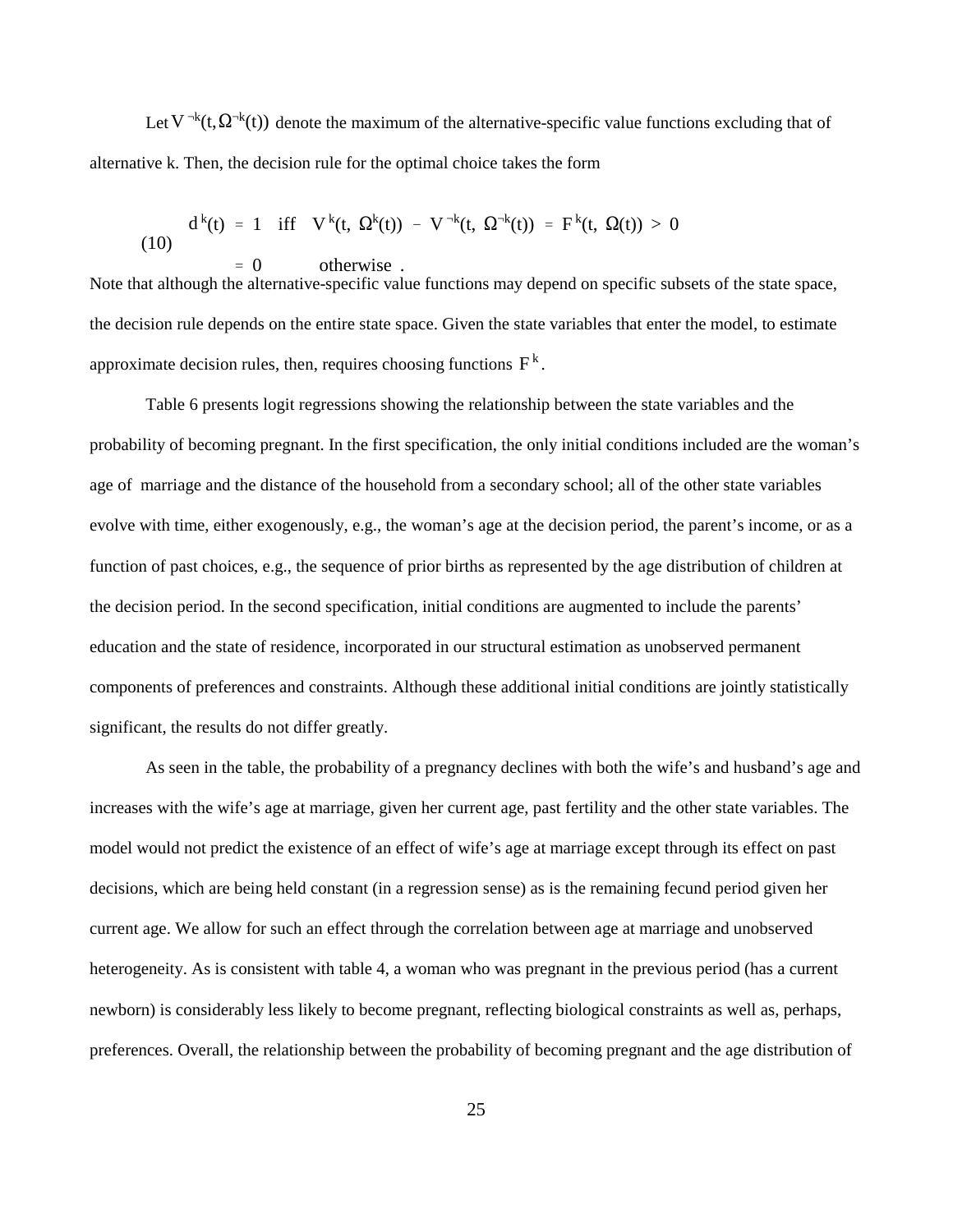existing children follows an inverted u-shape, peaking at age 7 (although there is an aberrant increase if there is 13-year old). In a homogeneous population, and in the context of our model, the average schooling of existing children, at any parent ages, will reflect the accumulation of past shocks to preferences and constraints. The results in table 6 would imply, under this interpretation, that those families that experienced shocks that induced them to choose more frequently to send their children to school at least until age 11, rather than to choose the work or home alternative, would be less likely to choose to have an additional pregnancy (consistent with the quality-quantity fertility model of Becker and Lewis (1973)) . An alternative interpretation is that families differ in their preferences or constraints not captured in either specification that leads to this inverse relationship (see Rosenzweig and Wolpin (1980)). The further the distance that the family lives from a secondary school the greater is the likelihood of having an additional child, which is also consistent with a quality-quantity tradeoff through one of the above mechanisms. Higher parent's income is associated with a lower pregnancy likelihood, consistent with a quality-quantity trade-off.<sup> $37$ </sup> Finally, the control group, conditional on all of the state variables, does not differ from the treatment group (in the pre-program year, 1997) in their pregnancy likelihood.

Table 7 presents similar logit regressions for the approximate decision rule regarding school attendance. As in the previous table, the two specifications do not differ greatly. In the regression, we treat each child in the family as a separate observation, although in the model the decision is jointly made about all of the children. As is reflected in table 2, the probability of attending school declines with the child's age. It also declines with the mother's age (given age at marriage and the other state variables). Attendance also declines with the existence of an additional child at most ages of that child, with the largest reductions occurring with the existence of a 5 or 6-year old and children age 12 and over.<sup>38</sup> The higher is the child's own attained

 $37$  Transitory income shocks could affect decisions only if there are borrowing constraints. Recall that the model assumes that the family's budget constraint is satisfied period by period..

 $38$  A test of coefficient equality among all of the coefficients on the age-specific child dummies clearly rejects equality, i.e., the age distribution as well as the total number of children matters to school attendance.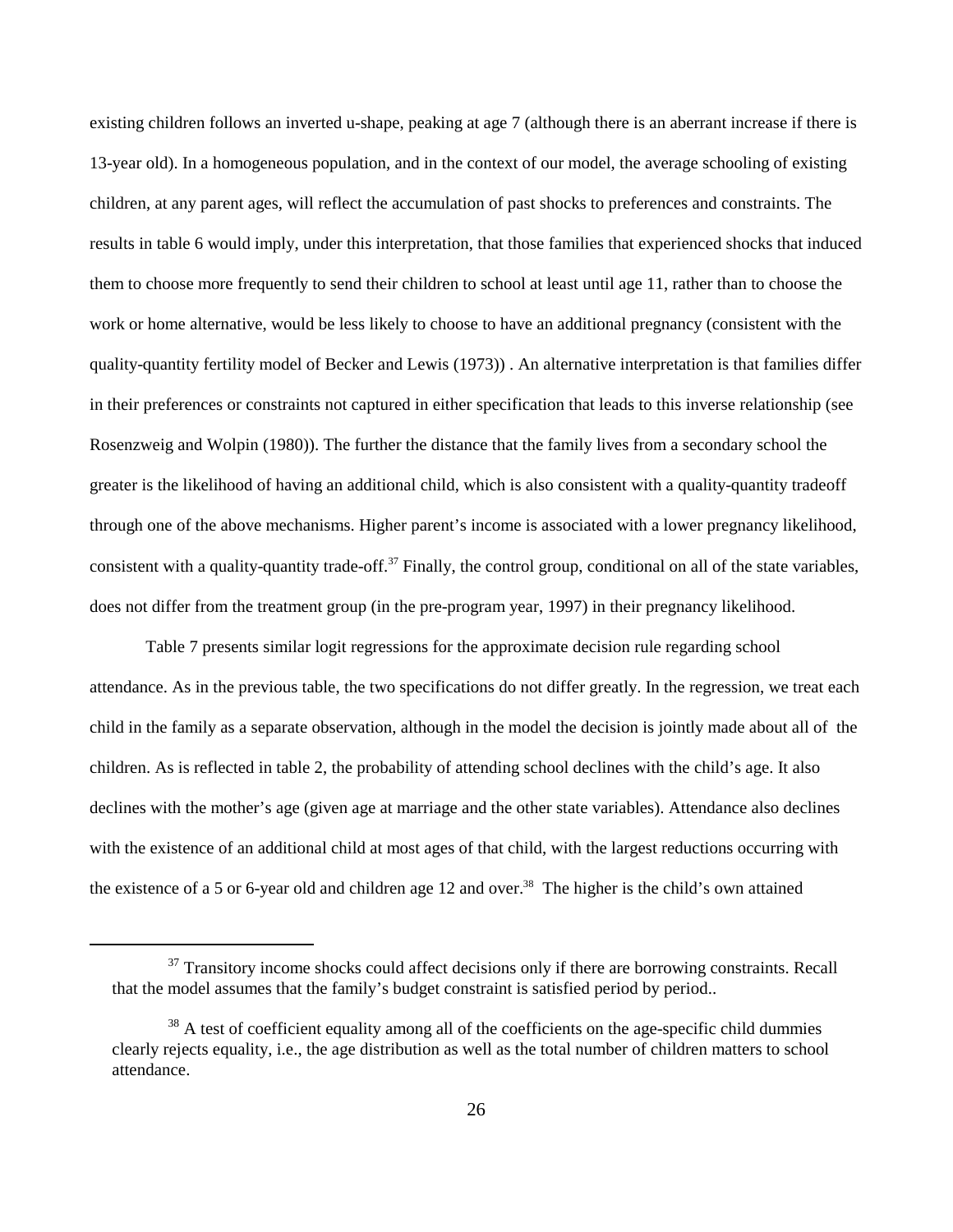schooling at the decision period, the more likely is the child to attend school for an additional year. Also, the higher is the average school attainment of 7-11 year old children the greater the probability that a given child will attend school. As with the relationship between schooling and pregnancies, there are multiple interpretations for these results as well. Living further from a secondary school is associated with a lower propensity to attend school and parent's income, although imprecisely estimated, with a higher propensity. V. Estimation Results:

### VI. Using the Experiment to Test the Validity of the Model:

Given the parameter estimates, it is straightforward to predict the impact of the school subsidy program on school attendance. A subsidy paid to the family for each child that attends school augments family income and affects the family's school attendance and fertility decisions by changing the family budget constraint (2). Resolving the optimization problem for each family in the presence of the subsidy will lead to a different pattern of school attendance and fertility decisions. Comparing the decisions of the treatment group predicted by the model to their actual decisions (at the same life cycle stage and actual state variables) will provide a direct out-of-sample test of the model's validity.

 $C + (\alpha + \epsilon)s$ , where s=1 if the child attends school and 0 otherwise and  $\epsilon$  is a preference shock. Assume that the preference shock is distributed as normal with mean zero and variance  $\sigma^2$ . The family's income is y + w(1attend school if and only if  $\epsilon \geq w - \alpha$ . The unknown parameters of the model are thus  $\alpha$  and  $\sigma$ . In this simple model, the probability of the child attending school is  $1 - F((w - \alpha)/\sigma)$ . Clearly, it is both necessary and In order to be able to forecast the impact of the program, it is necessary that the (relevant) parameters of the model be identified. To show how identification is achieved and which parameters are critical for making such a forecast, we present a very simplified version of the model. Consider a household with one child making a single period (myopic) decision about whether to send the child to school or to work, the only two alternatives. Let utility of the household be separable in consumption  $(C)$  and school attendance (s), namely  $u =$ s), where y is the parent's income and w is the child's earnings if working. The family chooses to have the child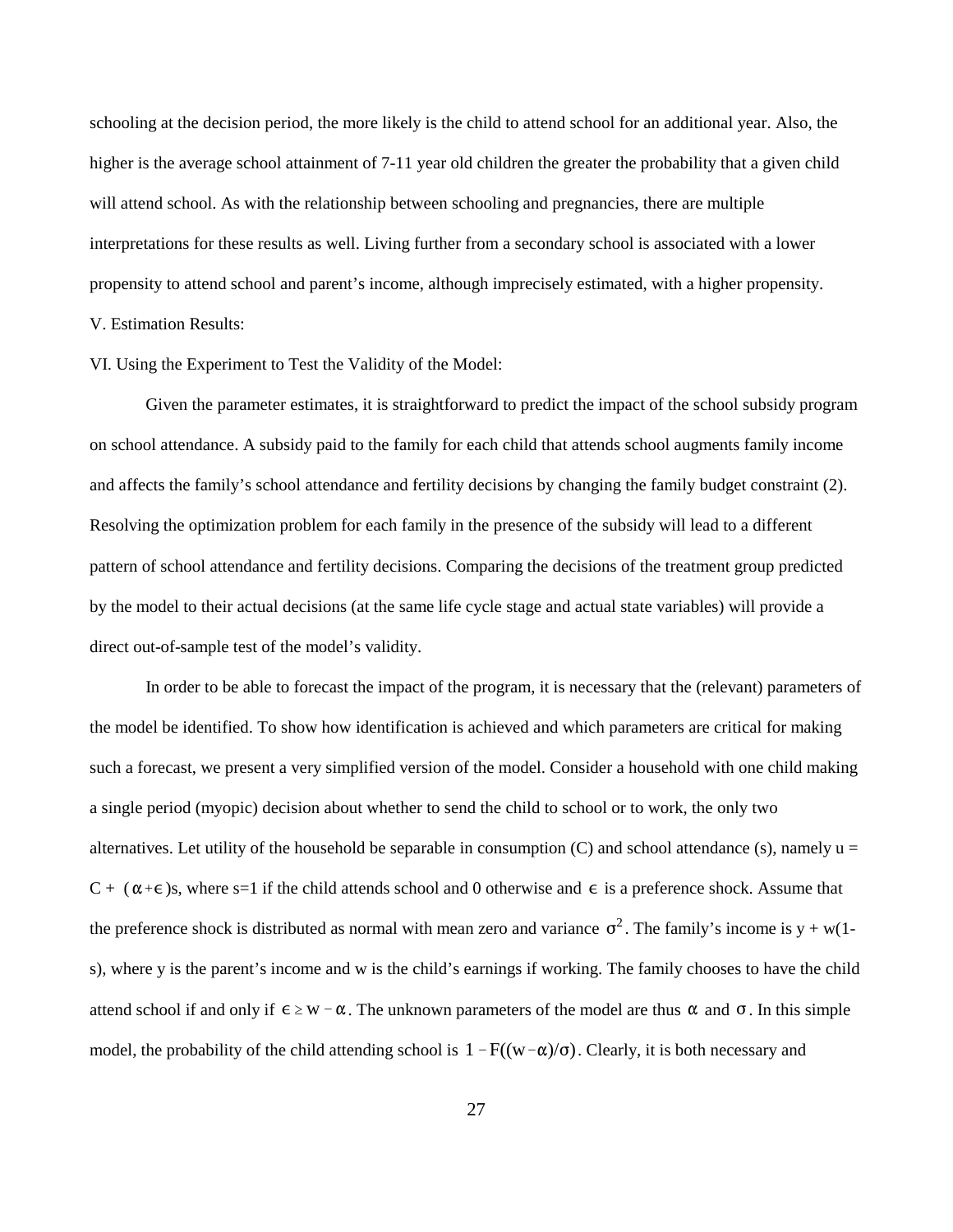sufficient to obtain estimates of  $\alpha$  and  $\sigma$  that child wages vary among families and that we observe those wages.<sup>39</sup>

the probability that a child attends school will increase by  $F((w-\alpha-b)/\sigma) - F((w-\alpha)/\sigma)$ . As this expression indicates, knowledge of  $\alpha$  and  $\sigma$  is sufficient for the government to forecast the impact of the program.<sup>40</sup> Now, suppose the government is contemplating a program to increase school attendance of children through the introduction of a subsidy to parents of b if they send their child to school. Under such a program, Moreover, it is also sufficient in order to be able to forecast the effect of varying the amount of the subsidy on school attendance.

 A potentially important qualification is that in order to obtain a prediction of the program's effect, it is necessary to make an assumption about the extent to which the families in the treatment villages viewed the program as permanent. If we err in our assumption about the perception of the program's permanence, our forecast of the program's effect based on the estimated model will be incorrect even if the underlying behavioral model is not. One approach to this problem is to estimate the degree to which the program is viewed as permanent by the treatment villages. A practical method would be to treat the duration of the program as a random variable and to estimate its distribution using the observed outcomes in the treatment villages by maximizing the same likelihood as for the control villages but conditioning on the estimates of the behavioral model from the control villages. We could then compare the model's fit to the actual outcomes in the treatment villages.

also to identify the parameters of the offered wage distribution togther with  $\alpha$  and  $\sigma$ . In the more  $39$  More precisely, in order to use the probability statement above, we need to observe child wage offers. If we observe only accepted wages, that is, the wages of children who work, then we need to able complete model, identification is achieved through distributional and exclusionary assumptions; child wages are log normal and are not affected by, for example, the age at which the mother married.

<sup>&</sup>lt;sup>40</sup> See Wolpin (2000) for a similar analysis of the informational content of probabilistic subjective expectations.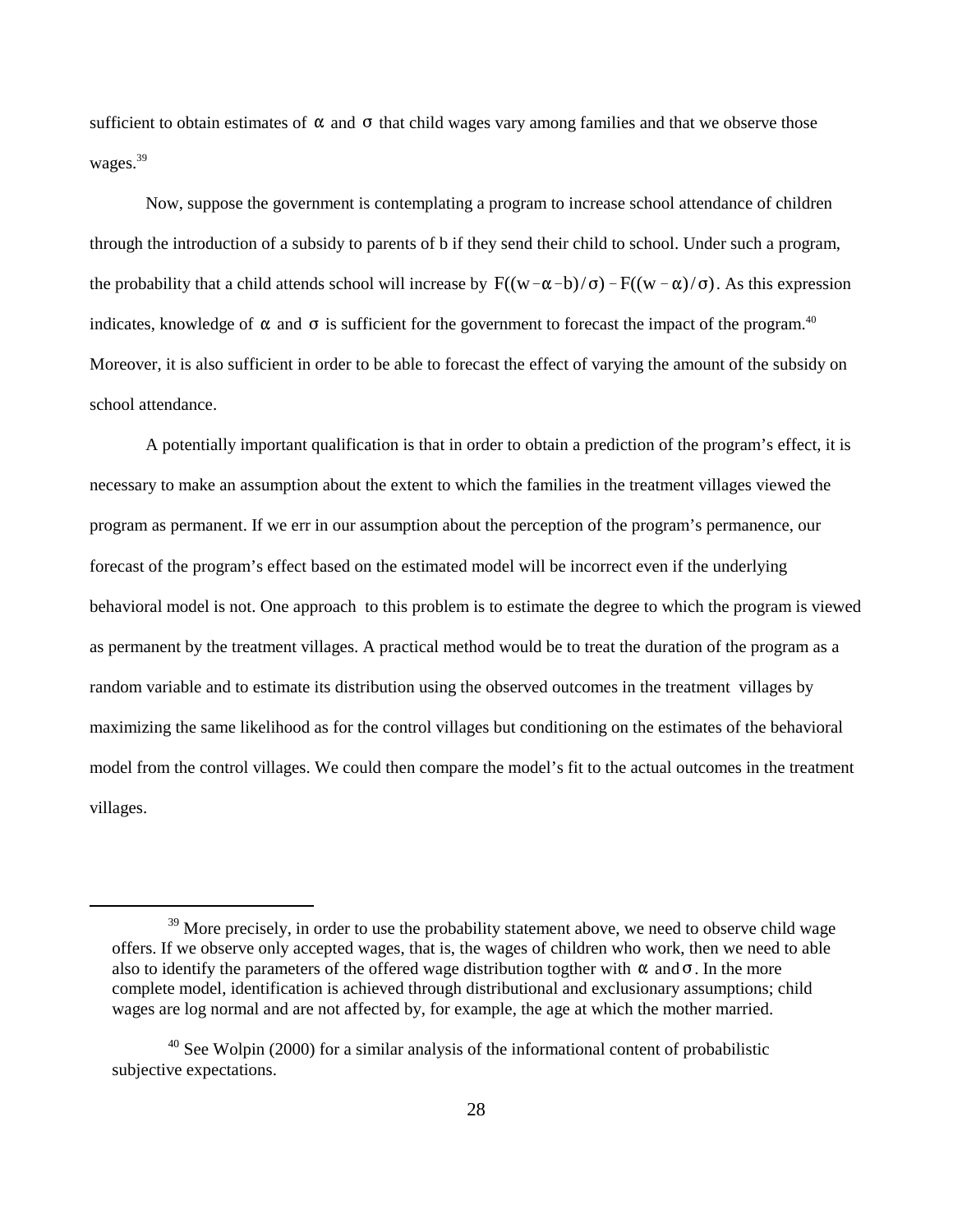A more serious problem arises if the families in the control villages were aware of the program's existence and assigned some non-negligible probability to being included in the program at some future time. Indeed, all of the control villages have now been included in the program. If families anticipated the introduction of the program in the control villages, then the experiment is itself contaminated. An evaluation of the program that did not account for behavioral changes in the control villages induced by anticipating the program would not estimate the treatment effect against the benchmark of having no program. It is possible to adapt the behavioral model and the likelihood function for the control population to account for this anticipation. Upon estimation, tests of the validity of the behavioral model can be conducted as described above. $41$ 

If the predictions based on estimates of the behavioral model about the program's effect on the school attendance decisions of the families in the treatment villages are close to the effects estimated under the experiment, then the estimated behavioral model can be exploited for additional evaluative purposes that are impossible within the strict experimental design, as previously noted. We can obtain estimates of the program's impact that account for longer term effects on family fertility, vary the size of the subsidy, determine how the ineligible sub-populations vary in their response to the subsidy (e.g., families with higher income) and compare the subsidy program to alternative programs, such as setting legal limits on the use of child labor. VII. Conclusions:

 $41$  There is the additional problem concerning the perceptions about the program's permanence by the families in the control villages.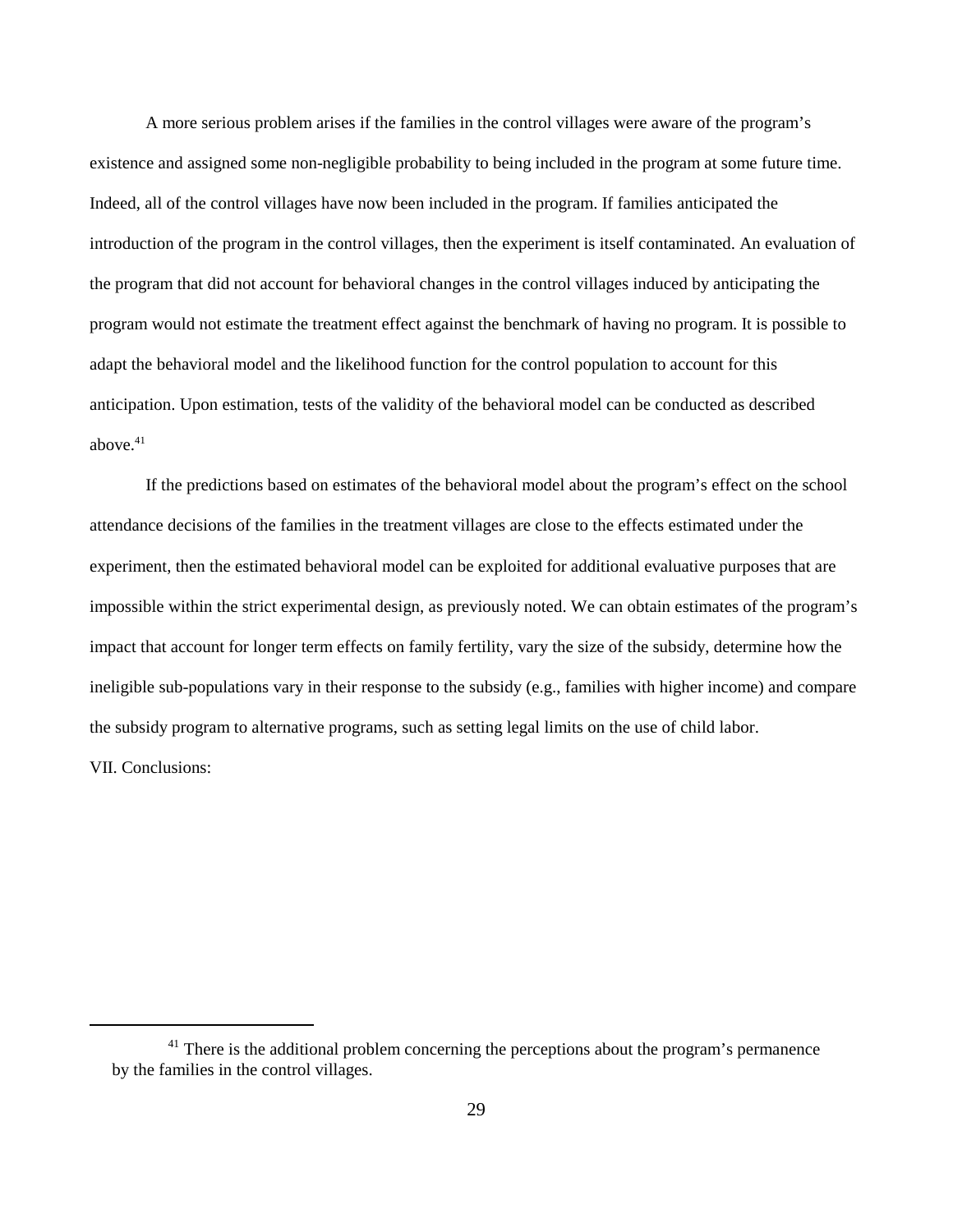References

Becker, Gary and Lewis, H. Greg (1973): "On the Interaction between the Quantity and Quality of Children" Journal of Political Economy, 81, 4, Part 2, S143-62.

Behrman, Jere and Petra Todd (2000): "Randomness in the Experimental Samples of PROGRESA" *International Food Policy Research Institute*, Washington, D.C.

- Behrman, Jere, Sengupta, Piyali, and Petra Todd (2000): "Progressing through PROGRESA: An Impact Assessment of Mexico's School Subsidy Experiment," unpublished manuscript.
- Behrman, Jere, Sengupta, Piyali, and Petra Todd (2000): "The Impact of PROGRESA on Achievement Test Scores in the First Year" *International Food Policy Research Institute*, Washington, D.C.
- Eckstein Zvi and Kenneth I. Wolpin (1999): "Why Youths Drop Out of High School: The Impact of Preferences, Opportunities and Abilities," *Econometrica* 67(6),1295-1340.
- Gomez de Leon, J. and Susan Parker (2000): "The Impact of Anti-Poverty Programs on Children's Time Use," *International Food Policy Research Institute*, Washington, D.C.
- Heckman, James J. (1981): "The Incidental Parameters Problem and the Problem of Initial Conditions in Estimating a Discrete-Time Discrete Data Stochastic Process," in *Structural Analysis of Discrete Data with Econometric Applications*, ed. C. Manski and D. Mcfadden, 179-197.
- Heckman James J. and V. Joseph Hotz (1989): "Choosing Among Alternative Methods of Estimating the Impact of Social Programs: The Case of Manpower Training ," *Journal of the American Statistical Association*, 84(408), 862-974.
- Heckman, James J., Ichimura, Hidehiko and Petra Todd (1997): "Matching As An Econometric Evaluation Estimator: Evidence from Evaluating a Job Training Program," *Review of Economic Studies*, 64(4), 605-654.
- Heckman, James J., Ichimura, Hidehiko, Smith, Jeff, and Petra Todd (1998): "Characterizing Selection Bias Using Experimental Data," *Econometrica*, 66(5), 1017-1098.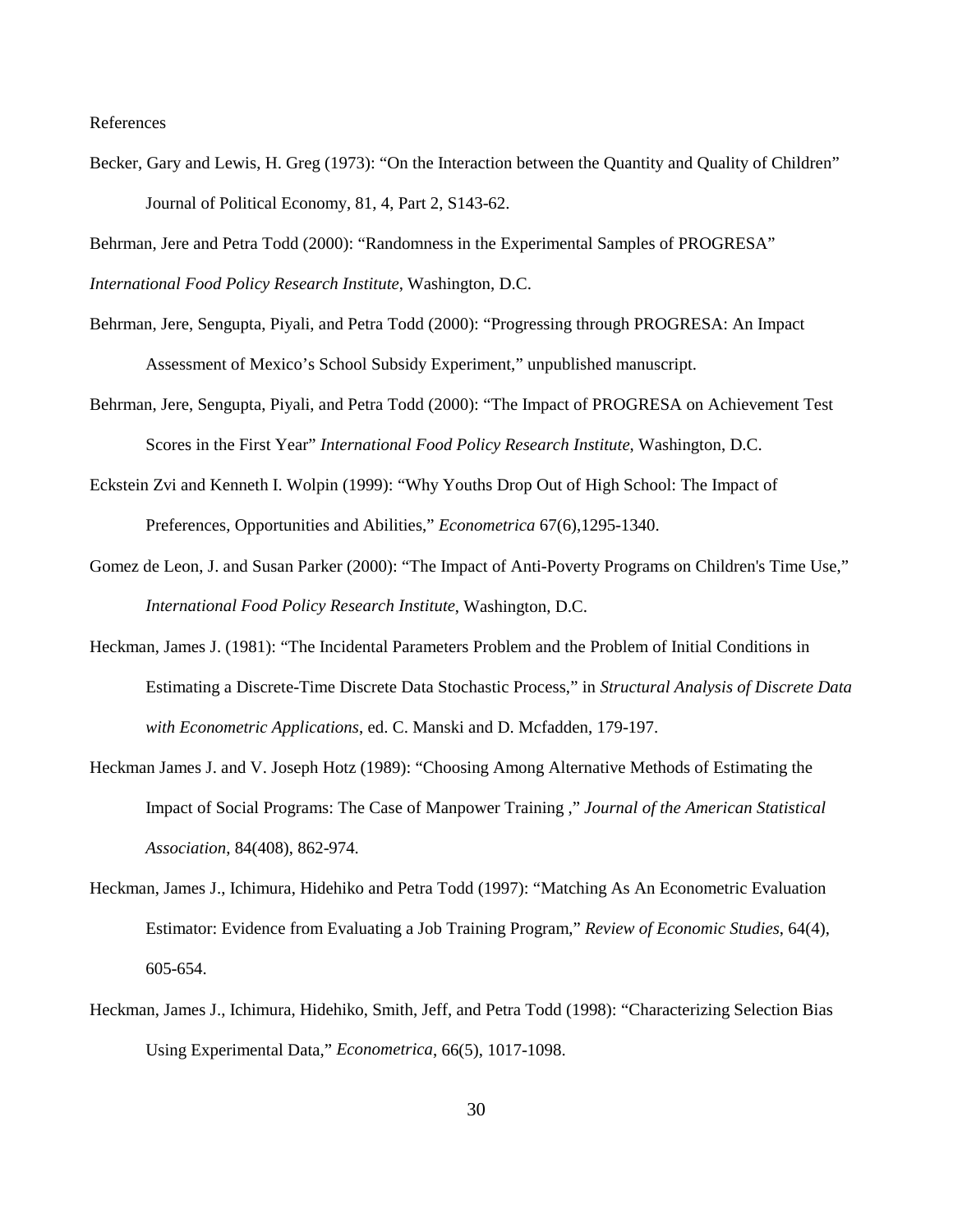- Keane, Michael and Wolpin, Kenneth I. (1994): "The Solution and Estimation of Discrete Choice Dynamic Programming Models by Simulation and Interpolation: Monte Carlo Evidence," *Review of Economics and Statistics* 1994(4), 648-672. .
- Keane, Michael and Wolpin, Kenneth I. (1997): "Career Decisions of Young Men" *Journal of Political Economy*, 105, 473-522.
- Keane, Michael and Wolpin, Kenneth I. (1999): "The Effect of Parental Transfers and Borrowing Constraints on Educational Attainment" *International Economic Review*, forthcoming.
- LaLonde, Robert (1986): "Evaluating the Econometric Evaluations of Training Programs with Experimental Data," *American Economic Review*, 76, 604-620.
- Lumsdaine, Robin L., Stock, James H. and Wise, David A. (1992): "Pension Plan Provisions and Retirement: Men and Women, Medicare, and Models," in D. A. Wise (ed.) *Studies in the Economics of Aging*, Chicago: University of Chicago Press.
- McFadden, Daniel (1989): "A Method of Simulated Moments for Estimation of Discrete Response Models without Numerical Integration" *Econometrica*, 57, 5, 995-1026.
- Rosenzweig, Mark R. and Wolpin, Kenneth I. (1980): "Testing the Quantity-Quality Fertility Model: The Use of Twins as a Natural Experiment," Econometrica, 48, 227-40.
- Schultz, T. Paul (2000a): "Progresa's Impact on School Enrollments from 1997/98 to 1998/99," *International Food Policy Research Institute*, Washington, D.C.
- Schultz, T. Paul (2000b): "Progresa's Impact on School on School Attendance Rates in the Sampled Population," *International Food Policy Research Institute*, Washington, D.C.
- Schultz, T. Paul (2000c): "School Subsidies for the Poor: Evaluation a Mexican Strategy for Reducing Poverty," unpublished manuscript, Yale University.
- Skoufias, Emmanuel and Susan Parker (2000): "The Impact of PROGRESA on Work, Liesure and Time Allocation," *International Food Policy Research Institute*, Washington, D.C.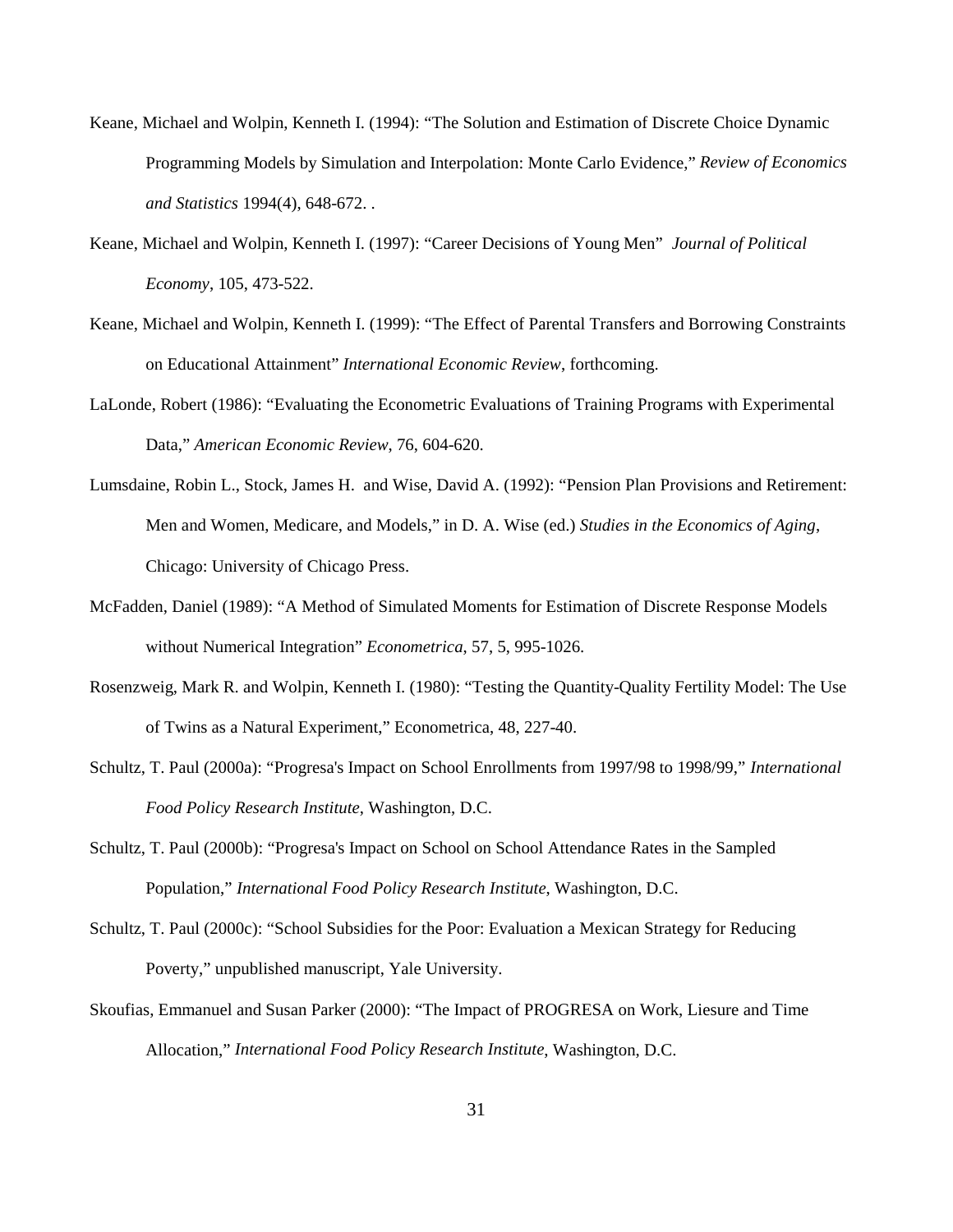- Steinbrickner, Todd E. "Compensation Policies and Teacher Decisions" *International Economic Review*, 42(3), 751-780.
- Wolpin, Kenneth I. "Public Policy Uses of Dynamic Programming Models" *American Economic Review, Papers and Proceedings*, 86(2), 427-432.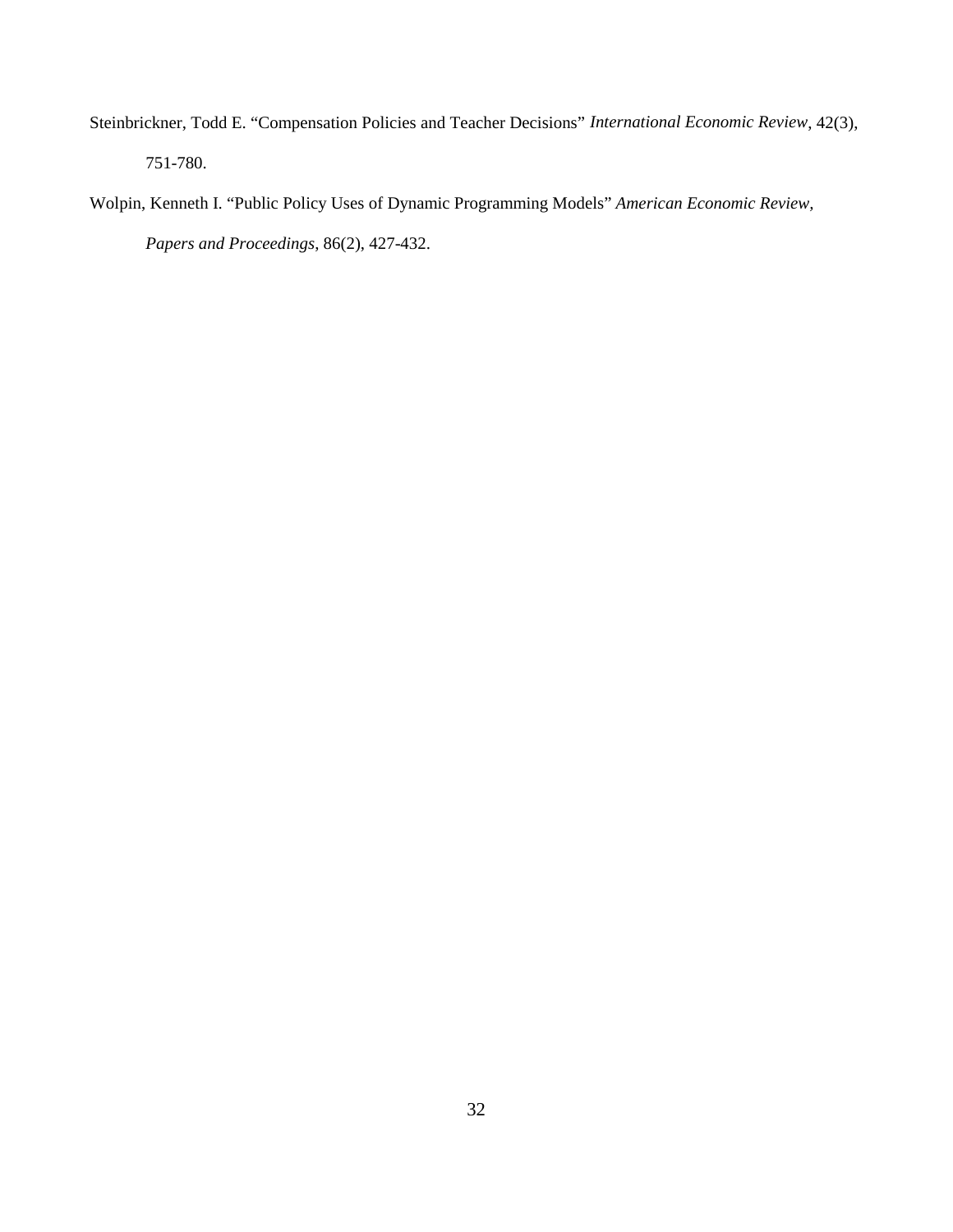|                                                           | <b>Mean</b> | <b>Standard</b><br><b>Deviations</b> |
|-----------------------------------------------------------|-------------|--------------------------------------|
| Wife's age in 1997                                        | 30.5        | 8.1                                  |
| Husband's age in 1997                                     | 34.4        | 9.5                                  |
| Wife's age at marriage                                    | 18.1        | 3.4                                  |
| Number of children ever born (1997)                       | 3.01        | 1.92                                 |
| Number of children ever born (1998)                       | 3.06        | 1.84                                 |
| Number of children ever born to<br>women age 35-49 (1997) | 4.05        | 2.14                                 |
| Highest grade completed of children<br>age 7-11           | 2.39        | 1.41                                 |
| Highest grade completed of children<br>aged 12-15         | 5.79        | 1.76                                 |
| Highest great completed of children at<br>age $16 +$      |             |                                      |
| All                                                       | 6.60        | 2.81                                 |
| Males                                                     | 6.64        | 2.82                                 |
| Females                                                   | 6.56        | 2.81                                 |
| Percentage with secondary school in<br>Village            | 26.7        |                                      |
| Distance to secondary school if not in<br>Village (km)    | 2.82        | 1.60                                 |
| Distance to a city (km)                                   | 136         | 74                                   |
| Parents' income (pesos) in 1997                           | 12,012      | 13,073                               |

**Table 1 Means and standard deviations of selected variables**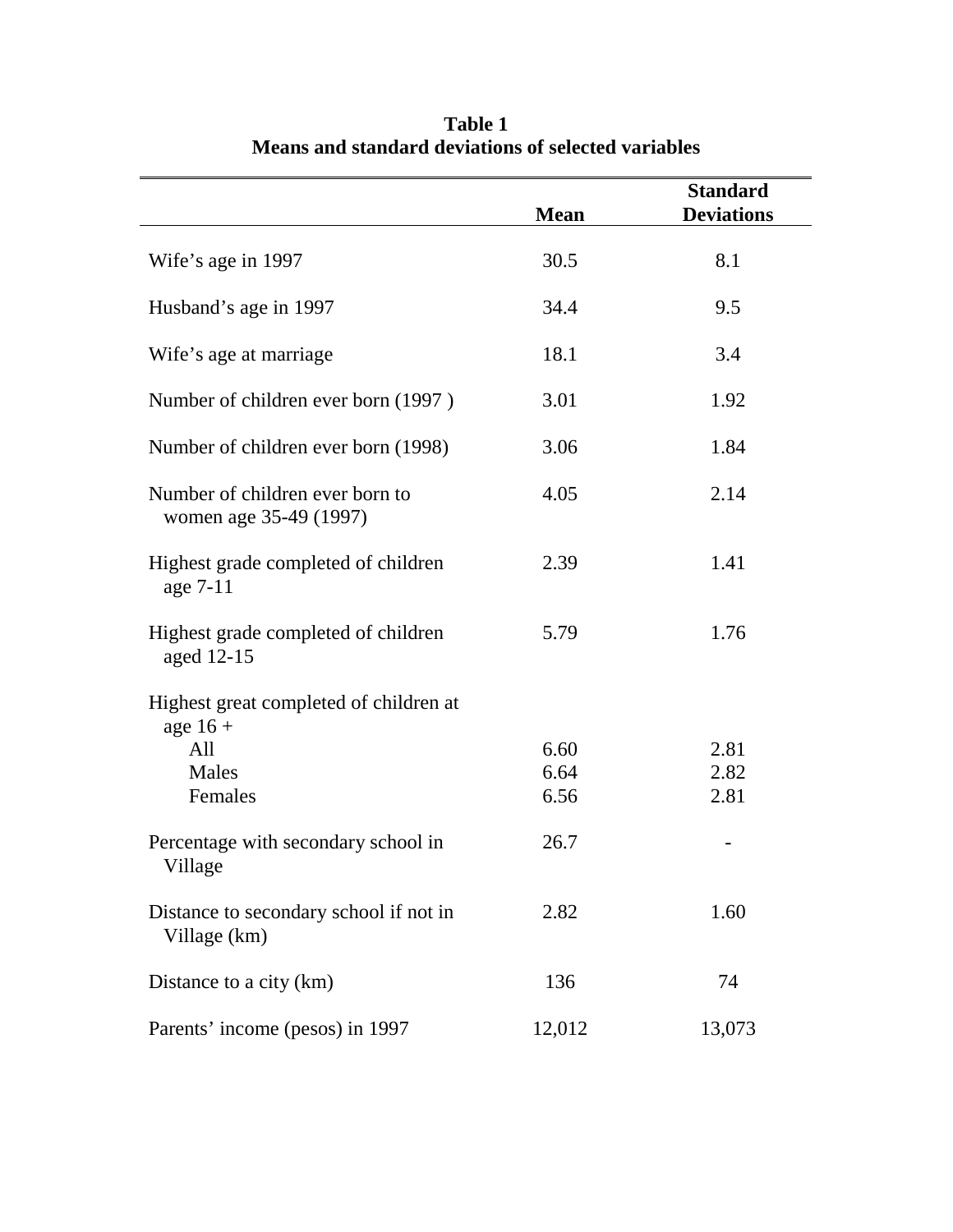## Market income in 1997 of working

| children age: |       |       |  |
|---------------|-------|-------|--|
| ר ו           | 6,337 | 2,789 |  |
| 13            | 6,314 | 2,878 |  |
| 14            | 7,375 | 5,524 |  |
| 15            | 8,072 | 4,94  |  |
|               |       |       |  |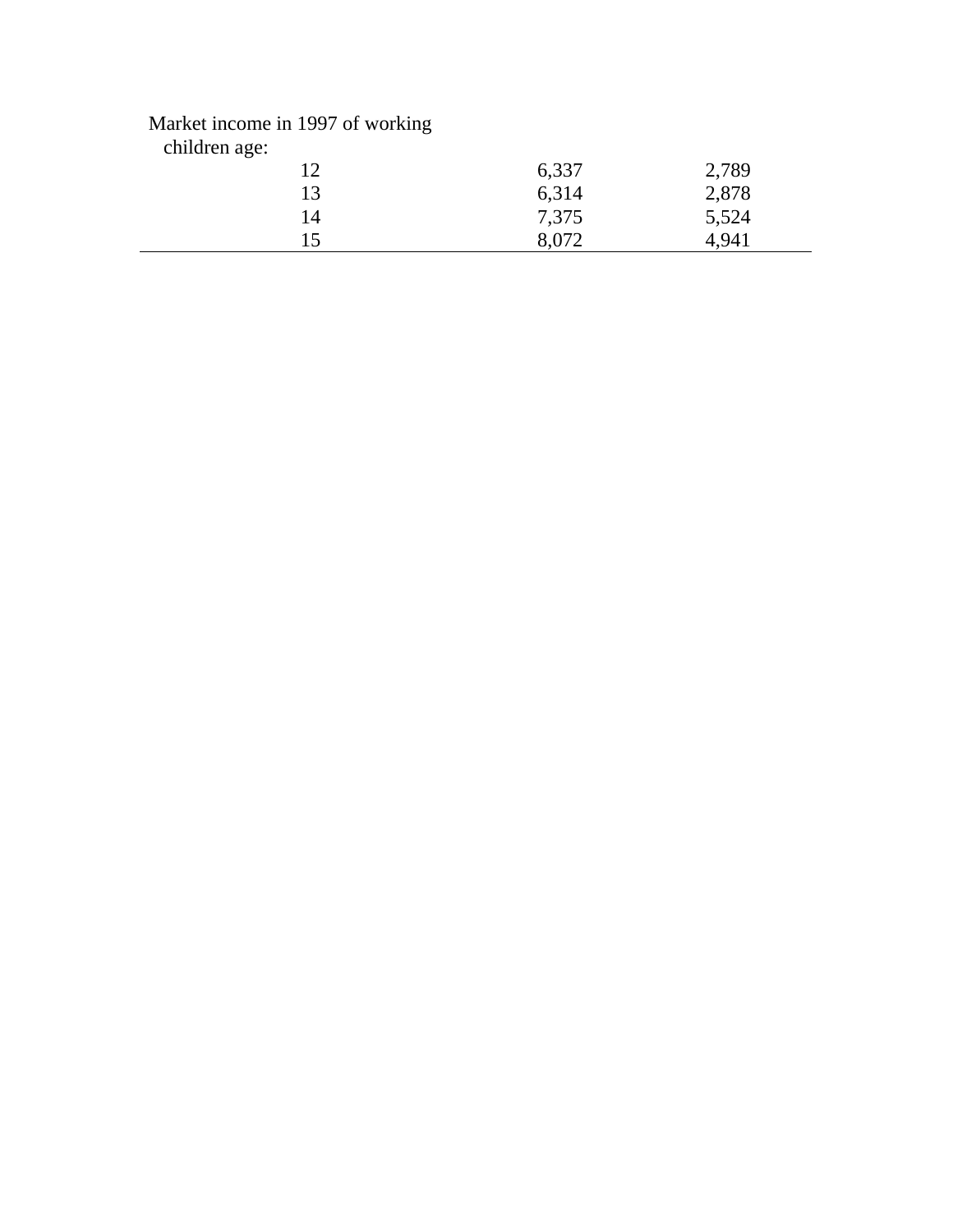| Age |      | <b>Attends school</b><br>(Oct. 1997) |      | <b>Attends school</b><br>(revised) |      | <b>Works</b> | At home |              |
|-----|------|--------------------------------------|------|------------------------------------|------|--------------|---------|--------------|
|     | M    | F                                    | M    | $\mathbf{F}$                       | M    | $\mathbf{F}$ | M       | $\mathbf{F}$ |
| 6   | 91.0 | 94.9                                 | 92.9 | 95.3                               |      |              | 7.1     | 4.7          |
| 7   | 97.8 | 97.4                                 | 98.9 | 97.8                               |      |              | 1.1     | 2.2          |
| 8   | 97.5 | 97.3                                 | 98.6 | 99.2                               | 0.0  | 0.0          | 1.4     | 0.8          |
| 9   | 99.6 | 98.4                                 | 99.6 | 99.2                               | 0.4  | 0.0          | 0.0     | 0.8          |
| 10  | 97.2 | 97.9                                 | 97.6 | 98.7                               | 0.4  | 0.0          | 2.0     | 1.2          |
| 11  | 97.7 | 95.9                                 | 98.6 | 96.9                               | 0.0  | 0.0          | 1.4     | 3.1          |
| 12  | 89.2 | 89.3                                 | 88.7 | 90.0                               | 2.5  | 1.1          | 8.8     | 8.9          |
| 13  | 78.1 | 67.5                                 | 78.1 | 70.9                               | 8.6  | 4.0          | 13.4    | 25.2         |
| 14  | 66.9 | 58.8                                 | 67.3 | 60.4                               | 16.1 | 10.1         | 16.7    | 29.5         |
| 15  | 48.7 | 38.5                                 | 47.7 | 40.2                               | 27.5 | 15.6         | 24.8    | 44.3         |

## **Table 2 Percent of children attending school, working and home** by age and sex<sup>a</sup>

a. Control and treatment groups in 1997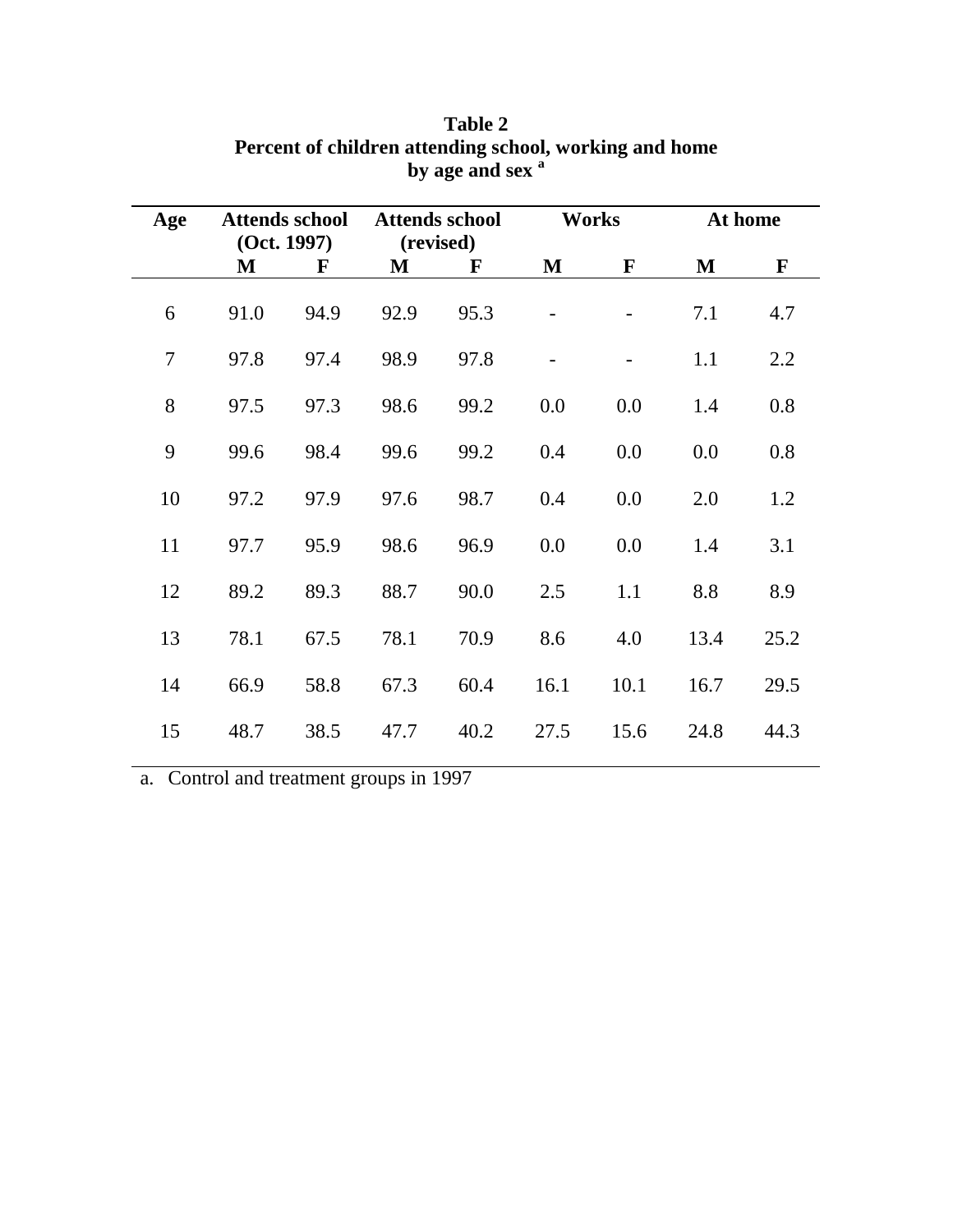| <b>Duration of</b><br>marriage<br>(years) | First | <b>Second</b><br><b>Pregnancy Pregnancy</b> | <b>Third</b><br><b>Pregnancy</b> |
|-------------------------------------------|-------|---------------------------------------------|----------------------------------|
| $\mathbf{1}$                              | 52.4  |                                             |                                  |
| $\mathfrak{2}$                            | 18.5  | 10.6                                        |                                  |
| 3                                         | 9.7   | 24.5                                        | 1.7                              |
| $\overline{4}$                            | 4.6   | 18.6                                        | 8.9                              |
| 5                                         | 3.4   | 11.9                                        | 16.0                             |
| 6                                         | 2.5   | 8.3                                         | 15.4                             |
| $\tau$                                    | 1.5   | 6.4                                         | 12.4                             |
| 8                                         | 1.4   | 4.2                                         | 10.1                             |
| 9                                         | 1.3   | 3.3                                         | 8.0                              |
| 10                                        | 1.1   | 2.2                                         | 6.6                              |
| 11                                        | 0.8   | 1.8                                         | 4.5                              |
| $12+$                                     | 2.7   | 8.2                                         | 16.5                             |

## **Table 4 Distribution of the duration of marriage to first, second and third pregnanciesa**

a. Control and treatment groups in 1997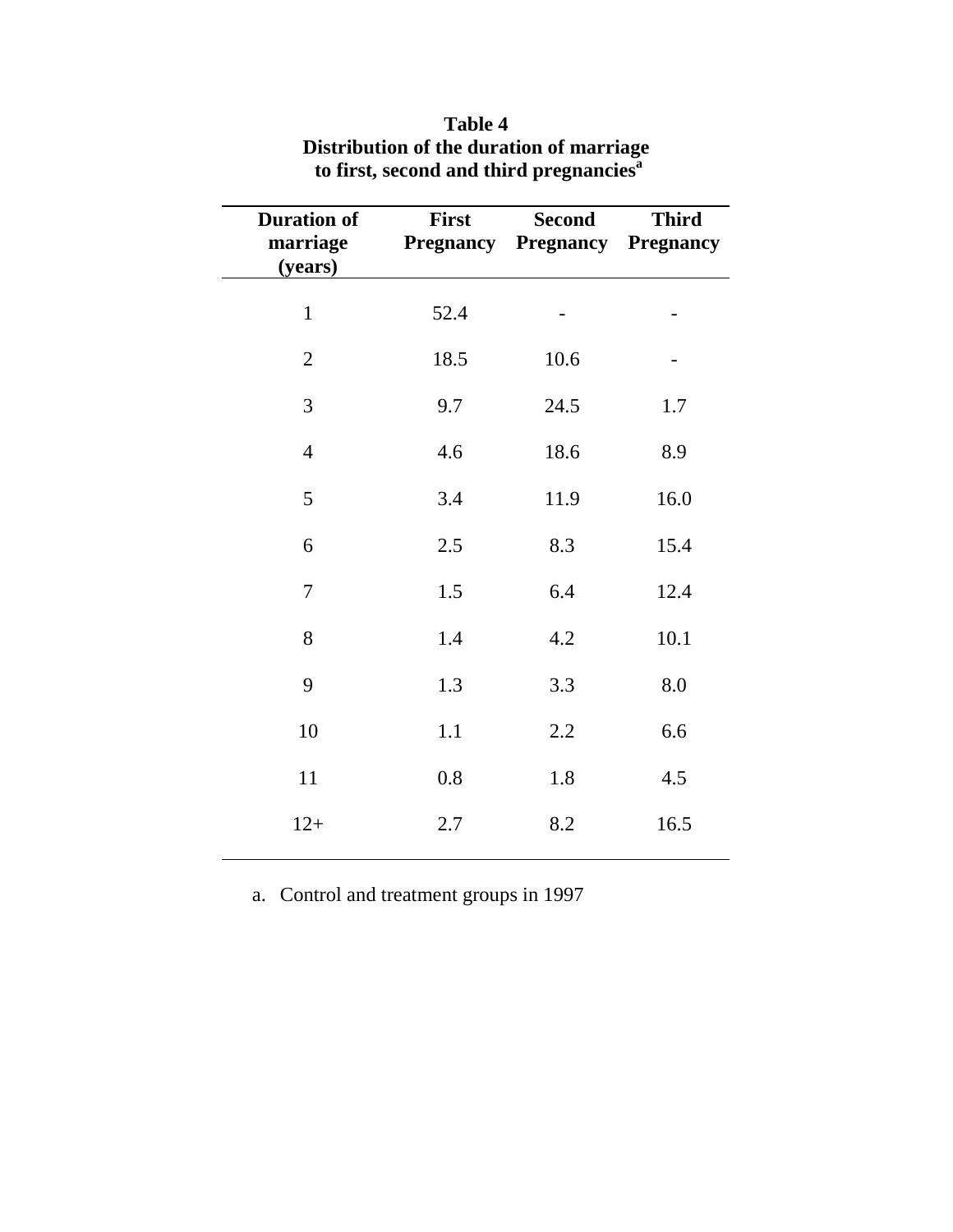| Male | Female                                                       |
|------|--------------------------------------------------------------|
|      | Children                                                     |
|      |                                                              |
|      | 2.3                                                          |
|      | 0.8                                                          |
|      |                                                              |
| 2.3  | 1.6                                                          |
|      |                                                              |
|      | 1.2                                                          |
|      | 3.1                                                          |
|      |                                                              |
| 7.8  | 8.2                                                          |
|      |                                                              |
|      | 38.5                                                         |
|      | 5.8                                                          |
|      |                                                              |
| 12.3 | 12.1                                                         |
|      |                                                              |
|      | 26.5                                                         |
|      | Children<br>2.9<br>1.0<br>3.6<br>4.5<br>32.0<br>10.7<br>23.0 |

# **Table 3 Distribution of highest grade completed at ages 15 and 16<sup>a</sup>**

a. Control and treatment group in 1997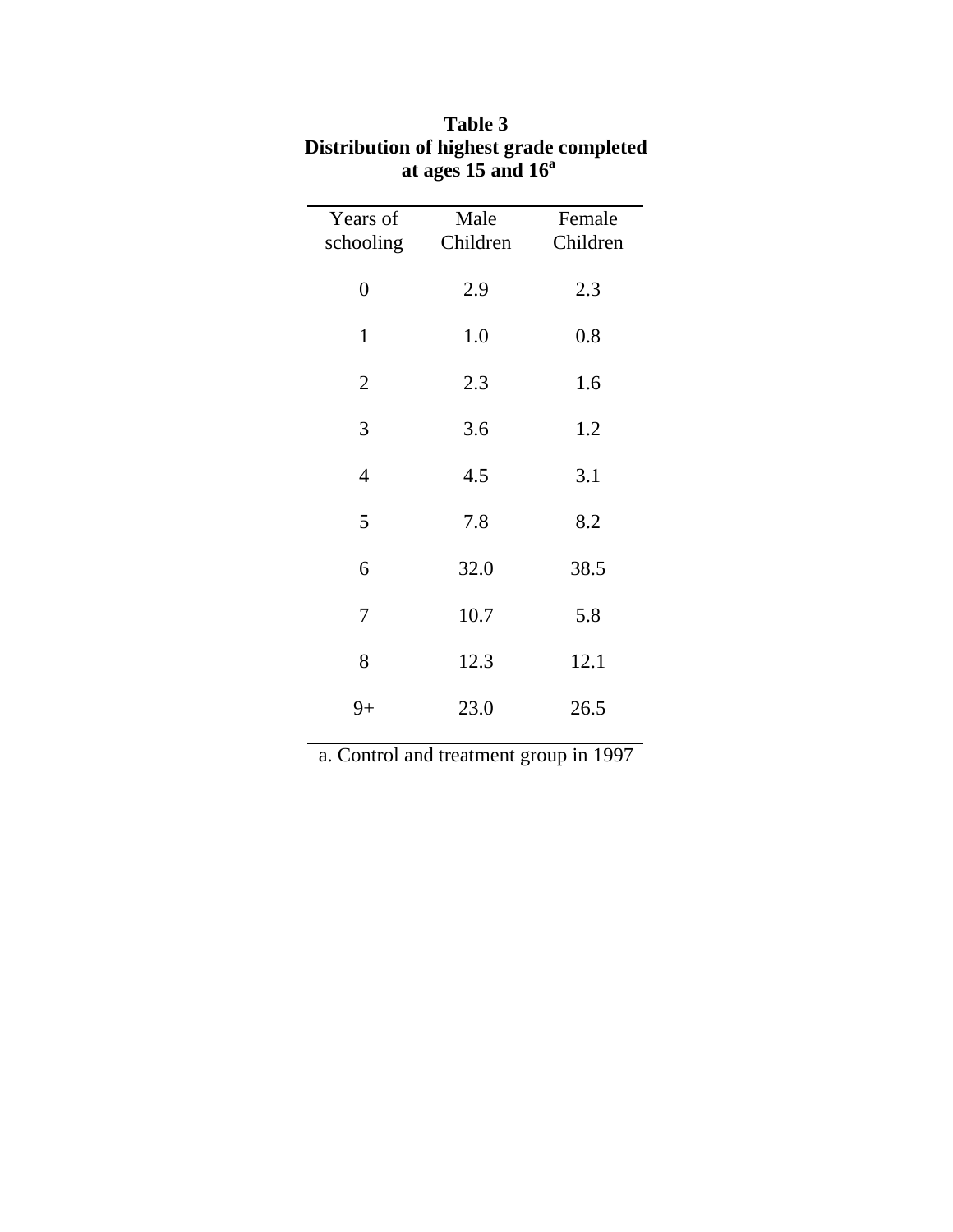|                |            | Males    |            |
|----------------|------------|----------|------------|
|                | Home (a)   | Work (a) | School (a) |
| Home $(a-1)$   | 44.4       | 40.7     | 14.8       |
| Work $(a-1)$   | 25.0       | 62.5     | 12.5       |
| School $(a-1)$ | 8.3        | 5.5      | 86.2       |
|                |            | Females  |            |
|                | Home $(a)$ | Work (a) | School (a) |
| Home $(a-1)$   | 92.5       | 7.5      | 0.0        |
| Work $(a-1)$   | 40.0       | 20.0     | 20.0       |
| School $(a-1)$ | 21.5       | 1.5      | 76.9       |

# **Table 5 One period transition rates by sex: age(a) 13 to 15**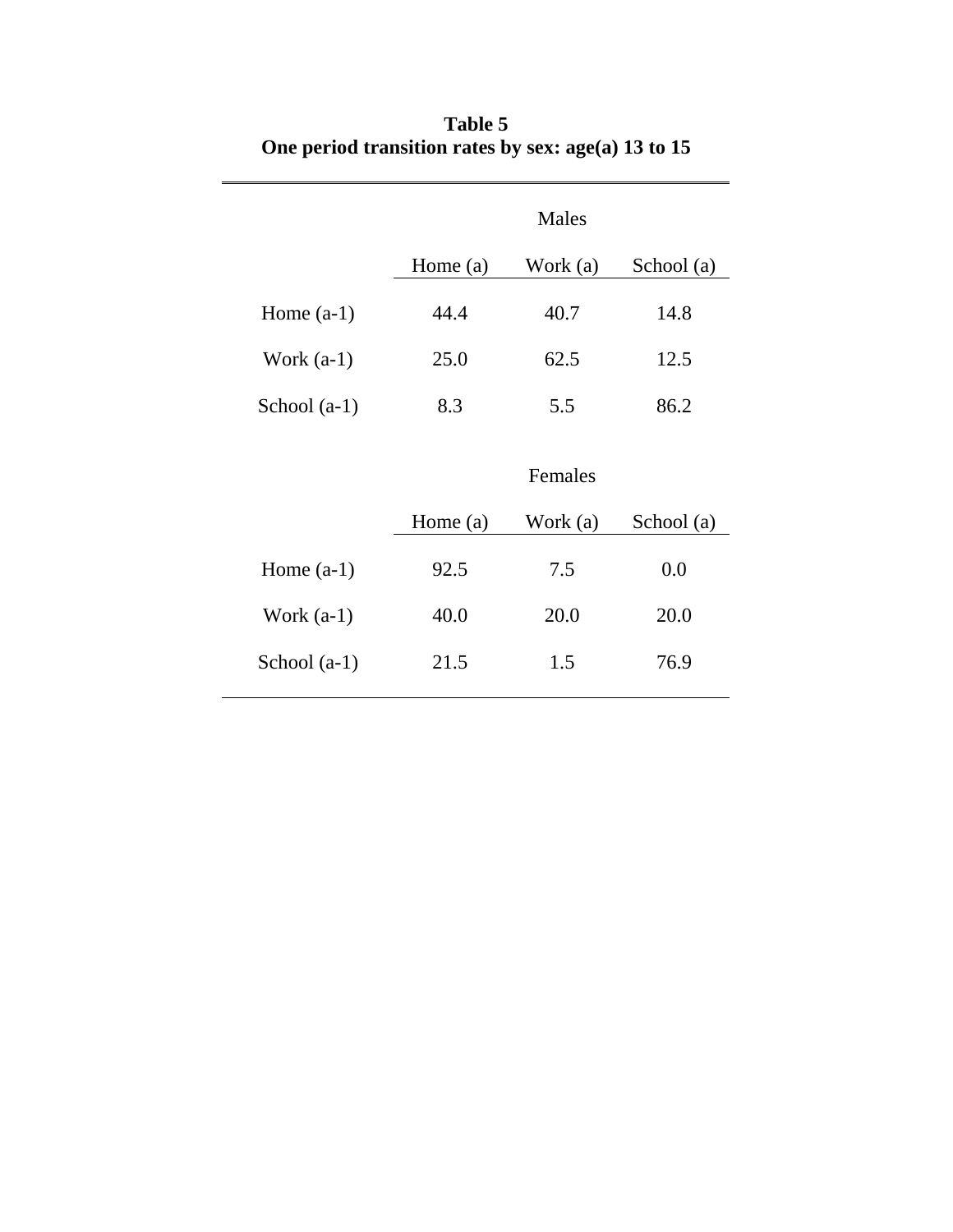|                         | <b>Specification</b> |          |  |
|-------------------------|----------------------|----------|--|
|                         | (1)                  | (2)      |  |
| Wife's age              | $-0.098$             | $-0.109$ |  |
|                         | (0.020)              | (0.020)  |  |
| Husband's age           | $-0.022$             | $-0.108$ |  |
|                         | (0.012)              | (0.012)  |  |
| Woman's age at marriage | 0.083                | 0.093    |  |
|                         | (0.023)              | (0.023)  |  |
| Has a newborn           | $-1.14$              | $-1.14$  |  |
|                         | (0.169)              | (0.172)  |  |
| Has a 1 year-old        | 0.126                | 0.113    |  |
|                         | (0.123)              | (0.125)  |  |
| Has a 2 year-old        | $-0.162$             | $-0.190$ |  |
|                         | (0.130)              | (0.134)  |  |
| Has a 3 year-old        | 0.184                | 0.203    |  |
|                         | (0.116)              | (0.117)  |  |
| Has a 4 year-old        | 0.068                | 0.076    |  |
|                         | (0.123)              | (0.125)  |  |
| Has a 5 year-old        | 0.238                | 0.214    |  |
|                         | (0.121)              | (0.124)  |  |
| Has a 6 year-old        | 0.347                | 0.351    |  |
|                         | (0.130)              | (0.130)  |  |
| Has a 7 year-old        | 0.400                | 0.407    |  |
|                         | (0.138)              | (0.140)  |  |
| Has a 8 year-old        | $-0.004$             | $-0.015$ |  |
|                         | (0.163)              | (0.164)  |  |

**Table 6 Approximate decision rule: Pregnant logit regression<sup>a</sup>**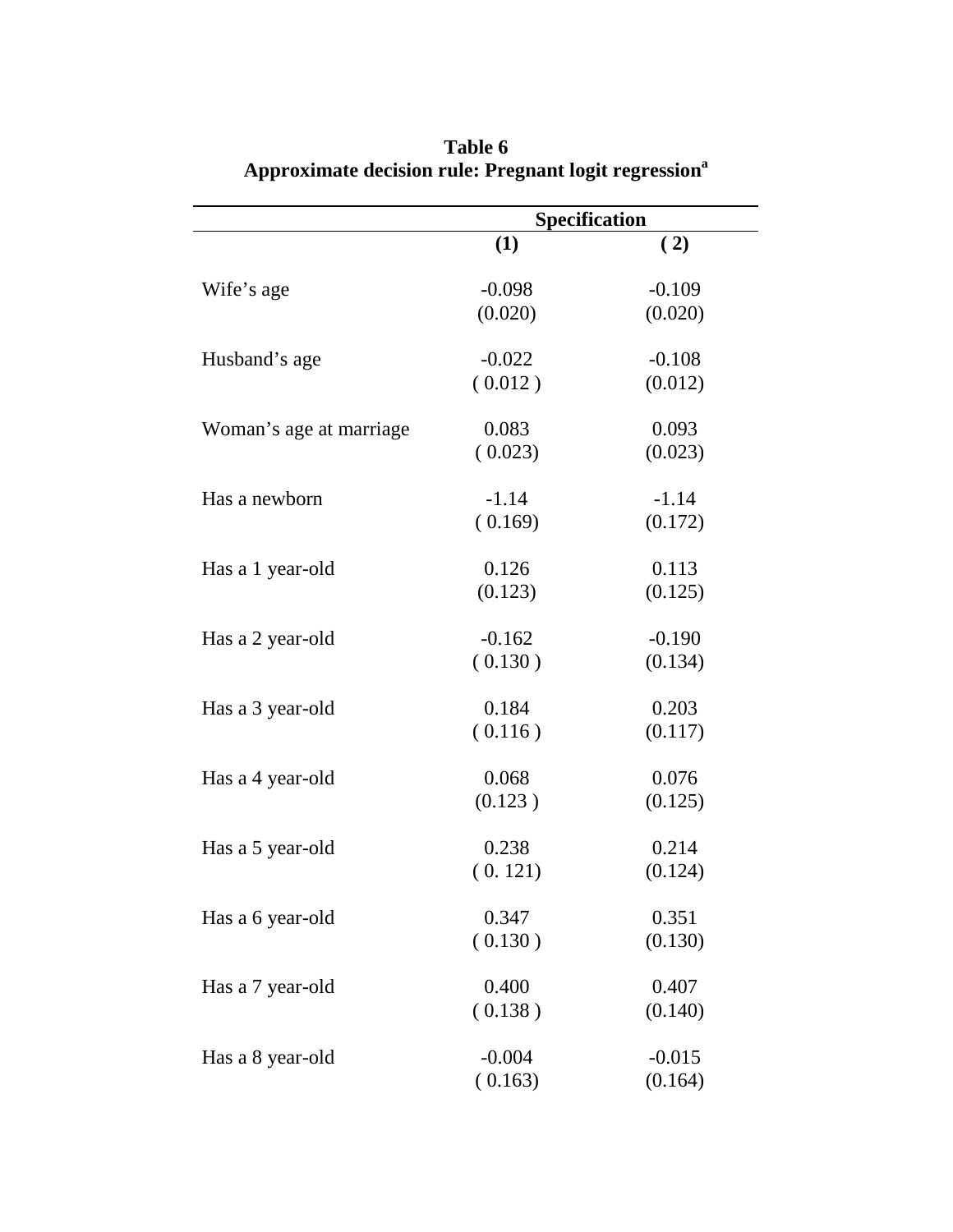| Has a 9 year-old          | 0.361<br>(0.170) | 0.335<br>(0.171) |
|---------------------------|------------------|------------------|
|                           |                  |                  |
| Has a 10 year-old         | 0.173<br>(0.201) | 0.135<br>(0.203) |
| Has a 11 year-old         | 0.297            | 0.258            |
|                           | (0.213)          | (0.216)          |
| Has a 12 year-old         | 0.181            | 0.159            |
|                           | (0.233)          | (0.234)          |
| Has a 13 year-old         | 0.486            | 0.479            |
|                           | (0.249)          | (0.251)          |
| Has a 14 year-old         | $-0.152$         | $-0.171$         |
|                           | (0.286)          | (0.291)          |
| Has a 15 year-old         | $-0.115$         | $-0.207$         |
|                           | (0.298)          | (0.305)          |
| Number of children $16 +$ | $-0.211$         | $-0.216$         |
|                           | (0.180)          | (0.181)          |
| Avg schooling of children | $-0.218$         | $-0.203$         |
| $7 - 11$                  | (0.070)          | (0.070)          |
| Avg schooling of children | 0.021            | 0.024            |
| $12 - 15$                 | (0.048)          | (0.048)          |
| Avg schooling of children | 0.006            | 0.006            |
| $16 +$                    | (0.043)          | (0.043)          |
| Distance to a secondary   | 4.86E-5          | $4.20E - 5$      |
| school                    | $(2.43E-5)$      | $(2.74E-5)$      |
| Parents income            | $-7.38E-5$       | $-6.11E-5$       |
|                           | $(3.48E-5)$      | $(3.55E-5)$      |
| $Year = 1998$             | $-0.153$         | $-0.136$         |
|                           | (0.124)          | (0.131)          |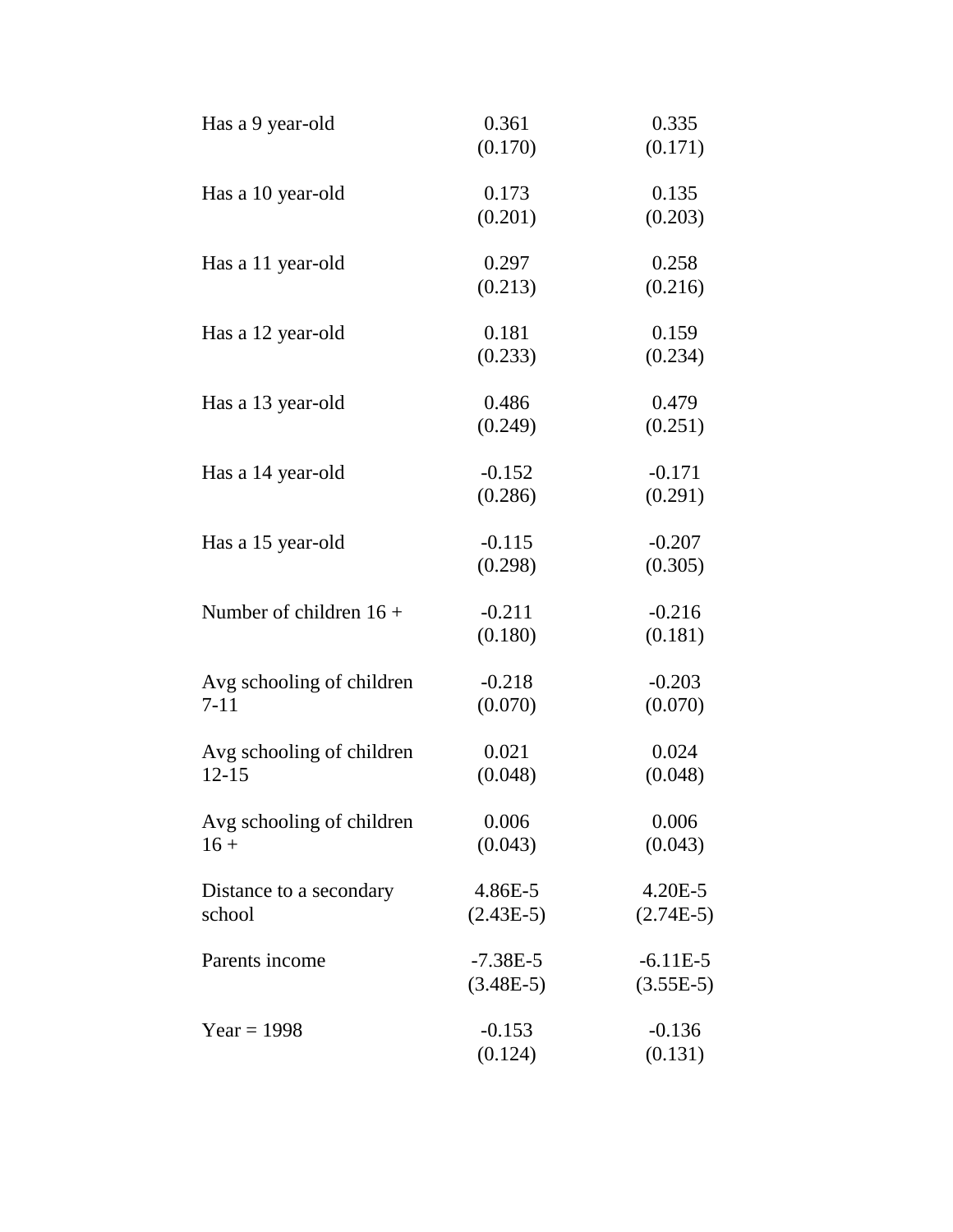| 1997 dummy $\times$ control<br>group dummy | $-0.011$<br>(0.117) | 0.003<br>(0.119)    |
|--------------------------------------------|---------------------|---------------------|
| Wife's schooling                           |                     | $-0.073$<br>(0.021) |
| Husband's schooling                        |                     | 0.030<br>(0.020)    |
| <b>State dummies</b>                       | no                  | Yes                 |
| Constant                                   | 15.0<br>(12.1)      | 14.1<br>(12.7)      |
| Pseudo- $R^2$                              | 0.109               | 0.116               |

a. Robust standard errors in parentheses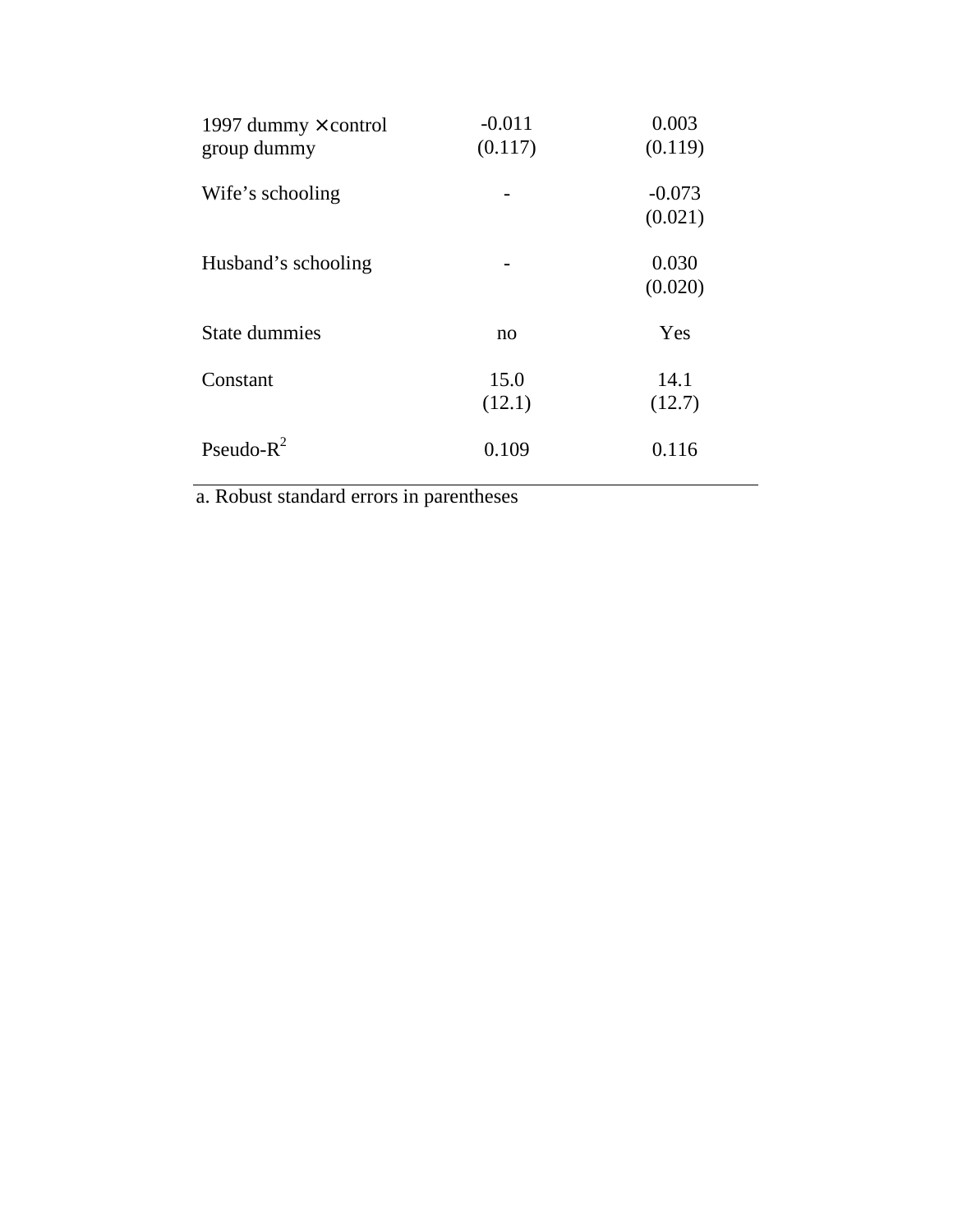|                         | Specification    |          |  |
|-------------------------|------------------|----------|--|
|                         | (1)              | (2)      |  |
| Child's age             | $-0.620$         | $-0.604$ |  |
|                         | (0.070)          | (0.073)  |  |
|                         |                  | 0.361    |  |
| Child's schooling       | 0.399<br>(0.052) | (0.053)  |  |
|                         |                  |          |  |
| Child's sex             | 0.313            | 0.309    |  |
|                         | (0.110)          | (0.112)  |  |
| Wife's age              | $-0.039$         | $-0.019$ |  |
|                         | (0.016)          | (0.016)  |  |
| Woman's age at marriage | 0.028            | 0.010    |  |
|                         | (0.023)          | (0.024)  |  |
|                         |                  |          |  |
| Birth order             | 0.575            | 0.574    |  |
|                         | (0.189)          | (0.195)  |  |
| Has a newborn           | $-0.176$         | $-0.182$ |  |
|                         | (0.204)          | (0.203)  |  |
| Has a 1 year-old        | 0.040            | 0.015    |  |
|                         | (0.195)          | (0.201)  |  |
|                         |                  |          |  |
| Has a 2 year-old        | $-0.121$         | $-0.148$ |  |
|                         | (0.172)          | (0.174)  |  |
| Has a 3 year-old        | $-0.128$         | $-0.116$ |  |
|                         | (0.162)          | (0.159)  |  |
| Has a 4 year-old        | $-0.187$         | $-0.154$ |  |
|                         | (0.145)          | (0.148)  |  |
|                         |                  |          |  |
| Has a 5 year-old        | $-0.412$         | $-0.337$ |  |
|                         | (0.140)          | (0.142)  |  |

## **Table 7 Approximate decision rule: Logit regression of school attendance<sup>a</sup>**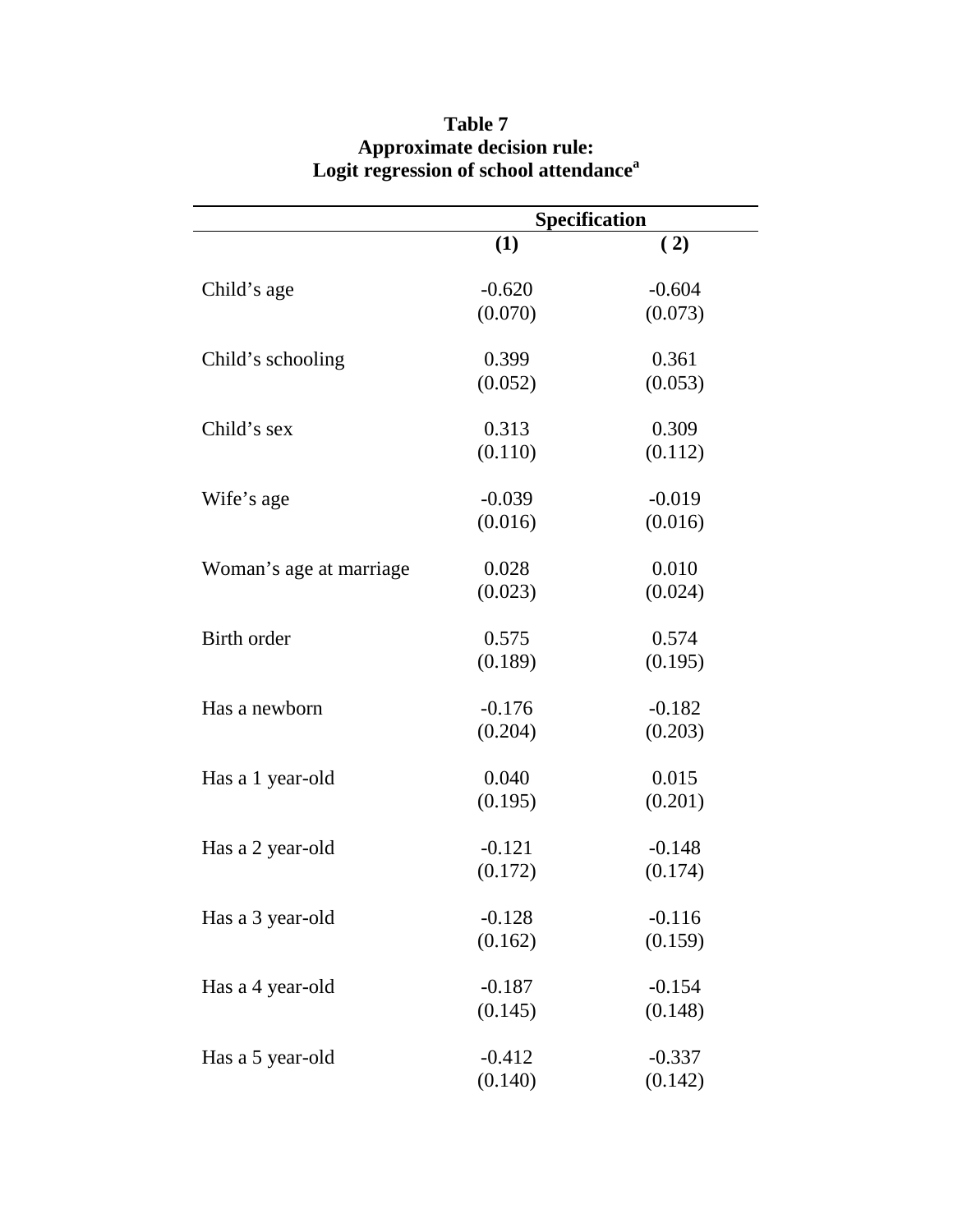| Has a 6 year-old          | $-0.355$ | $-0.303$ |
|---------------------------|----------|----------|
|                           | (0.147)  | (0.151)  |
| Has a 7 year-old          | 0.023    | 0.110    |
|                           | (0.148)  | (0.154)  |
| Has a 8 year-old          | 0.235    | 0.305    |
|                           | (0.141)  | (0.140)  |
| Has a 9 year-old          | 0.073    | 0.162    |
|                           | (0.136)  | (0.134)  |
| Has a 10 year-old         | $-0.112$ | $-0.014$ |
|                           | (0.164)  | (0.165)  |
| Has a 11 year-old         | $-0.056$ | 0.025    |
|                           | (0.174)  | (0.176)  |
| Has a 12 year-old         | $-0.331$ | $-0.272$ |
|                           | (0.142)  | (0.145)  |
| Has a 13 year-old         | $-0.614$ | $-0.571$ |
|                           | (0.157)  | (0.164)  |
| Has a 14 year-old         | $-0.650$ | $-0.616$ |
|                           | (0.174)  | (0.179)  |
| Has a 15 year-old         | $-0.747$ | $-0.759$ |
|                           | (0.194)  | (0.197)  |
| No. of children $16 +$    | $-0.622$ | $-0.597$ |
|                           | (0.193)  | (0.197)  |
| Avg schooling of children | 0.131    | 0.113    |
| $7 - 11$                  | (0.059)  | (0.059)  |
| Average schooling of      | $-0.002$ | 0.003    |
| children 12-15            | (0.042)  | (0.042)  |
| Average schooling of      | 0.025    | 0.020    |
| children $16 +$           | (0.022)  | (0.023)  |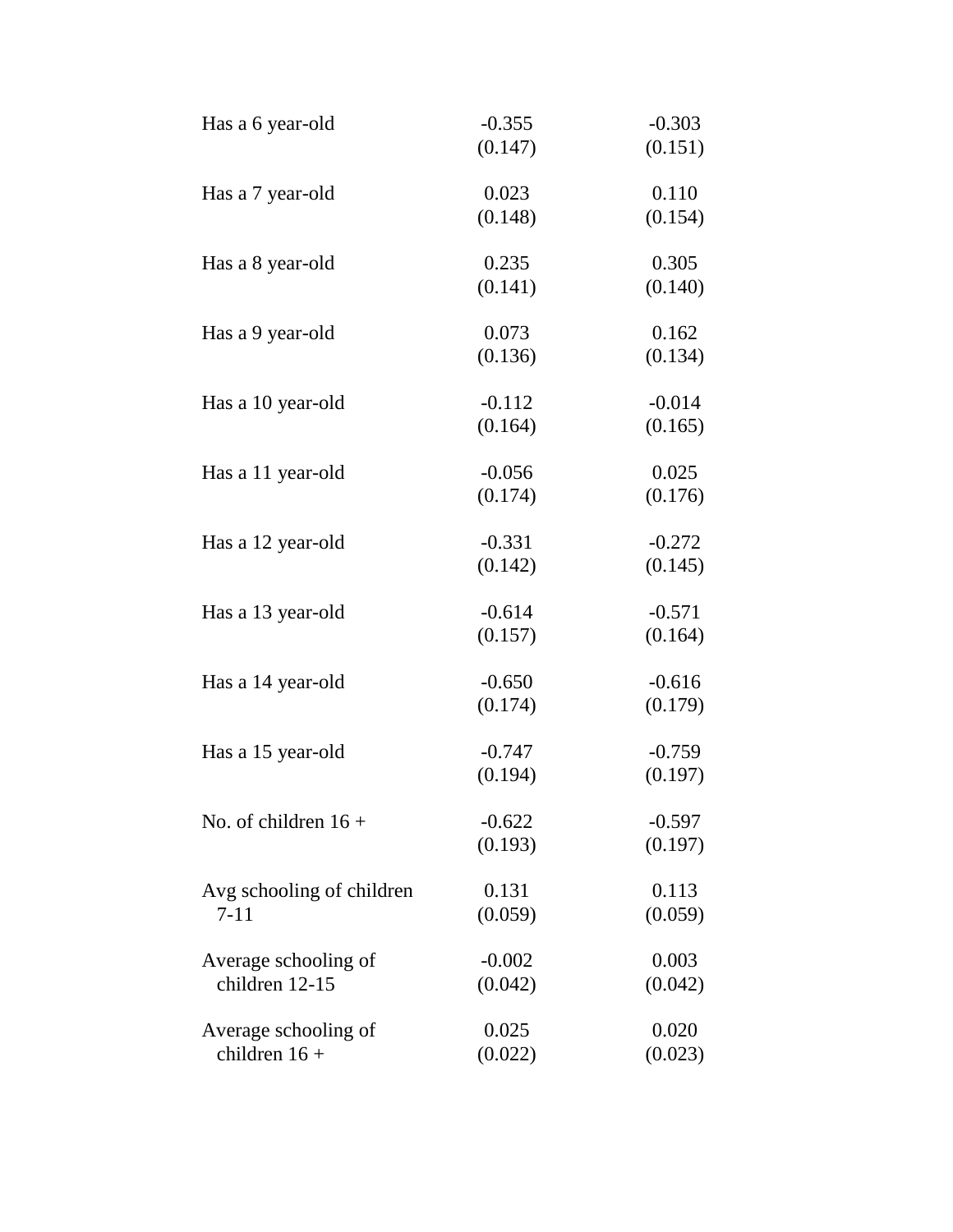| Distance to a secondary<br>school          | $-1.28E-4$<br>$(2.78E-5)$ | $-9.64E-5$<br>$(2.99E-5)$ |
|--------------------------------------------|---------------------------|---------------------------|
| Parents income                             | 1.53E-4<br>$(2.30E-4)$    | 5.69E-5<br>$(2.29E-4)$    |
| $Year = 1998$                              | $-0.230$<br>(0.131)       | $-0.167$<br>(0.134)       |
| 1997 dummy $\times$ control<br>group dummy | $-0.158$<br>(0.132)       | $-0.076$<br>(0.135)       |
| Wife's schooling                           |                           | 0.049<br>(0.028)          |
| Husband's schooling                        |                           | 0.097<br>(0.029)          |
| <b>State dummies</b>                       | no                        | yes                       |
| Constant                                   | 30.6<br>(12.8)            | 24.3<br>(13.1)            |
| Pseudo- $R^2$                              | 0.308                     | 0.323                     |

a. Robust standard errors in parentheses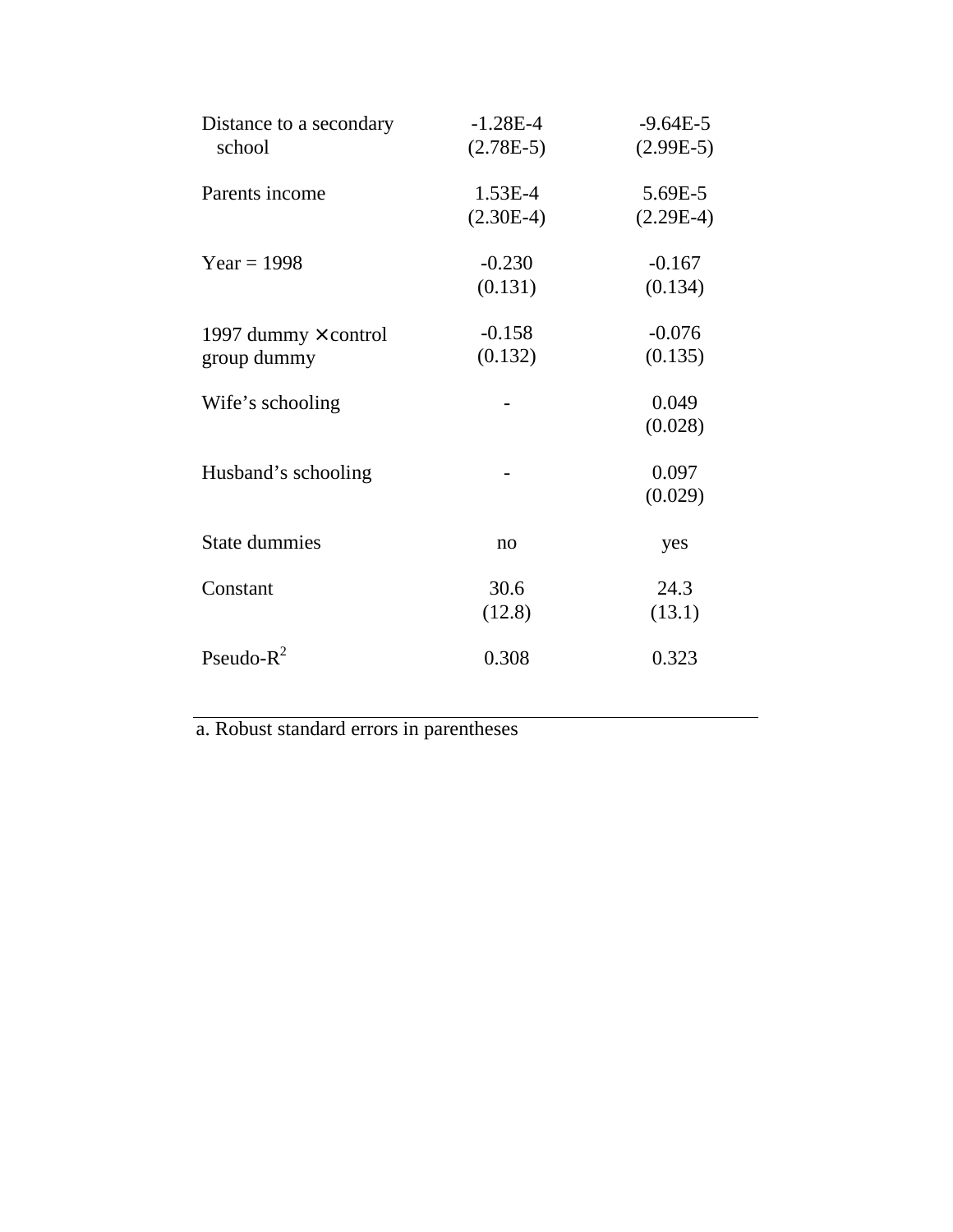| <b>School</b><br><b>Level</b> | Grade          | <b>Monthly Payment in</b><br><b>Pesos</b> |              |  |
|-------------------------------|----------------|-------------------------------------------|--------------|--|
|                               |                | <b>Females</b>                            | <b>Males</b> |  |
| <b>Primary</b>                | 3              | 70                                        | 70           |  |
|                               | $\overline{4}$ | 80                                        | 80           |  |
|                               | 5              | 105                                       | 105          |  |
|                               | 6              | 135                                       | 135          |  |
| <b>Secondary</b>              | 1              | 210                                       | 200          |  |
|                               | $\overline{2}$ | 235                                       | 210          |  |
|                               | 3              | 255                                       | 225          |  |

## **Table A.1 Monthly transfers for school attendance under the PROGRESA program**

(a) Source: Schultz (1999a, Table 1).

Corresponds to first term of the 1998-99 school year.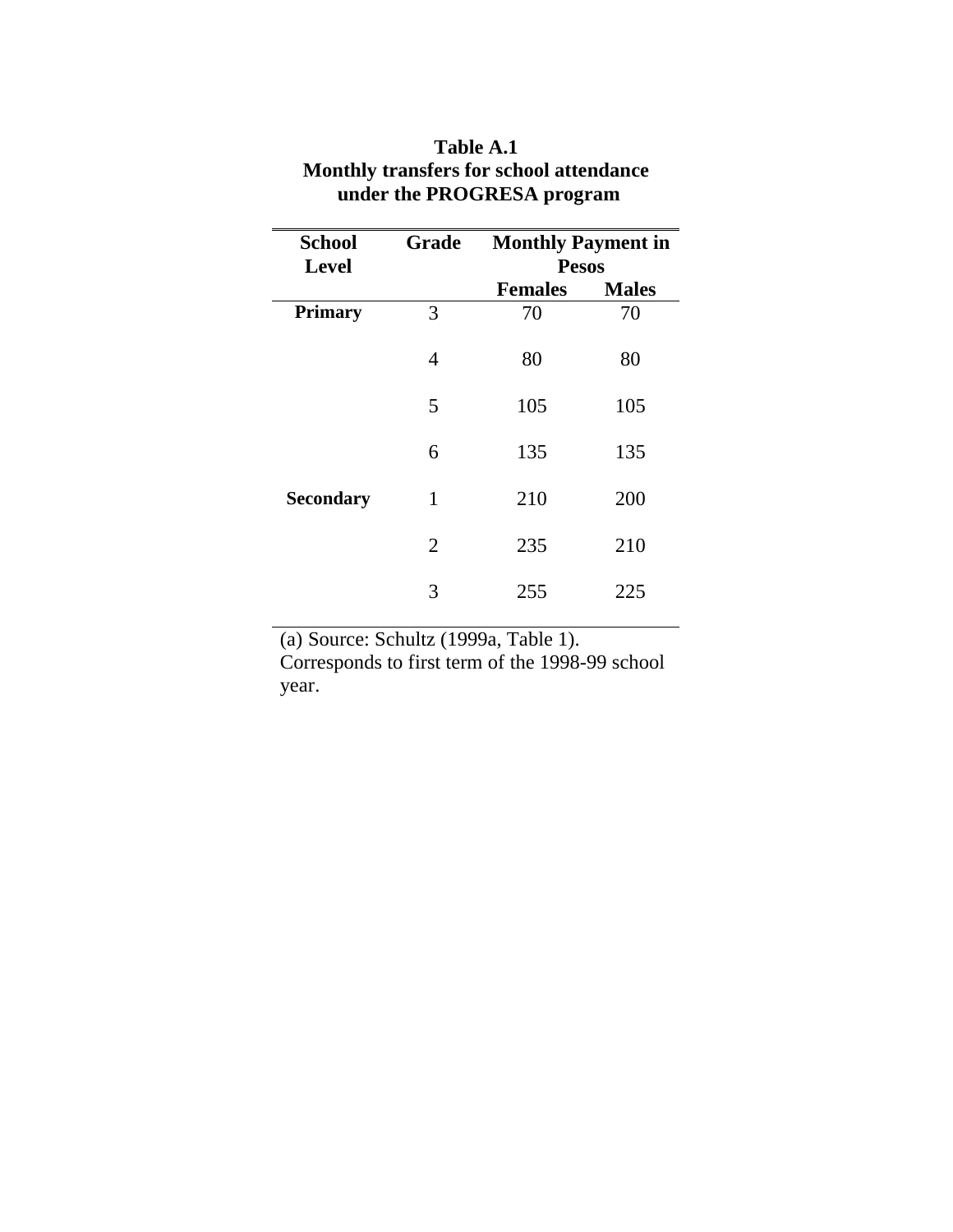| Variable (all are indicator<br>variables) | Oct. 1997 | Oct. 1998 | Nov. 1999 |
|-------------------------------------------|-----------|-----------|-----------|
| age 6                                     | 0.89      | 0.92      | 0.96      |
|                                           | (80.60)   | (83.19)   | (80.30)   |
| age 7                                     | 0.94      | 0.97      | 0.97      |
|                                           | (85.16)   | (90.87)   | (89.92)   |
| age 8                                     | 0.94      | 0.96      | 0.98      |
|                                           | (84.71)   | (91.37)   | (95.45)   |
| age 9                                     | 0.95      | 0.96      | 0.98      |
|                                           | (80.19)   | (87.42)   | (91.09)   |
| age 10                                    | 0.94      | 0.96      | 0.96      |
|                                           | (84.14)   | (86.40)   | (92.84)   |
| age 11                                    | 0.92      | 0.93      | 0.95      |
|                                           | (80.72)   | (84.56)   | (84.95)   |
| age 12                                    | 0.83      | 0.81      | 0.86      |
|                                           | (71.26)   | (74.63)   | (82.51)   |
| age 13                                    | 0.69      | 0.74      | 0.74      |
|                                           | (55.40)   | (65.17)   | (67.66)   |
| age 14                                    | 0.57      | 0.55      | 0.63      |
|                                           | (42.89)   | (45.40)   | (57.25)   |
| age 15                                    | 0.39      | 0.43      | 0.44      |
|                                           | (26.52)   | (33.46)   | (36.85)   |
| age 16                                    | 0.31      | 0.29      | 0.32      |
|                                           | (16.91)   | (20.52)   | (25.47)   |
| age 17                                    | 0.26      | $\ast$    | 0.23      |
|                                           | (8.06)    |           | (16.83)   |
| age 18                                    | 0.07      | ∗         | 0.16      |
|                                           | (0.81)    |           | (10.39)   |

**Table A.2 Program impacts on proportion enrolled (all children) (t-statistics in parentheses)**